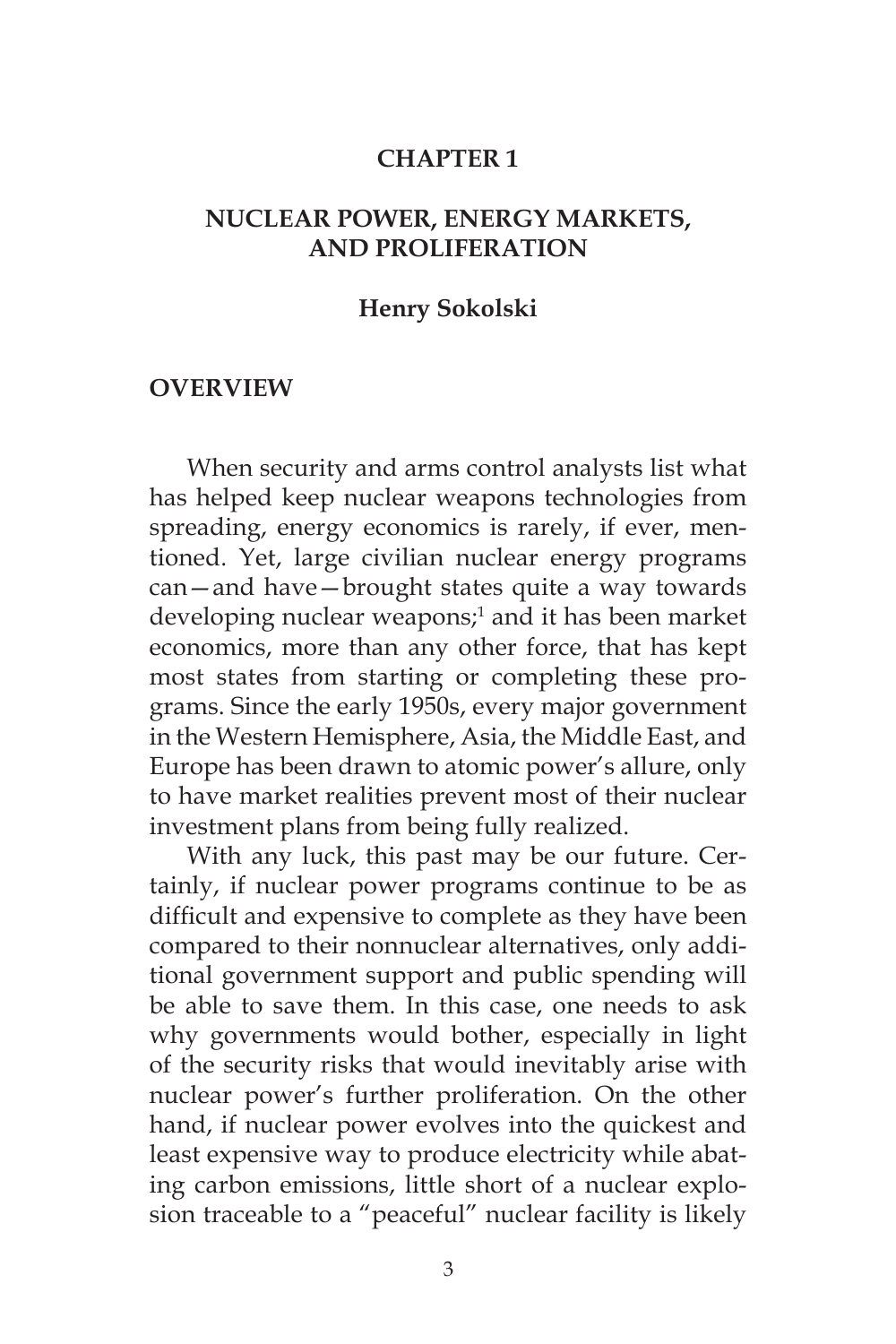to stem this technology's further spread—no matter what its security risks might be.

Adam Smith's Invisible Hand, then, could well determine just how far civilian nuclear energy expands and how much attention its attendant security risks will receive. Certainly, if nuclear power's economics remain negative, diplomats and policymakers could leverage this point, work to limit legitimate nuclear commerce to what is economically competitive, and so gain a powerful tool to help limit nuclear proliferation. If nuclear power finally breaks from its past and becomes the cheapest of clean technologies in market competitions against its alternatives, though, it is unlikely that diplomats and policymakers will be anywhere near as able or willing to prevent insecure or hostile states from developing nuclear energy programs, even if these help them make atomic weapons.

What follows is a deeper explication of these points. The first section, "Costs," examines what the economics for nuclear power have been and are projected to be. The second, "Justifications," examines the environmental, energy security, and political reasons why nuclear power's relatively poor economic performance has been downplayed. The third section, "Concerns," explores the reasons why continuing with such downsizing is risky, and the final section "Economics: A Way Out," examines how market economic competitions could be used to help steer us towards cheaper, safer forms of energy.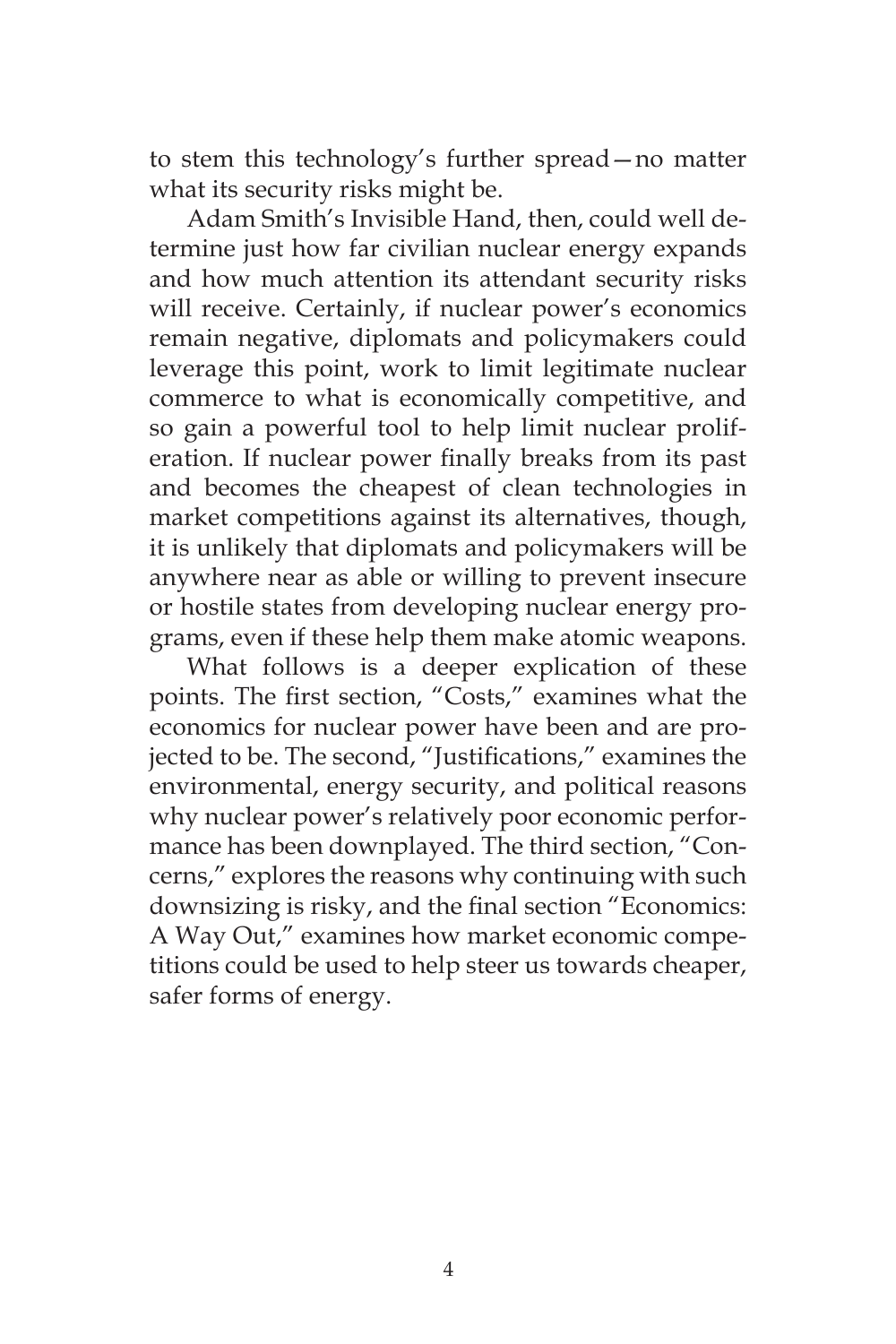### **COSTS**

#### **Nuclear Power's Past.**

In the early 1950s, U.S. Atomic Energy Commission Chairman Lewis Strauss trumpeted the prospect of nuclear electricity "too cheap to meter."<sup>2</sup> An international competition, orchestrated under President Dwight D. Eisenhower's Atoms for Peace Program, ensued between the United States, Russia, India, Japan, and much of Western Europe to develop commercial reactors. Several reactor and nuclear fuel plants were designed and built, endless amounts of technology declassified and shared world-wide with thousands of technicians, and numerous research reactors exported in the 1950s. Yet ultimately relatively cheap and abundant oil and coal assured that only a handful of large power plants were actually built.<sup>3</sup>

The next drive for nuclear power came in the late 1960s just before the energy "crisis" of the early 1970s. President Richard Nixon, in announcing his "Project Independence," insisted that expanding commercial nuclear energy was crucial to reducing U.S. and allied dependence on Middle Eastern oil.<sup>4</sup> France, Japan, and Germany, meanwhile, expanded their nuclear power construction programs in a similar push to establish energy independence. The United States, Russia, Germany, and France also promoted nuclear power exports at the same time. Four thousand nuclear power plants were to be brought on line world-wide by the year 2000.

But, market forces, coupled with adverse nuclear power plant operating experience, pushed back. As nuclear power plant operations went awry (e.g., fuel cladding failures, cracking pipes, fires, and ultimately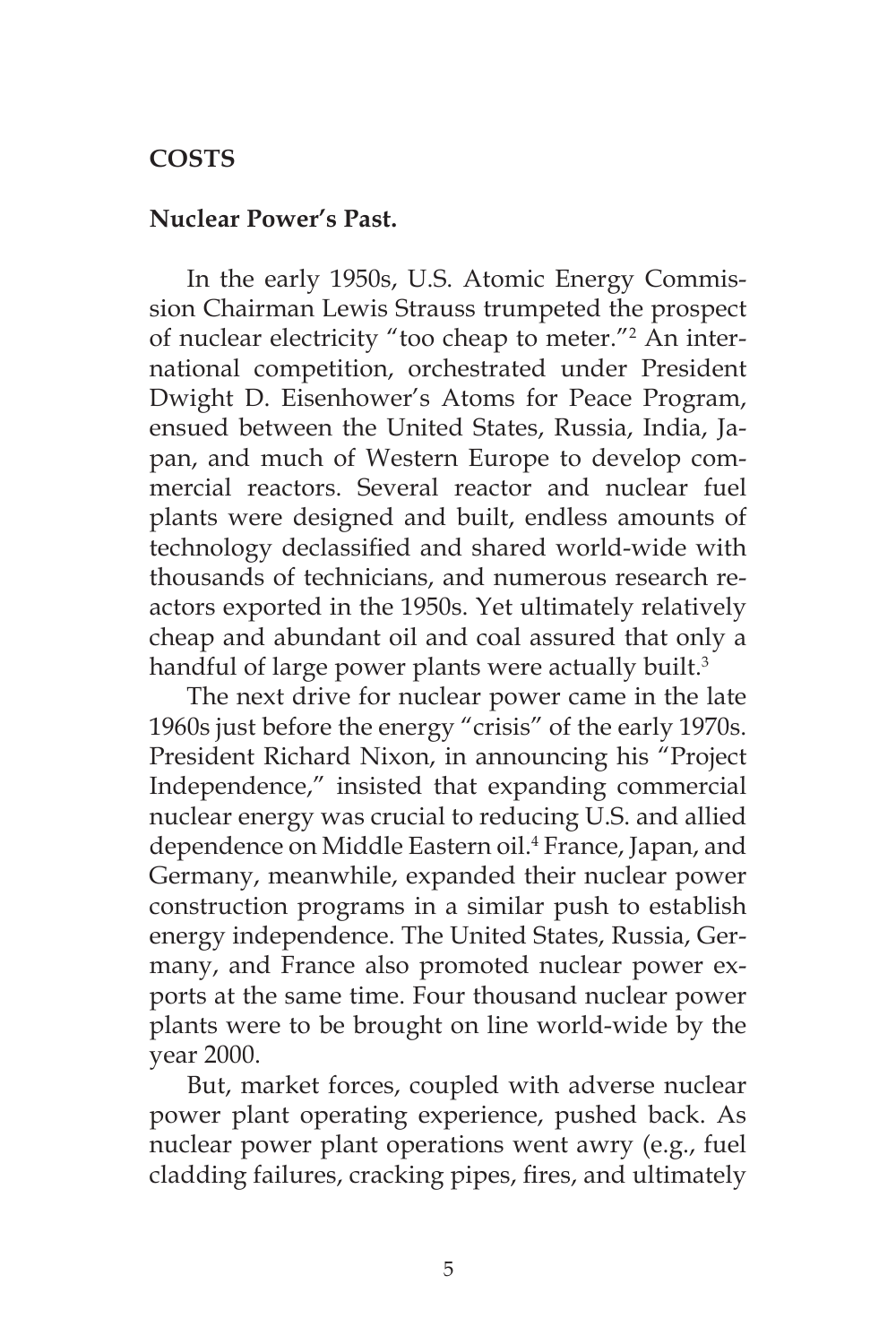the Three Mile Island incident), spiraling nuclear construction costs and delays, as well as the disastrous accident at Chernobyl, killed the dream. More than half the U.S. nuclear plant orders were cancelled, and almost 90 percent of the projected plants globally—including a surprisingly large number of proposed projects in the Middle East-were never built.<sup>5</sup>

### **Nuclear Power's Projected Future.**

Today, a third wave of nuclear power promotion is underway, buoyed by international interest in reducing greenhouse gas emissions and national concerns in enhancing energy security at least as measured in terms of reliance on oil. The U.S. nuclear industry has been lobbying Congress to finance the construction of more than \$100 billion in reactors with federal loan guarantees.6 President Barack Obama has responded by proposing \$36 billion dollars in new federal loan guarantees for nuclear power.7 Other governments in Asia, the Middle East, and Latin America have renewed their plans for reactor construction as well. Even Europe is reconsidering its post-Chernobyl ambivalence toward nuclear power: Finland, France, Italy, and Eastern Europe are again either building or planning to build power reactor projects of their own. Germany and Sweden, meanwhile, are reconsidering their planned shutdown of existing reactors.

In all this, the hands of government are evident. Certainly, if nuclear power were ever truly too cheap to meter and could assure energy security, or eliminate greenhouse gas emissions economically, private investors would be clamoring to bid on nuclear power projects without governmental financial incentives. So far, though, private investors have avoided put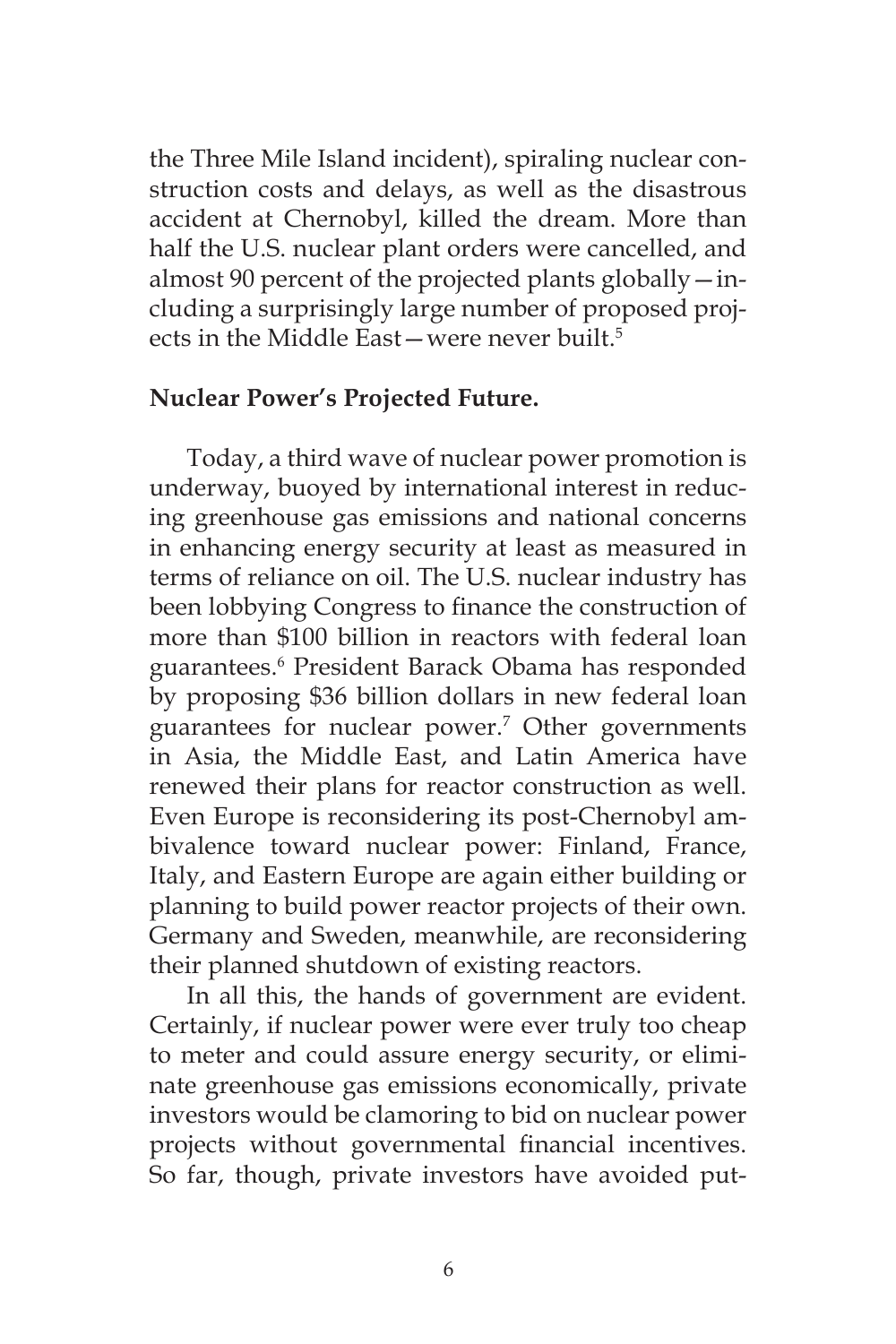ting any of their own capital at risk. Why? They fear nuclear energy's future will echo its past. In the 1970s and 1980s, new nuclear power projects ran so far behind schedule and over budget, most of the ordered plants had to be cancelled. Even those that reached completion were financial losers for their original utility and outside investors, and the banking sector became wary.

In this regard, little has changed. In Finland, a turnkey reactor project has been executed by French manufacturer AREVA, in part as a way to demonstrate just how inexpensively and quickly new nuclear plants could be built. The project is now more than 3 years behind schedule and at least 80 percent over budget. Finland says AREVA is to blame for the cost overruns and construction delays. AREVA blames Finland and has threatened to suspend construction entirely in hopes of securing a more favorable rate of return.8

Meanwhile, in Canada, the government of Ontario chose to avoid this fate. It put its nuclear plans to build two large power plants on hold after receiving a \$26 billion bid that was nearly four times higher than the \$7 billion the government originally set aside for the project only 2 years before.<sup>9</sup>

In the United States, the estimated cost of two reactors that Toshiba was planning to build for NRG Energy and the city of San Antonio recently jumped from \$14 billion to \$17 billion. Consequently, the city board delayed its approval of \$400 million in financing for the project, sued NRG, and reduced its share of the project from roughly 50 percent to less than 8 percent.<sup>10</sup> These estimates of the full costs to bring a new nuclear plant on line reflect a typical pattern of cost escalation, as San Antonio's experience has been replicated in many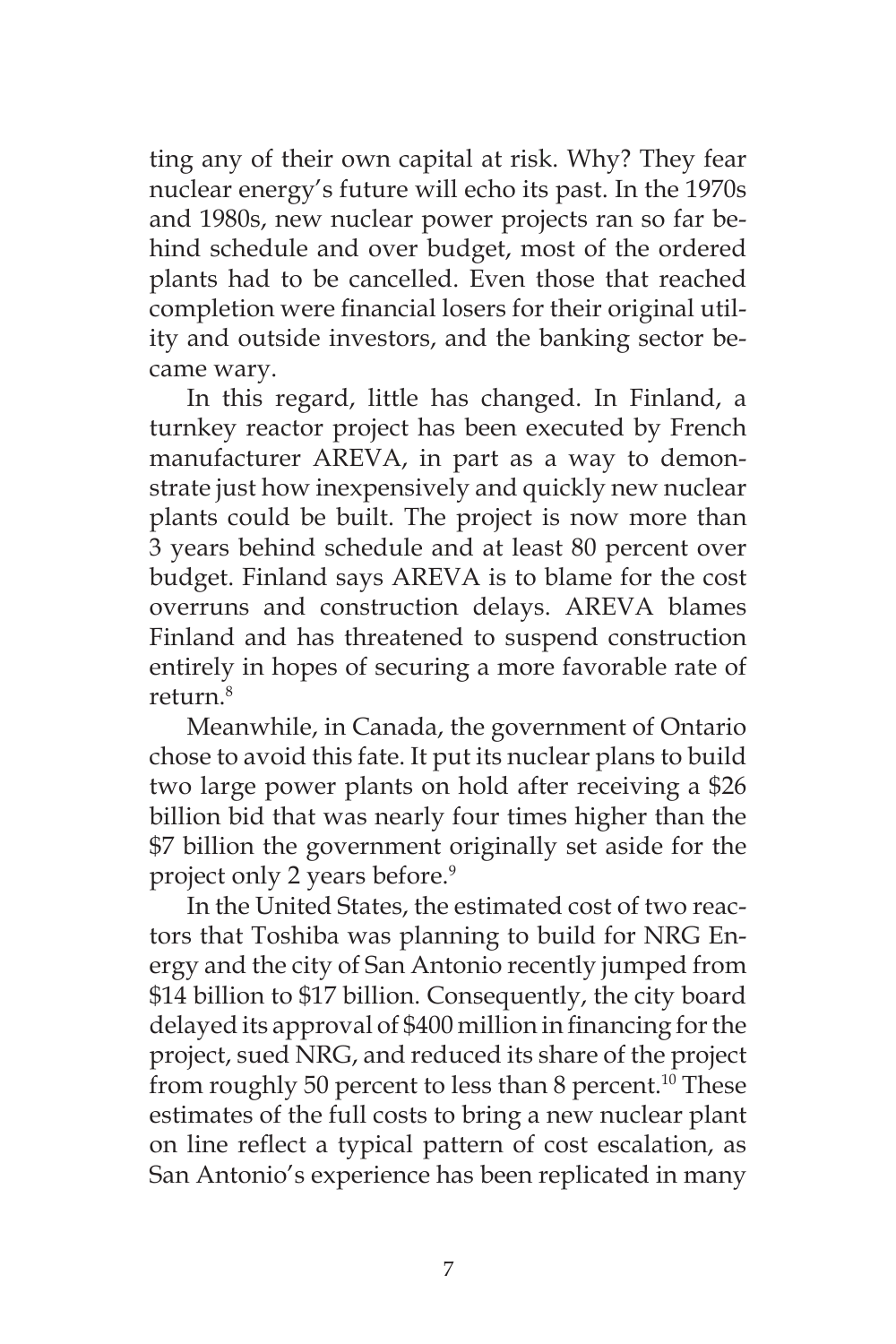other places. Estimated construction costs (exclusive of financing) per one installed kilowatt of production capacity have jumped from a little over 1,000 dollars in 2002 to well over \$7,000 in 2009. (Figure 1-1 depicts the range of rising "overnight" cost estimates over the last decade, with no interest on costs paid during construction, thus "overnight.")



# **Figure 1-1. Overnight Capital Costs Projections for New Power Reactors (2008 dollars/installed KW)—High and Rising.11**

To address these concerns, the U.S. nuclear industry has succeeded in getting Congress to support a growing number of subsidies, including nuclear energy-production tax credits and very large federal loan guarantees. Industry estimates indicate that proposed loan guarantees alone would save an American utility at least \$13 billion over 30 years in the financing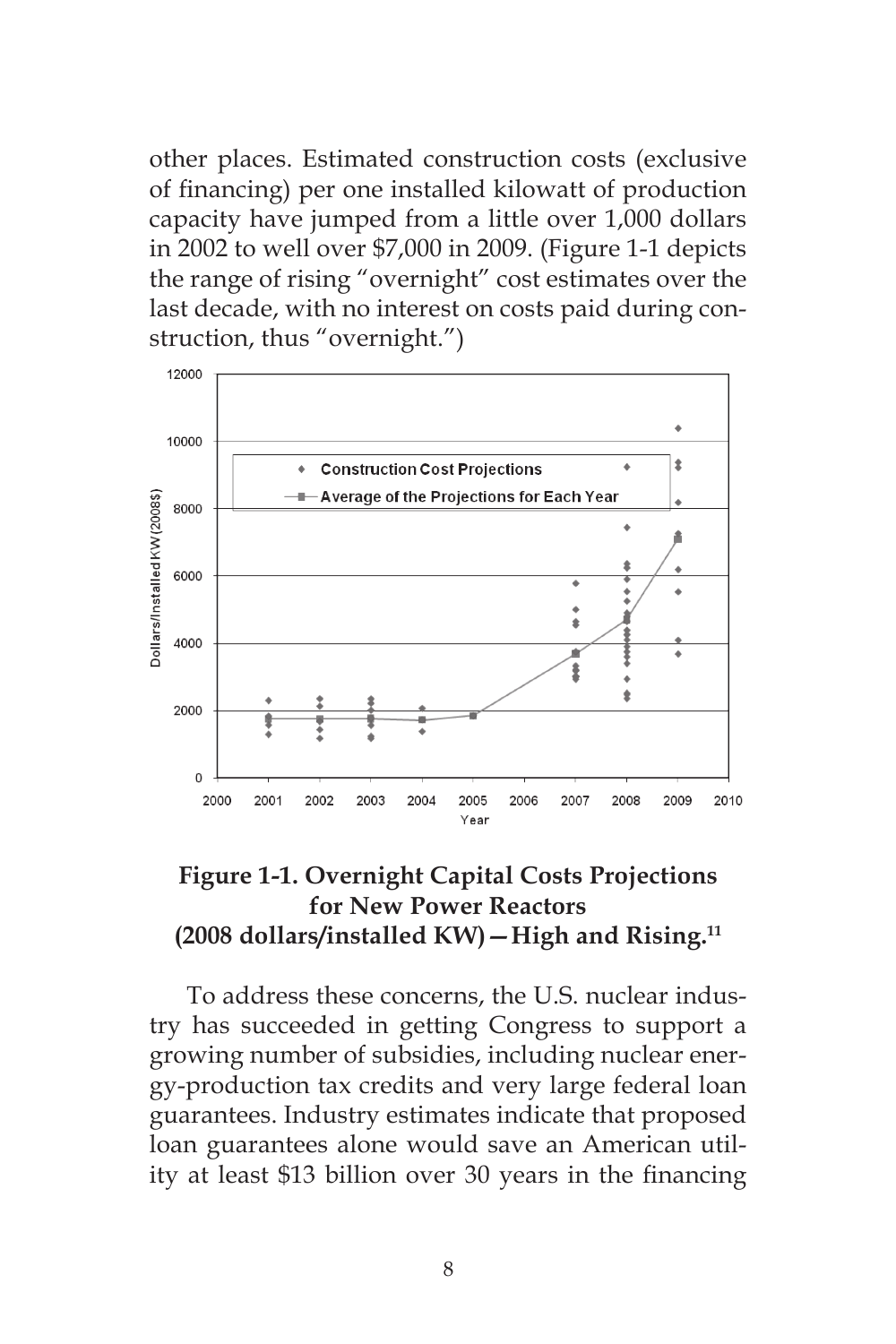of a single modern nuclear reactor.<sup>12</sup> Granting these and additional government incentives, though, may not be sufficient. First, in 2003, the U.S. Congressional Budget Office (CBO) estimated that the nuclear industry would probably be forced to default on nearly 50 percent of these loans.13 Second, in 2009, Moody's warned that barring a dramatic positive change in utility-industry balance sheets, the ratings firm would downgrade any power provider that invested in new nuclear reactor construction since these projects were "bet the farm" gambles. Moody's threat to reduce credit ratings included utilities that might secure federal loan guarantees, which Moody's described as too "conditional" to be relied on.<sup>14</sup>

Meanwhile, the president of America's largest fleet of nuclear power plants, who now serves as the World Nuclear Association's Vice Chairman, publicly cautioned that investing in new nuclear generating capacity would not make sense until natural gas prices rise and stay above \$8 per 1,000 cubic feet (mcf) *and* until carbon prices plus taxes rise and stay above \$25 a ton.15 Yet industry officials believe that neither condition, much less both, is likely to be met any time soon. Past price history suggests why. (See Figure 1-2.)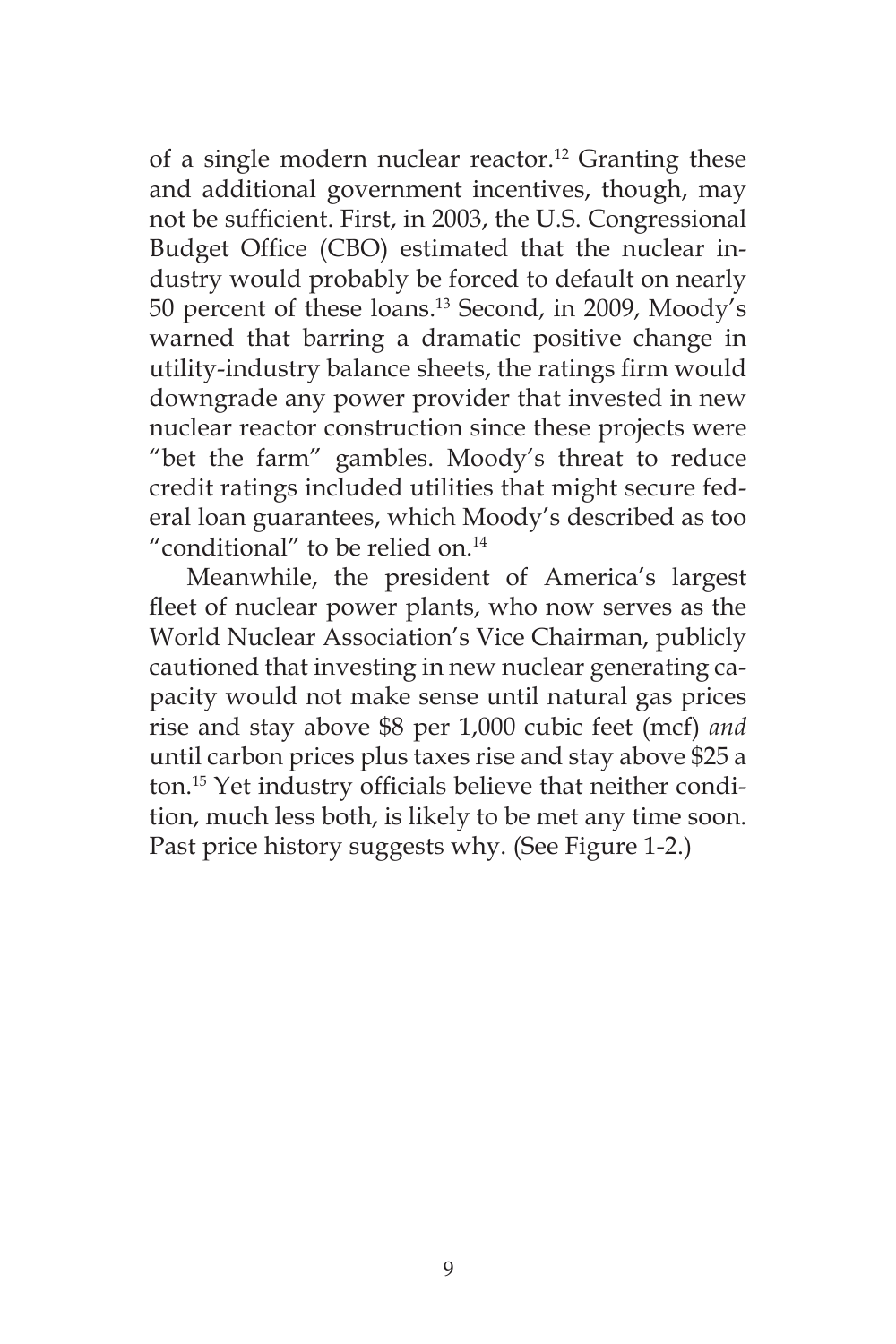



# **Figure 1-2: Natural Gas and Carbon Prices— Hardly Steady or High Enough to Underwrite Private Nuclear Investments.16**

Recent developments suggest their skepticism is warranted. After the latest international conference to control carbon emissions held in December 2009 in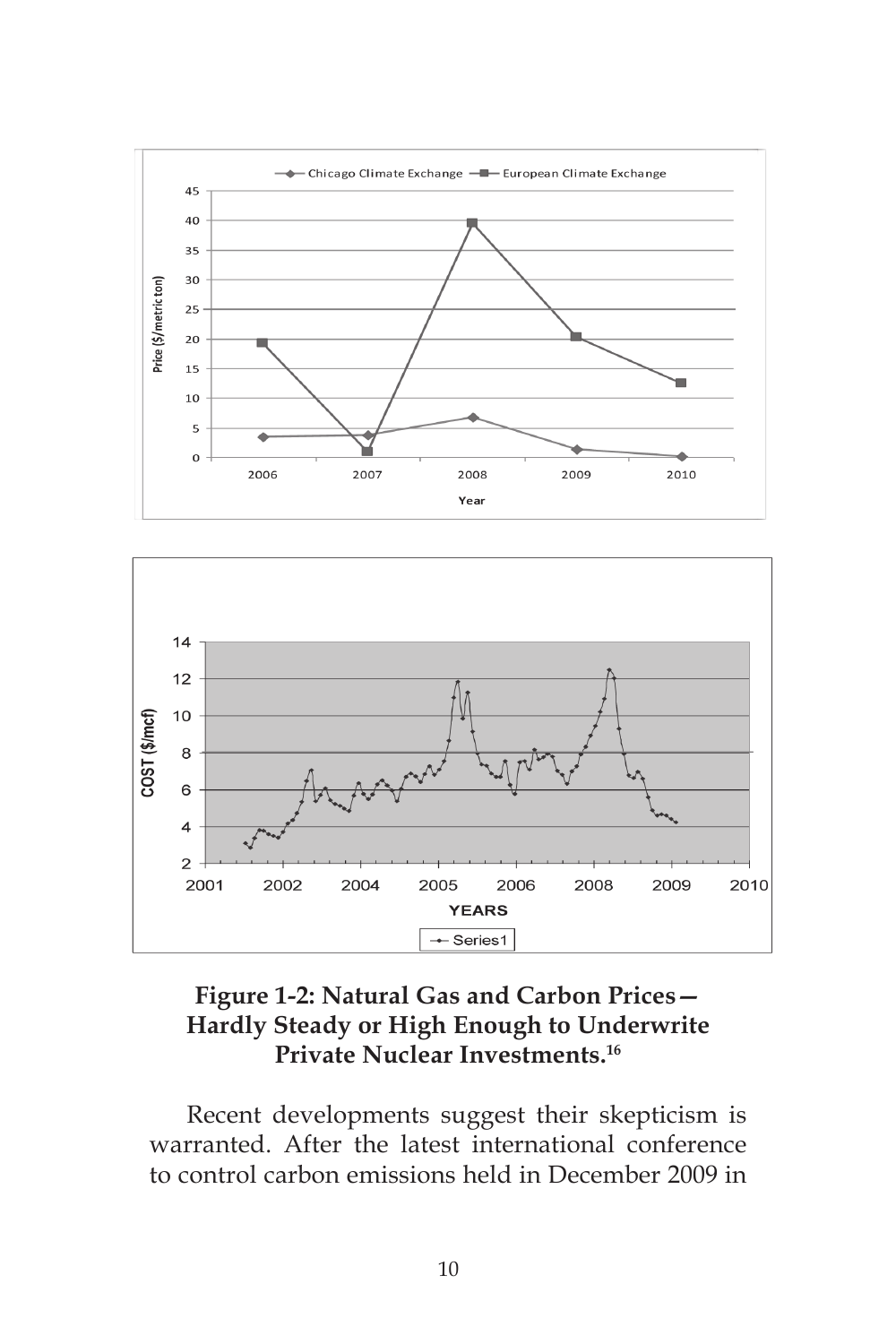Copenhagen, Denmark, carbon prices in the European carbon market hit a near all-time low. U.S. natural gas prices, meanwhile, driven by reduced demand and massive increases in supplies and newly discovered reserves, have also dropped precipitously. There is good reason to believe that they are unlikely to rise significantly any time soon.<sup>17</sup> Conclusion: Without significant additional government financial incentives, private investments in new nuclear electricity are unlikely to be made.<sup>18</sup>

# **JUSTIFICATIONS**

# **Energy Security.**

Many decisionmakers in the energy sector understand this. This, in turn, has given rise to a public focus on another, less measurable but possible nuclear power benefit: Energy security. The case here, though, is also yet to be proven. In most large industrial countries, oil is only rarely used to produce electricity, but rather is being consumed at increasing rates to fuel a growing fleet of cars and trucks. This makes the link between oil imports and nuclear power quite tenuous at present. The nuclear-vice-oil argument put forth by some experts is future oriented: Some day nuclear power might supply the electricity and hydrogen to power the world's transport fleets. However, for both electric and hydrogen vehicles, much is still unknown about the costs, rate of market penetration, and even whether nuclear will prove to be the most economical way to produce the needed energy resources.

Unfortunately, few of these central issues are given serious attention in the popular news media. Instead, France, which made a massive investment in nuclear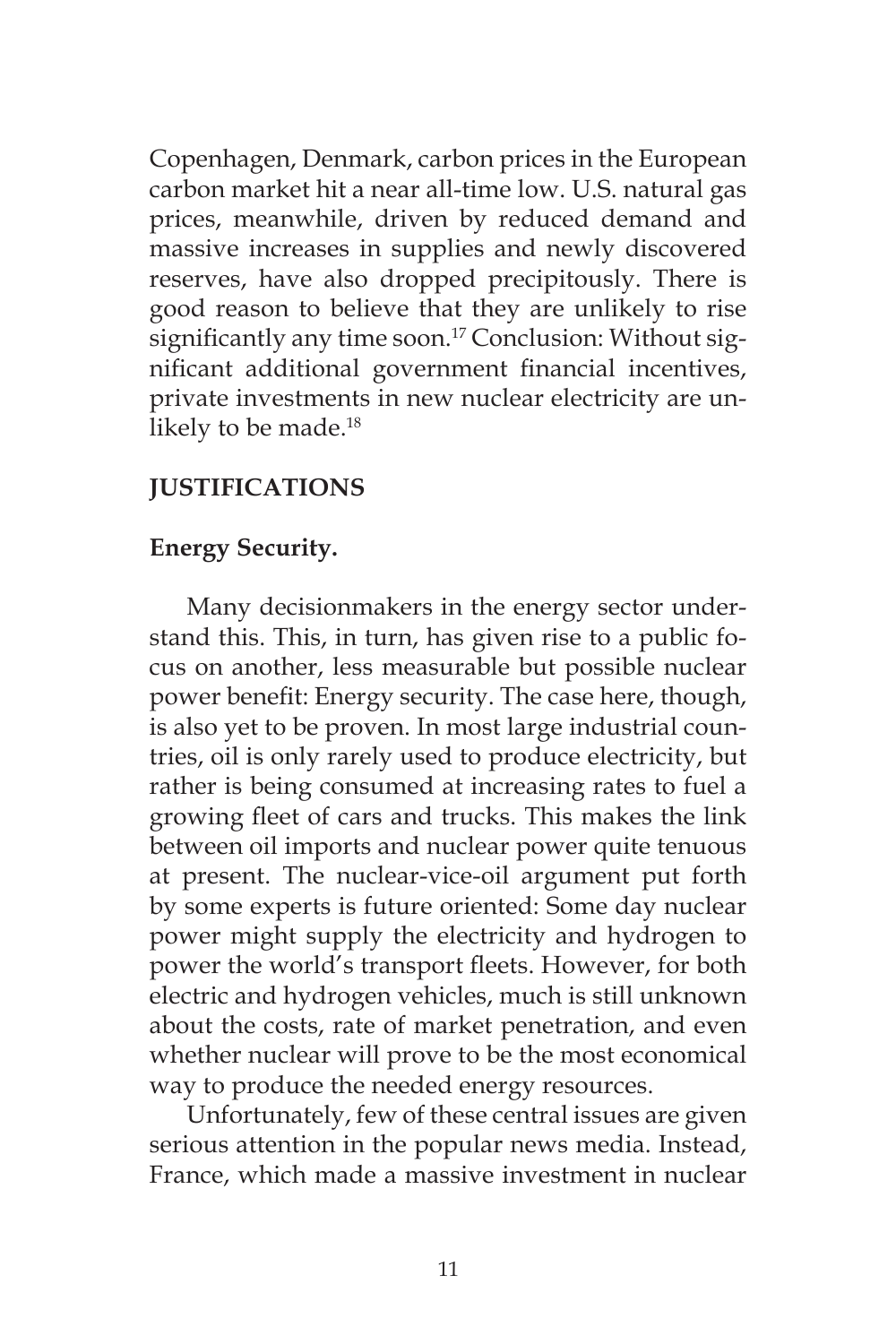power in the 1970s and now produces about 80 percent of its electricity from nuclear energy, is held up as an energy-independence model for the United States and the world to emulate.<sup>19</sup> This particular nuclear example, however, has been quite costly and has not really weaned France away from its addiction to oil. France covered much of the startup and operating cost of its civilian nuclear program by initially integrating the civilian nuclear power sector with its military nuclear-weapons-production program. It also used massive amounts of cheap French government financing to pay for the program's capital construction. As a result, it is unclear how much in real francs the French program actually cost overall, or how much plant costs escalated over the life of the French program, although they clearly did.<sup>20</sup> What is undisputed, however, is that from the 1970s to the present, France's per-capita rate of oil consumption never declined; and that the country has needed to import increasing amounts of expensive peak-load electricity from its immediate neighbors due to the supply inflexibility of base-load nuclear electricity.21 Despite these facts, though, the claim of French nuclear energy independence persists.

### **Abating Carbon Emissions.**

Another argument nuclear power supporters frequently make is that the need to abate carbon emissions will make nuclear energy economically competitive through rising carbon prices. Once carbon is no longer cheap, nuclear proponents argue that zero-carbon emission nuclear power plants will be the clear, clean-energy victor over coal with carbon capture systems, natural gas, and renewables. Yet, by industry's own projections, new nuclear power plants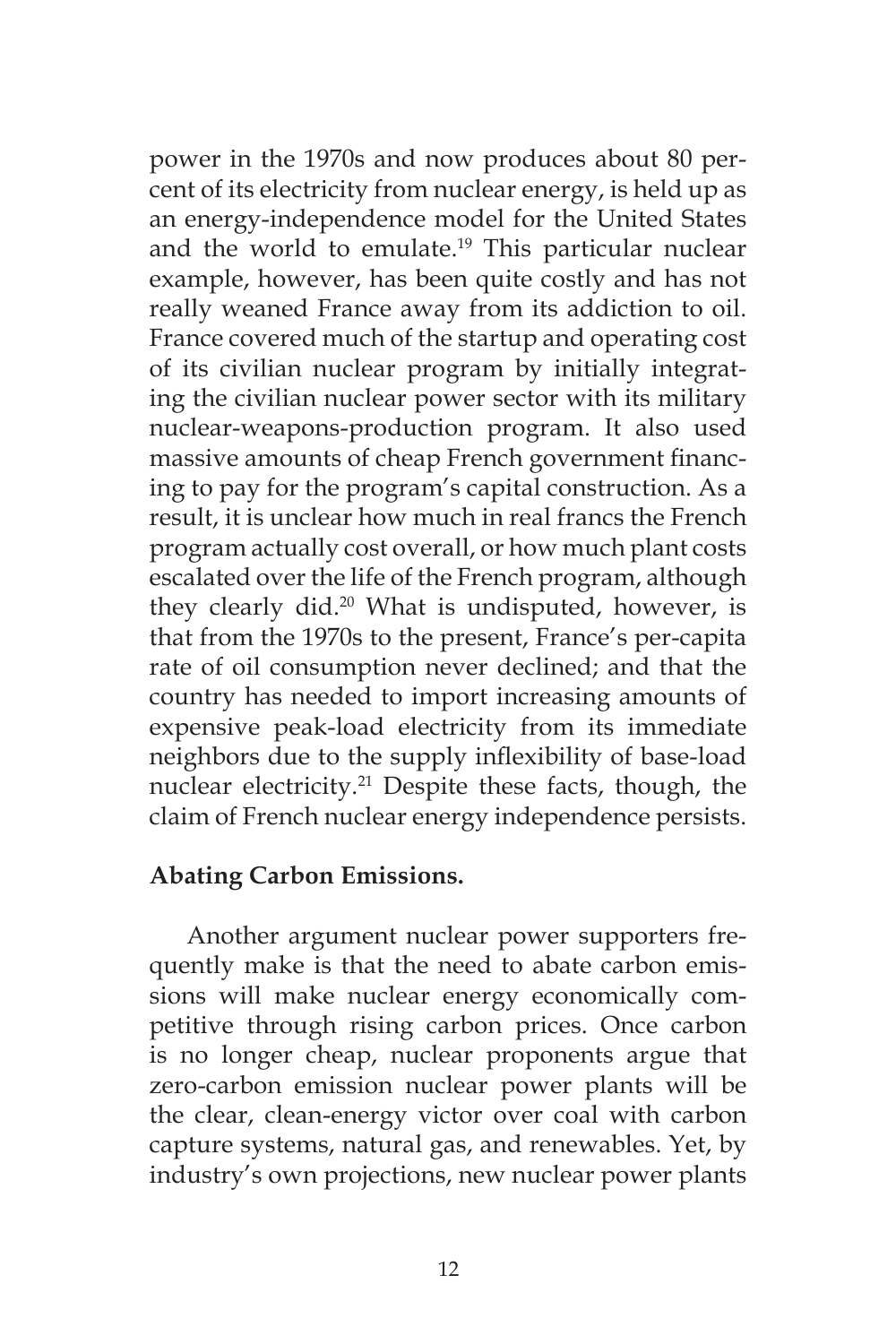have already priced themselves out of the running in any near or mid-term carbon abatement competition. Factoring industry construction cost projections, operation and decommissioning costs, and key public nuclear-specific U.S. subsidies, the total cost of abating one ton of carbon dioxide  $(CO_2)$  by substituting a new nuclear power plant for a modern coal-fired generator has been pegged by a leading environmental energy economist at least \$120. This figure assumes fairly low capital construction costs (roughly one-half of the industry's latest high-end cost projections). If one uses industry's high-end projections, the cost for each abated ton of  $\mathrm{CO}_2$  approaches \$200. This is expensive. Certainly, there currently are much cheaper and quicker ways to reduce carbon emissions (see Figure 1-3).



**Figure 1-3. New Nuclear Power: An Expensive Way to Abate Carbon.22**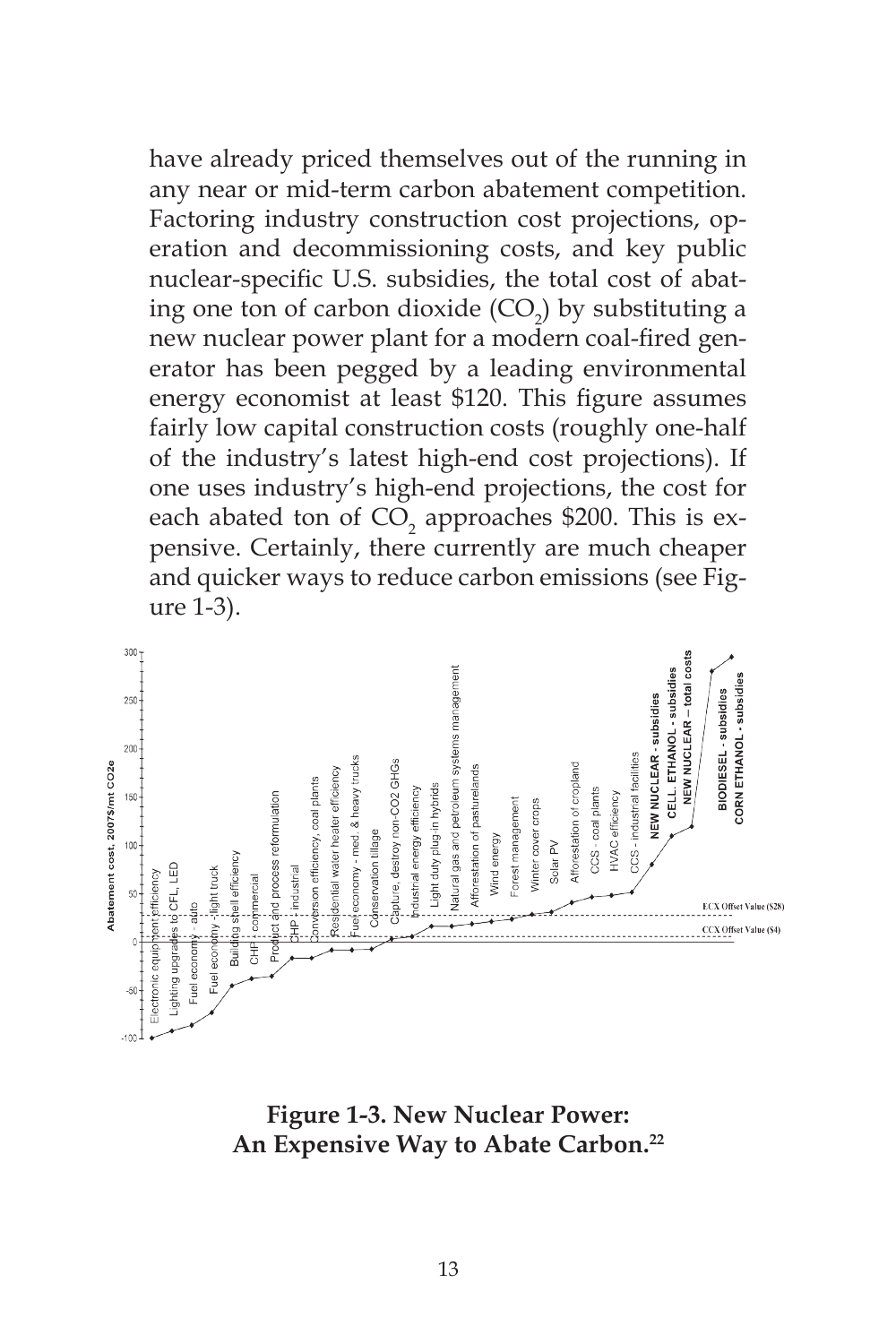Yet another recent study completed by one of America's largest nuclear reactor operators, Exelon, confirms these points. Speaking before a May 12, 2010, Washington, DC, Resources for the Future policy leadership forum, John Rowe, Chairman and CEO of Exelon, presented analysis that clarified how expensive a new nuclear plant might be. As his central and final power point slide make clear (see Figure 1-4), carbon prices would have to rise to roughly \$100 a ton of CO<sub>2</sub> before he would recommend that Exelon invest in building new power reactors. Even with federal loan guarantees, Exelon's analysis determined that carbon would have to be priced at roughly  $$75$  per ton of CO<sub>2</sub> (which is nearly twice Exelon's projected "long-run  $\mathrm{CO}_2^{\phantom{\dag}}$  price" of \$40 a ton) before it would make economic sense to build new power reactors. Before Excelon would invest in new nuclear construction, it would update its existing 19 nuclear plants, shut down its coal-fired generating stations, bring more natural gasfired plants on line, and invest in energy efficiency programs and renewables.

Just how rapidly a nuclear approach can begin abating carbon emissions (compared to its alternatives) is also a significant issue. Certainly, if one is interested in abating carbon in the quickest, least expensive fashion, building expensive nuclear plants that take up to a decade to bring on line will have difficulty abating carbon competitively no matter how much carbon is taxed. That is why in North and South America and the Middle East, building natural gas-burning generators is currently an attractive, near-term option. Advanced gas-fired power plants can halve carbon emissions as compared to coal-fired plants, can serve as base or peak power generators, and be brought on line in 18 to 30 months rather than the 5 to 10 years needed to build large reactors. Advanced gas-fired generator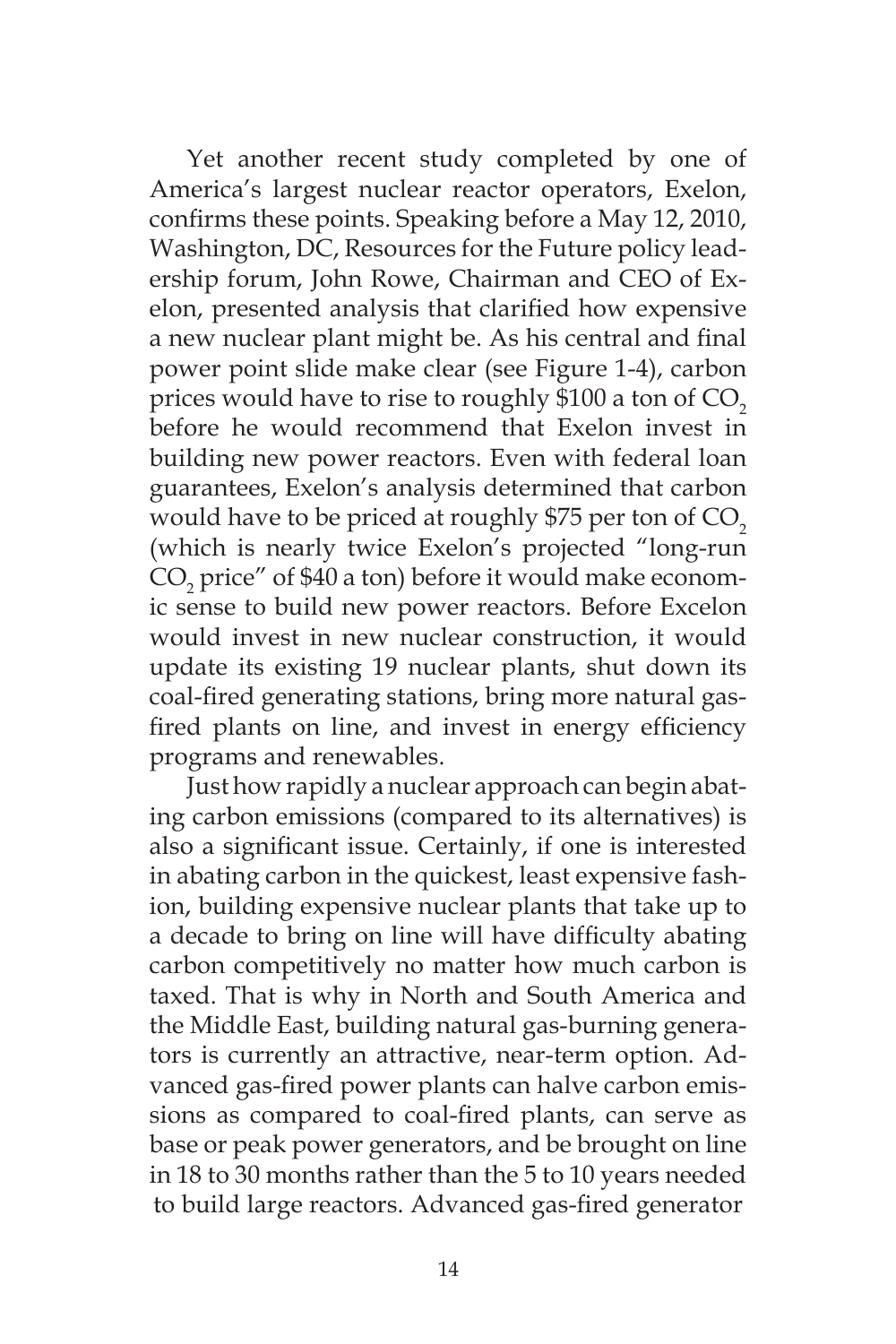

# **Figure 1-4. Exelon's View of Carbon Abatement Options for 2010.23**

construction costs, meanwhile, are a fraction of those projected for nuclear power.<sup>24</sup>

Where natural gas is plentiful, as it clearly already is in the Middle East and the United States, these economic facts should matter.25 The benefits of gas become even more evident once one factors in the nuclear-specific burdens for nations with no current capacity to create proper regulatory agencies and prepare the grid for a large base-load generator.<sup>26</sup>

### **A Future Unlike Our Past?**

The counter to the foregoing argument, of course, is that fossil fuel resources are finite and will run out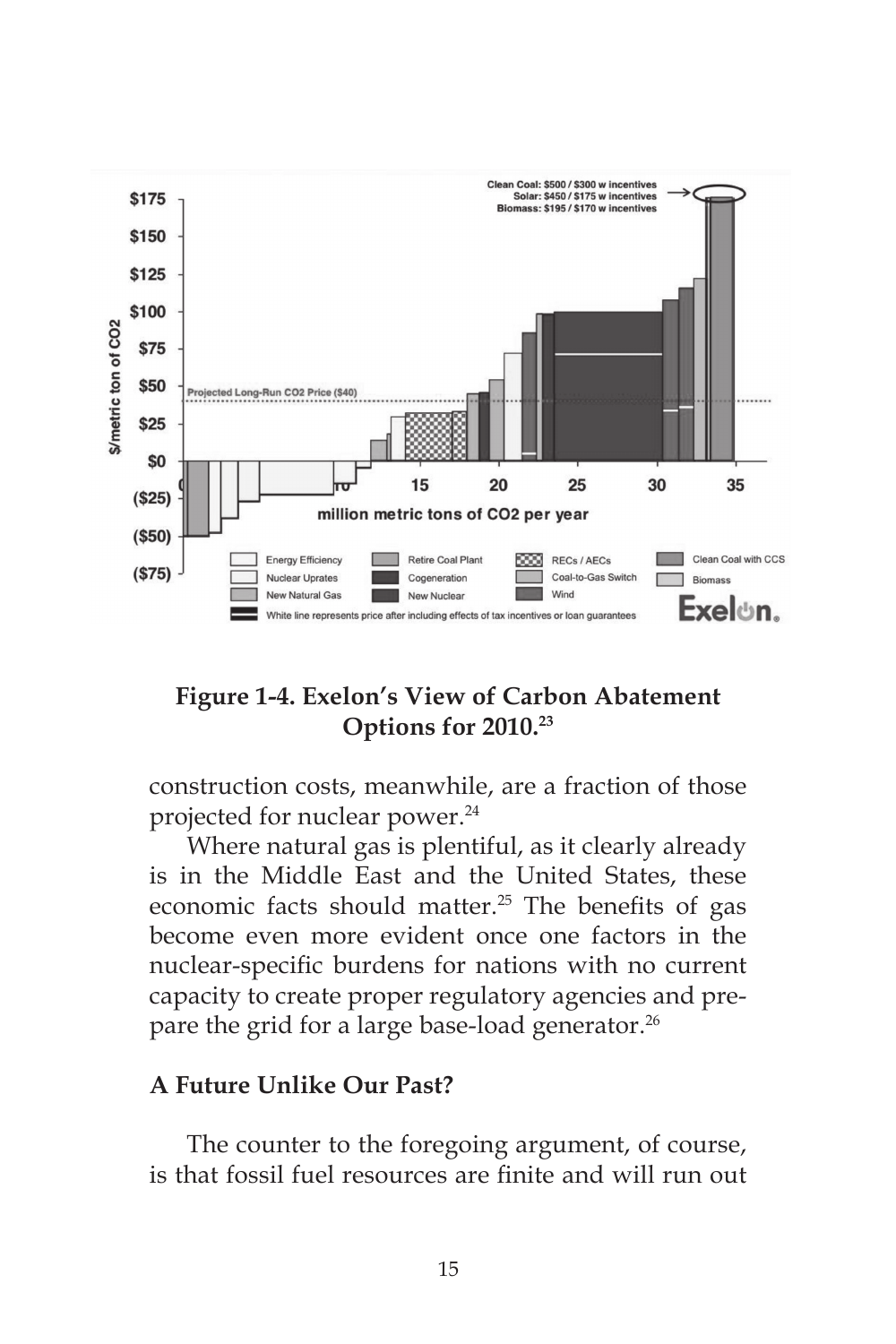over time. This is irrefutable in principle, but, in practice, when and how one runs out matters. Backers of renewables,<sup>27</sup> for example, insist that renewables' costs are coming down significantly. Proponents of wind power argue that its costs have declined by more than 80 percent over the last 20 years.28 The cost of solar photovoltaic-generated electricity has also been falling (see, for example, the costs of delivered solar electricity in Figure 1-5).



**Figure 1-5. Cost of Installed Photovoltaics**.

Many energy experts contend that significant changes would have to be made in how electricity is currently distributed and stored before intermittent generators like renewables could compete in addressing base load demand. Yet, as renewables' costs continue to decline, the incentives needed to prompt these changes are likely to increase.<sup>29</sup> Meanwhile, nuclear power's costs are high and rising. Finally, with new sources of oil and gas now projected to come on line, it is unclear when or how much fossil fuel prices might increase. All of this generates significant uncertainty and risk for nuclear power investors.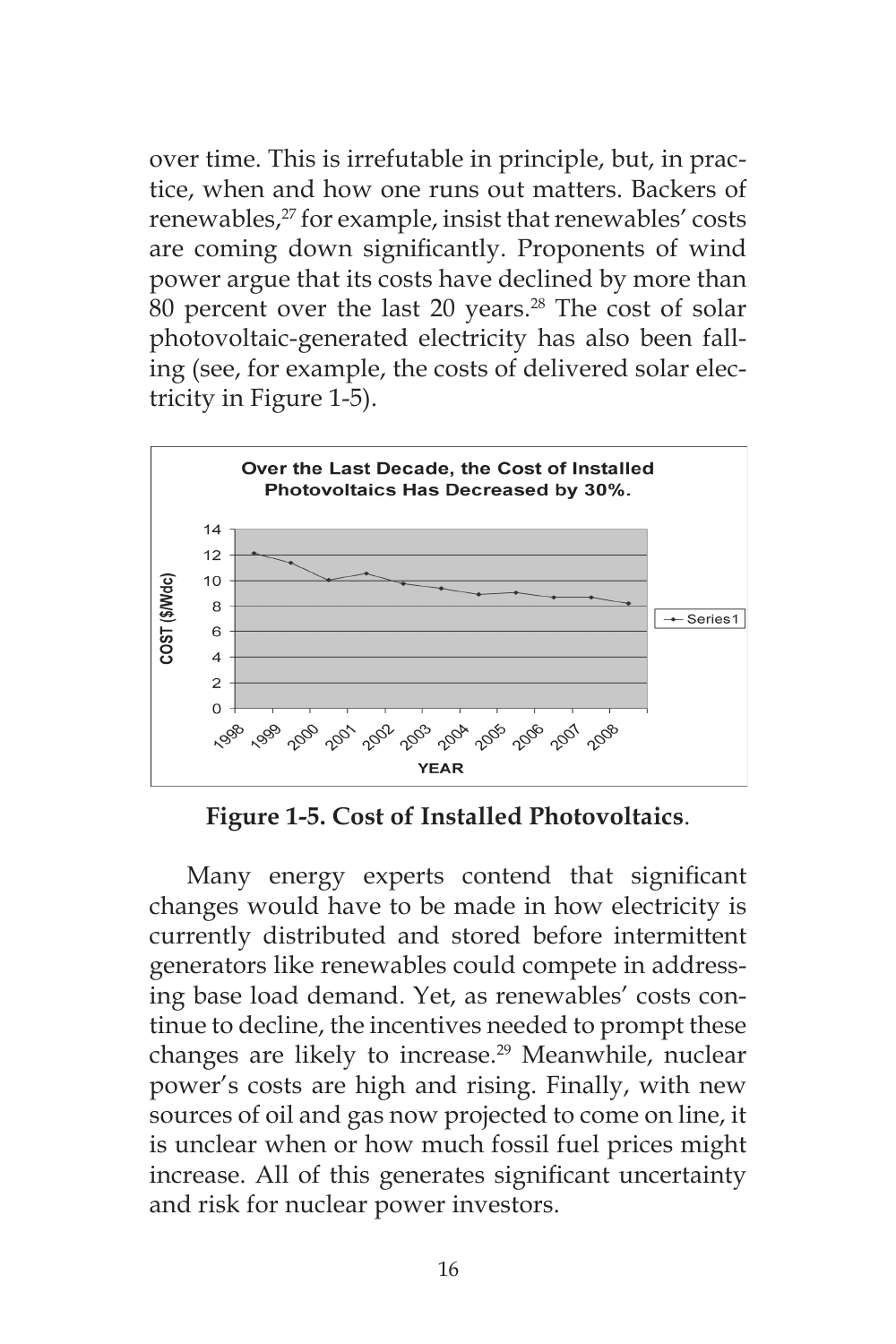In the mid-term ( i.e., the next 2 decades) when nuclear advocates see this power source reemerging, a number of energy developments could easily destroy whatever value might be credited to investments made in commercial nuclear energy today. As noted, new electrical grid concepts could be employed incrementally to make the transmission of intermittent wind and solar much more practical, as could the development of practical electrical storage and of viable distributed electrical systems.<sup>30</sup> Economical sequestration of carbon from coal-fired plants also may emerge along with increased efficiency in the use of electricity and smart metering that could change and reduce demand patterns.

Although none of these developments are guaranteed, any one of them could have a dramatic impact on the long-term economic viability of presently investing in nuclear systems that would operate for 60 years or more after coming on line in 2020 and beyond. In fact, the uncertainties surrounding the costs for electricity generation, distribution, transmission, storage, and consumption are all very much in play for the first time in over a century. This very fluid and uncertain situation not only argues for great caution in the allocation of public funds on any energy commercialization project, but also underscores the importance of ensuring neutral markets in which multiple solutions are forced to compete against each other.

### **Government Nuclear Power.**

Governments, on the other hand, view matters differently. The energy market uncertainties noted above have only encouraged them to invest more in clean energy commercialization options. In practice, this has meant they have invested most heavily in the most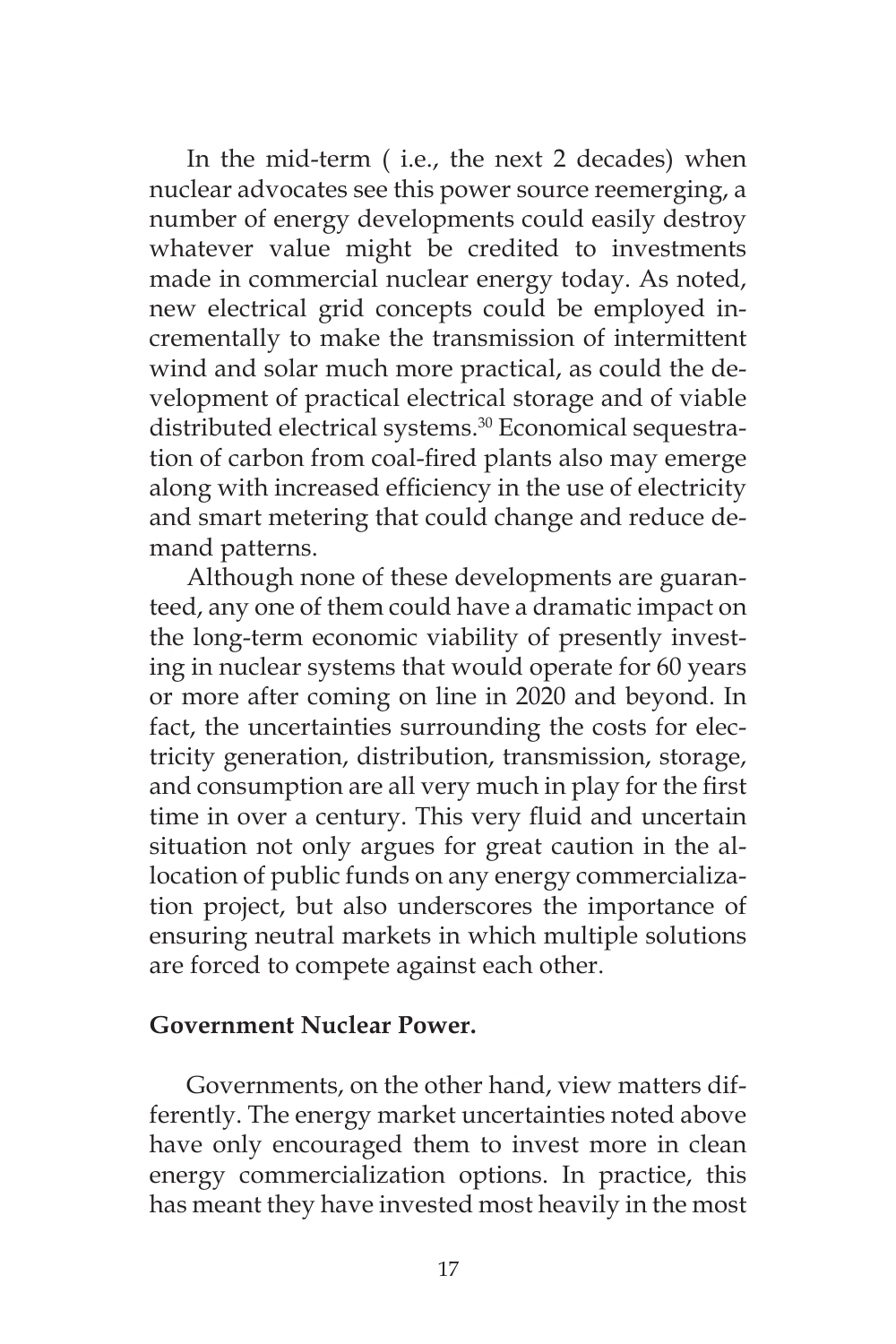capital intensive options. Thus, the current carbon and energy security challenges have been addressed by Japan, South Korea, China, India, Russia, France, and the United States by initiating investments in carbon sequestration and renewables. More important, each of these governments has continued and significantly increased massive government subsidies—e.g., loan guarantees, commercial export loans, energy production credits, accident liability caps and indemnification, and construction delay insurance programs—for the construction of new, large nuclear power plants.<sup>31</sup>

Several factors fortify these governments' instinct to support nuclear commercialization. First, in several important cases—e.g., in France, Russia, India, South Korea, and Japan—the nuclear industry's payrolls have long been large and are essentially public: Commercial nuclear activities in these states are run through entities that are primarily governmentowned. Exposing these industries to the full force of market realities could result in significant layoffs and other dislocations large enough to produce negative political results. Continuing to subsidize them, on the other hand, is politically astute.

Second and less immediate, commercial nuclear power's historical links to national security continue to make government support seem natural. Within the oldest and most significant nuclear states—the United States, the United Kingdom (UK), France, Russia, and India—government-run, dual-use reactors were long connected to electrical grids to produce nuclear weapon fuels and electricity. In the United States, this includes the Hanford dual-purpose reactor in Washington State (no longer operating), and the Tennessee Valley Authority's tritium-producing light water reactors (whose operations are about to be expanded). It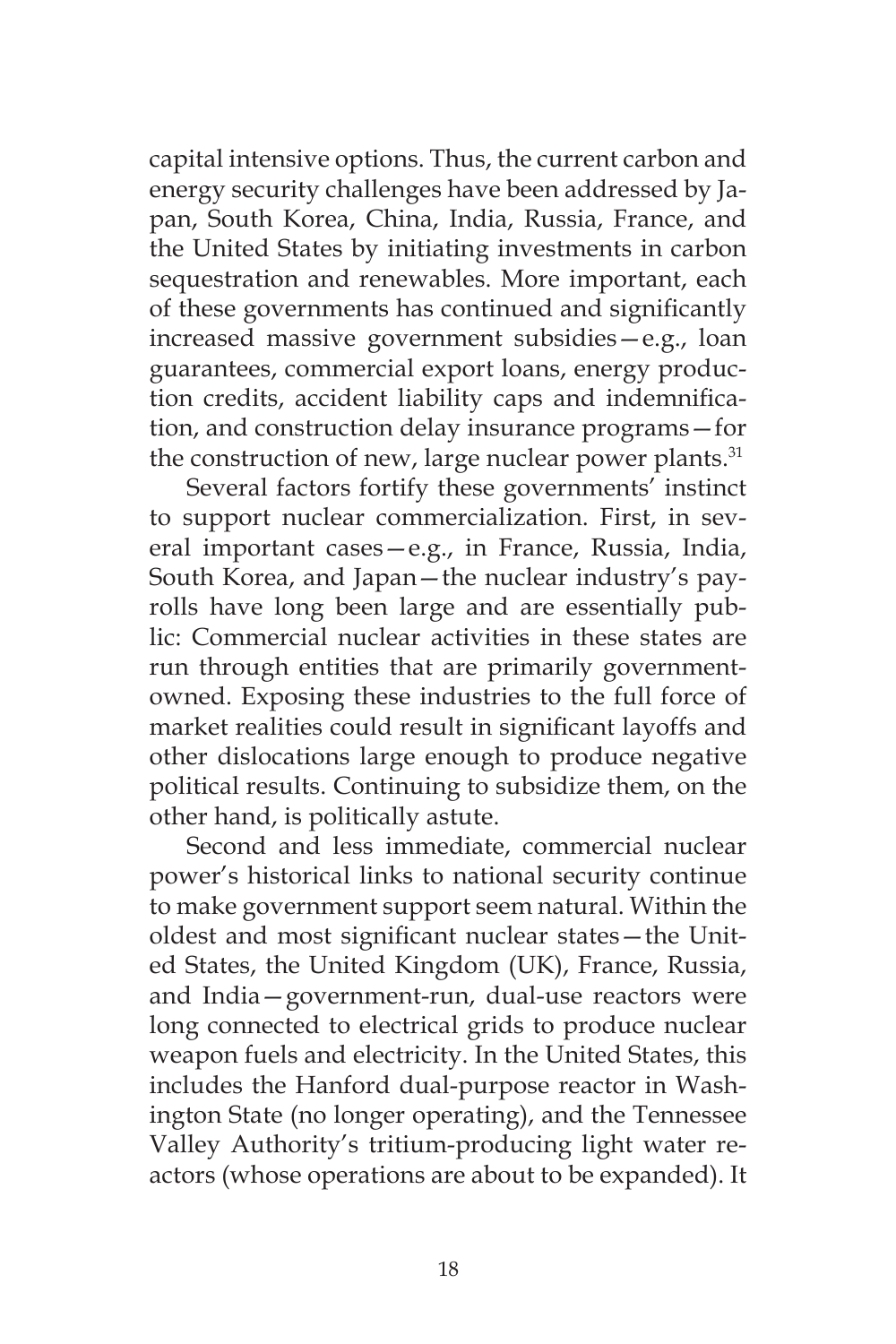includes Russia's RMBK reactors, which made plutonium for Russia's arsenal until the l990s; France's gascooled natural uranium and breeder reactors, which did the same plutonium chore for France through the l980s; India's heavy water reactors and planned breeder reactors, which currently provide tritium and plutonium for India's nuclear weapons program; and Britain's Magnox plants, which provided the bulk of the plutonium for the UK nuclear arsenal. As for the most popular of nuclear power systems, pressurized light-water reactors (versions of which Germany, France, Russia, Japan, South Korea all now export and operate), these were originally developed in the United States for nuclear submarine and naval propulsion.

This rich history of defense-related government involvement in nuclear energy has made the new government financial incentives to promote the construction of additional nuclear power and fuel making plants seem normal. Yet, pushing such government support of energy commercialization projects, both nuclear *and* non-nuclear, actually flies in the face of what market forces would otherwise dictate. More important, it hides the full costs and risks associated with each energy option. This, in turn, is undesirable for several reasons.

# **CONCERNS**

### **Commercial Energy Innovation.**

Conventional wisdom holds that government subsidies to commercialize technology optimize and catalyze commercial energy modernization. In reality, subsidy policies are politically challenging to implement. Not surprisingly, those that do make it into law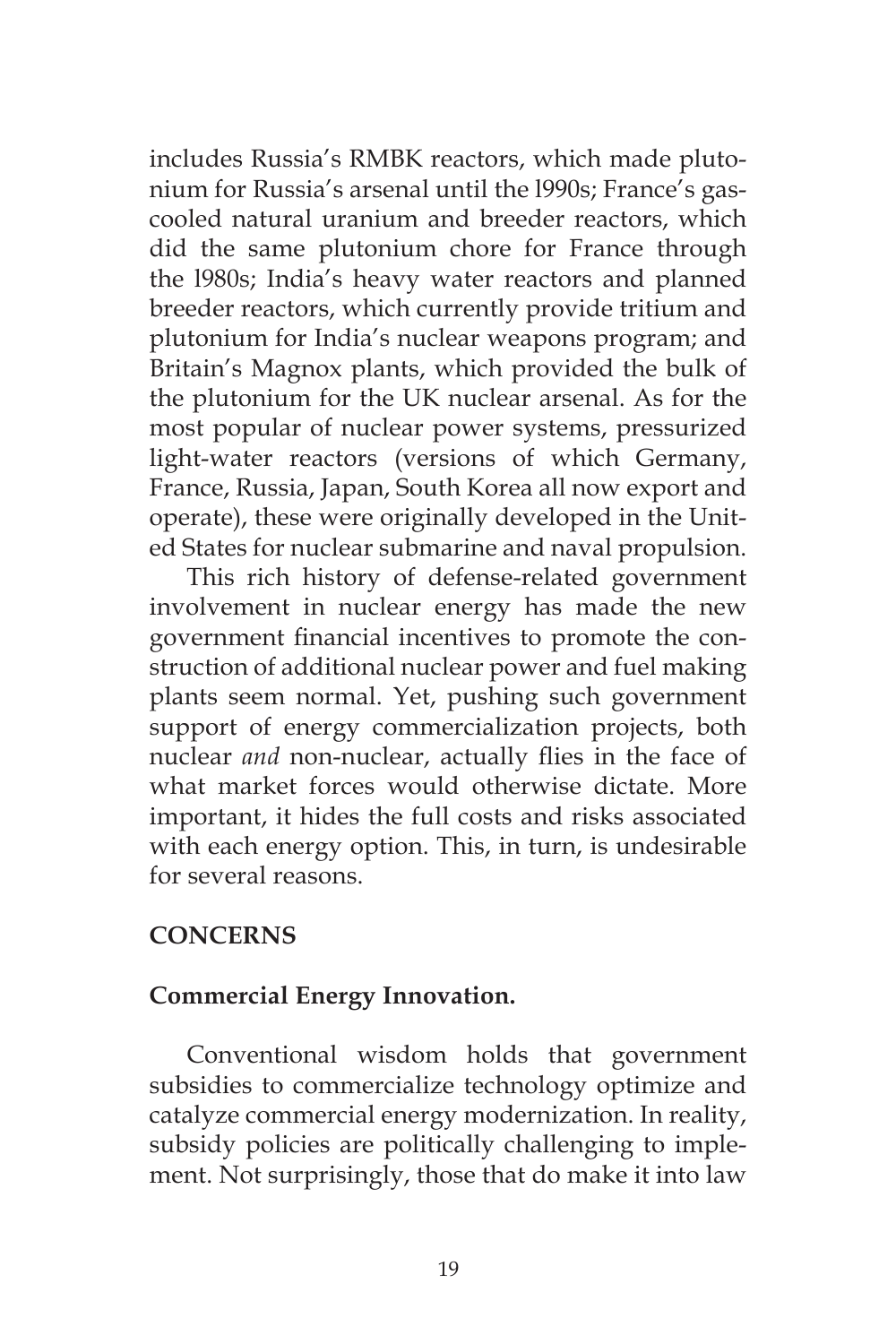most often support the more established and powerful players in the market independent of technical merit. As such, government promulgation of energy commercialization subsidies makes it *more* difficult for winning ideas to emerge or prevail against large-scale losers, and this difficulty can increase over time. The reason why is simple: Once government officials make a significant financial commitment to a commercial project, it becomes politically difficult for them to admit it might be losing money or that it was a mistake to have supported it, even when such conclusions are economically clear. A "lock-in" effect begins to take hold: Not only will governments not terminate funding to clear losers; they may actually shore up such projects with additional funding or legal mandates to force the public to buy the project's commercial production even when cheaper alternatives clearly exist.<sup>32</sup>

Thus, it was evident to most that the U.S. Government's commercial synfuels and breeder reactor projects were economically untenable years before Congress finally decided to kill the projects. The delay in terminating these projects cost taxpayers billions of dollars. These projects, though, at least died. With government mandated energy commercialization programs such as corn ethanol, however, the U.S. Government has essentially mandated that the product be produced and bought by the public in increasing amounts in the face of little or no market demand. Besides costing U.S. consumers billions of dollars annually, this program is becoming institutionalized in such a manner as to make it more difficult to phaseout or terminate in the future. In France, Japan, China, Russia, Korea, and India, where the power of the government in commercial matters is stronger, this tendency is even more pronounced.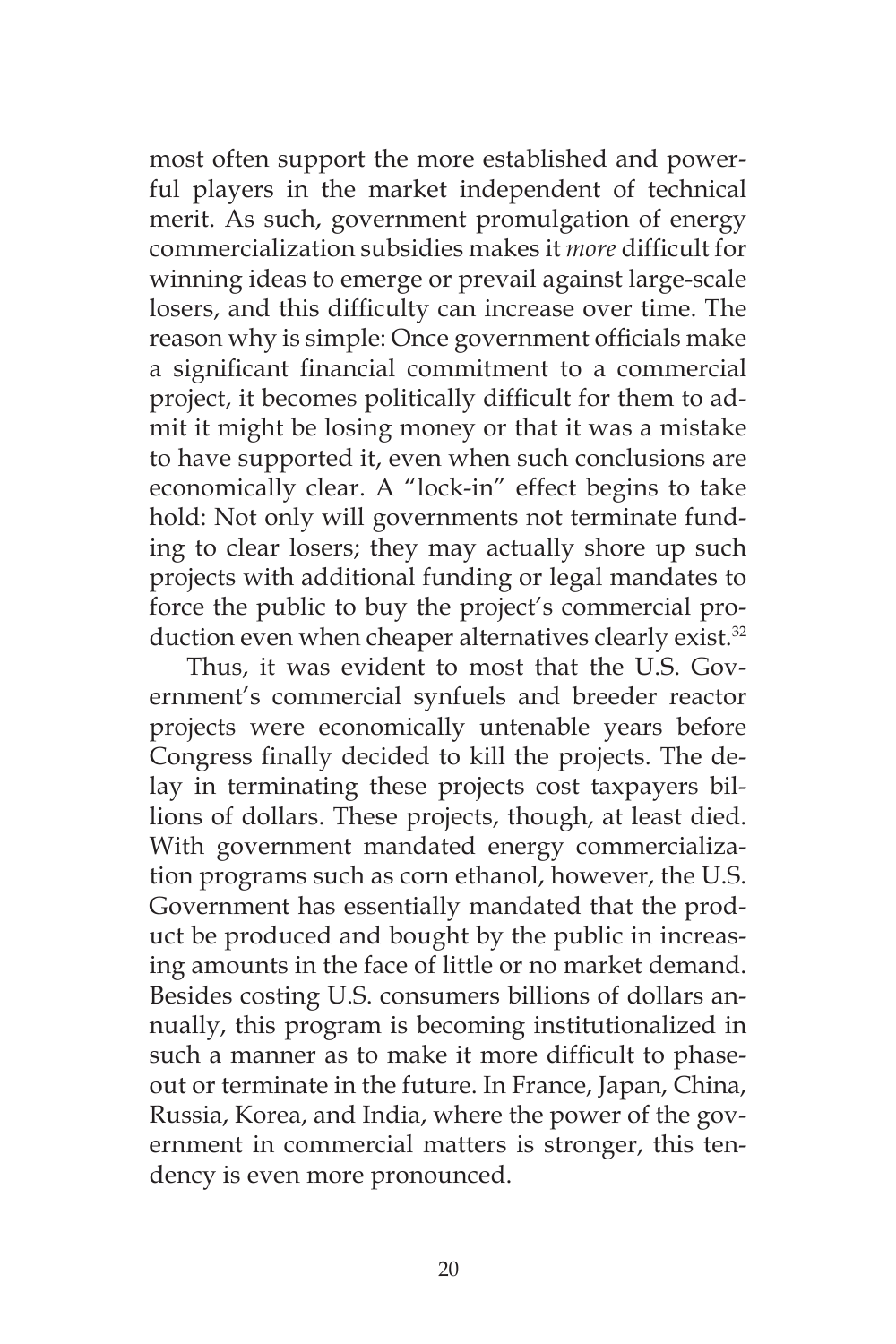### **Nuclear Safety and Off-site Damage.**

With nuclear-specific energy commercialization subsidies, such as low-priced nuclear accident liability insurance, private sector incentives that would otherwise improve operational and design safety also take a hit. Under U.S. law, U.S. commercial nuclear reactor operators (about 100 in number) must secure private insurance sufficient to cover roughly the first \$300 million of damages any nuclear accident might inflict on third parties off site. After any accident, the law provides that each nuclear utility should also pay up to approximately \$96 million per reactor in annual installments of \$15 million each (plus a bit more earmarked for legal fees) should the first-tier policy be exceeded. This requirement, however, can be delayed or waived entirely by the Secretary of Energy if, in his judgment, it would threaten the financial stability of the firm paying it. These retrospective premiums are paid as a blanket requirement: They are virtually identical for both the safest and worst run utilities. $33$ 

By most accounts, such pooling and the capping of liability lessens the cost of nuclear insurance significantly to the nuclear industry as a whole. $34$  A key argument for such pooling and liability caps is that it is unreasonable to ask the nuclear industry to assume the full costs of insuring against nuclear accidents and nuclear terrorism because these risks are simply too large.<sup>35</sup> This certainly has been the logic behind the passage of the U.S. Terrorism Risk Insurance Act of 2002 and its repeated extension. $36$  Yet, these acts are claimed by their backers to be only "temporary," i.e., designed to allow private insurers the time to adjust to a new risk market.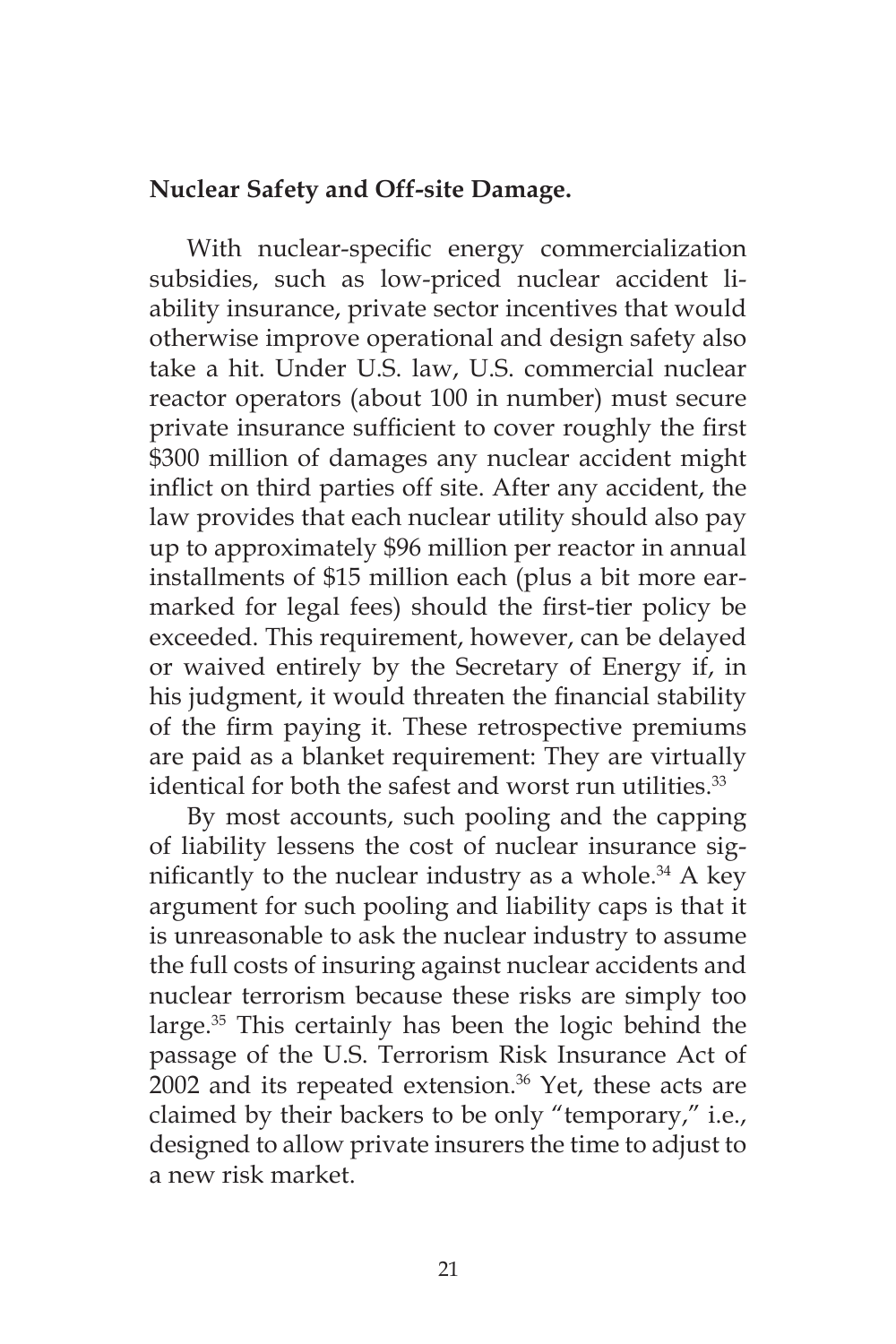As both the CBO and the U.S. Treasury Department have argued, capping private firms' need to insure against catastrophic losses make sense only if the risks of such losses are very low and unlikely to persist. In such cases, federal subsidies for insurance "could be justified as a means of avoiding expensive and unnecessary effort to reduce losses." If, as is more likely, in the case of nuclear safety and vulnerability to terrorist attacks, the long-term risks are either long-lived or, in view of the September 11, 2001 (9/11) attacks and the aging of the existing reactor fleet, likely to increase,<sup>37</sup> such federal "assistance" could be "costly to the economy because it could further delay owners of assets from making adjustments to mitigate their risk and reduce potential loses."38 Here, it is worth noting that neither General Electric nor Westinghouse has yet succeeded in producing a reactor design that can meet the Nuclear Regulatory Commission's latest requirement that the plant be able to sustain a large, direct airplane hit. Westinghouse's latest submission to meet this requirement was actually found to be wanting and was rejected because it created unintended vulnerabilities to natural disasters such as earthquakes.<sup>39</sup>

Unfortunately, regarding reactor safety and the continued need for insurance liability caps, the U.S. nuclear industry has been increasingly schizophrenic. Originally, in 1957 when the nuclear industry first secured legislation capping its nuclear accident liability for damages suffered by third parties, it claimed that it only needed the protection until utilities had a chance to demonstrate nuclear power's safety record, i.e., until 1967. A half century later, though, industry officials pleaded with Congress that without another 20-year extension, commercial nuclear power would die. They also insisted that they were still unwilling to export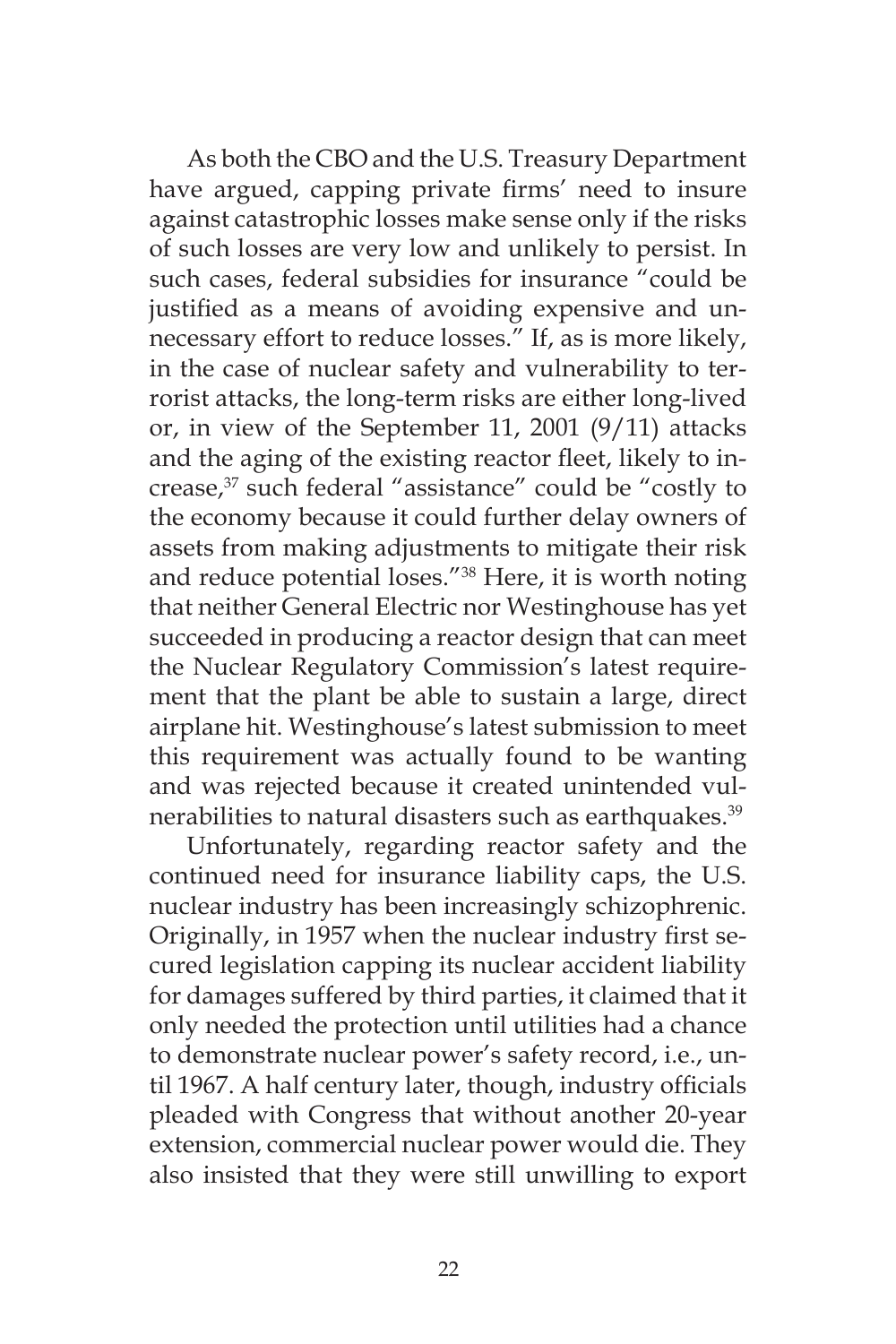U.S. nuclear goods to foreign states that have not yet explicitly absolved nuclear vendors from liability for damages off-site third parties might suffer in the case of an accident.40

The world's nuclear future, however, is supposed to be better. Industry backers of the latest reactor designs claim that their new plant machinery will be dramatically safer than that currently operating and argue that government accident insurance caps could be phased out.<sup>41</sup> Certainly, industry arguments against even higher coverage requirements under their Price-Anderson coverage seem implausible. The U.S. nuclear industry is already more than willing to pay for insurance to cover damages to their own nuclear assets. In fact, for a single power plant location, most nuclear utilities are buying over 10 times the amount of insurance to protect against on-site accident damage and forced outages than Price-Anderson requires them to carry against off-site property and health damages for the entire United States. At a minimum, this suggests that the insurers and utilities are able to provide substantially more than the \$300 million in primary coverage for off-site accidents that they currently must purchase by law. Finally, several U.S. nuclear reactor vendors rely heavily upon taxpayer appropriations to help pay for their advanced "safer" commercial reactor designs. These "accident-resistant" reactors are precisely the ones that industry says will come on line by 2025, the date the current nuclear insurance liability limits under Price-Anderson legislation will run out.

Though U.S. nuclear liability coverage seems quite inadequate, it is regrettably even worse abroad. Within Europe—the second largest nuclear-powered region in the world—nuclear accident insurance requirements are not just inadequate, but egregiously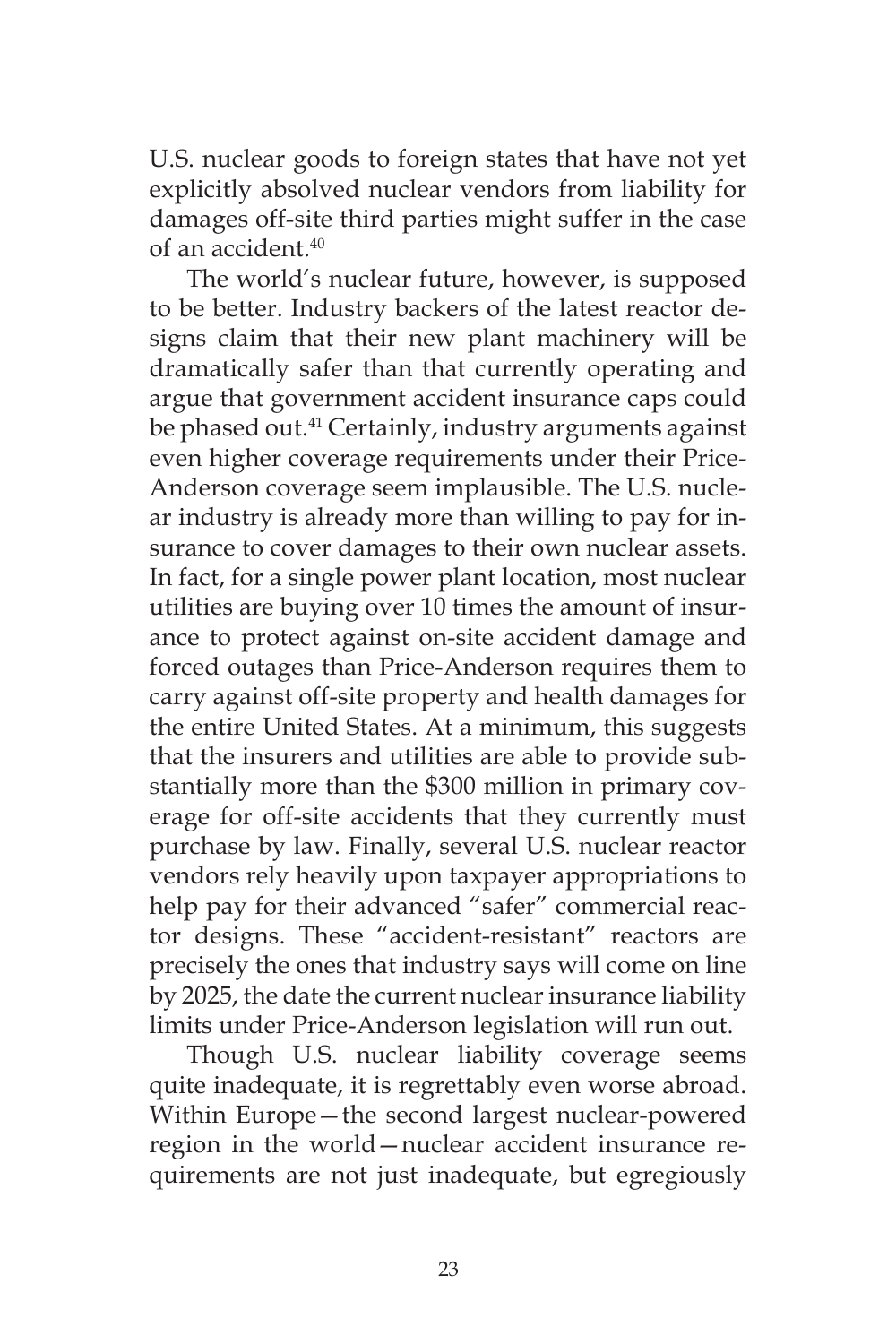inconsistent. Thus, nuclear accident insurance requirements that are much lower in Eastern Europe than in the European Union (EU) currently are encouraging reactor construction in states with the least stringent liability requirements and some of the weakest nuclear safety regulatory standards. Because of this worry, some experts are now arguing that the EU should adopt a nuclear insurance pooling scheme at least as tough as that in the United States. To avoid the potential problem of allowing the pool to charge too little, they argue that the pool should require higher payments than in the United States. Yet, they note that securing any *uniform* insurance requirement would be better than continuing to have none.<sup>42</sup>

# **Proliferation.**

With commercial nuclear energy projects, especially those exported overseas, there is a major additional worry—nuclear energy's link to nuclear weapons proliferation. Here, the security risks are real, particularly in the Middle East. Israel, the United States, Iran, and Iraq have launched aerial bombing or missile strikes against reactors at Osirak in Iraq and Bushehr in Iran, even though Iraq and Iran were members of the Nuclear Nonproliferation Treaty (NPT) and the attacked reactors were under International Atomic Energy Agency (IAEA) safeguards. If one includes the 2007 Israeli strike against Syria's reactor and Iraq's failed missile attack against Dimona during the first Gulf War, there have been no fewer than 13 acts of war directed against IAEA member state reactors.

Such facts should put a security premium on efforts to subsidize the construction of such projects both here and abroad. Certainly, the more the U.S. and oth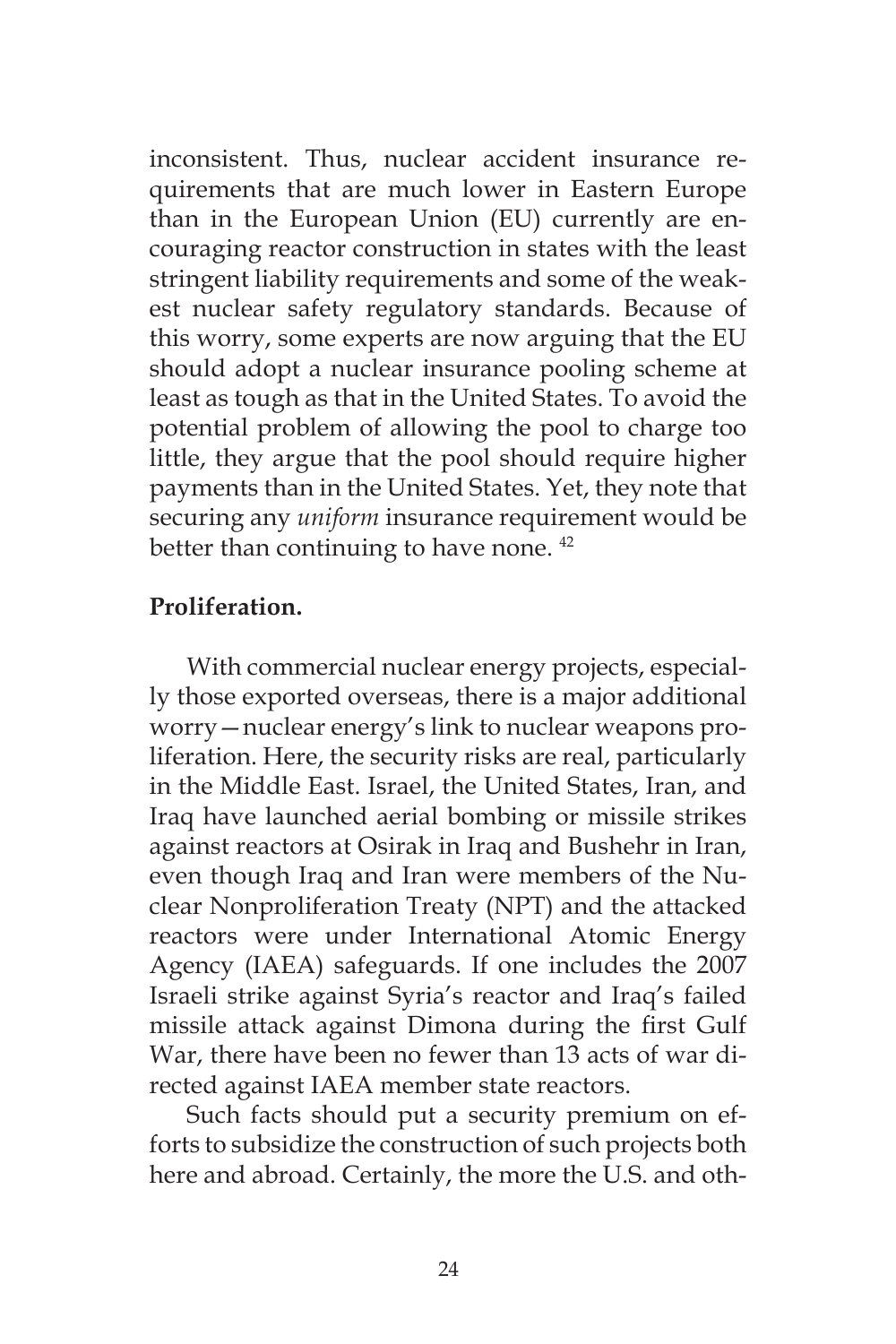er advanced economies go out of their way to use government financial incentives to promote the expansion of nuclear power programs domestically or overseas, the more difficult it is likely to be to dissuade developing nations from making similar investments. This dynamic will exist even if the nuclear projects in question are clearly uncompetitive with nonnuclear alternatives. Moreover, we should be trying to discourage subsidies that substantially assist these states to move closer to developing nuclear weapons options.

Consider Iran. The United States, perhaps more than any other country, was responsible for encouraging the Shah to develop nuclear power in the 1970s. Because the United States saw the Shah as a close ally, little thought was given to the potential security implications of our sharing advanced nuclear technology with Iran. When Iran's revolutionary government began to rebuild its Bushehr power station with Russian help, though, the United States rightly became concerned about the proliferation risks of this "peaceful" program.

Presidents Bill Clinton and George W. Bush warned that Bushehr could be used as a cover for illicit nuclear weapons related activities. It also was noted that once the reactor comes on line, it produces scores of bombs' worth of weapons-usable plutonium annually, which can be diverted to make bombs.<sup>43</sup> The fresh fuel, meanwhile, could be used to accelerate a uranium enrichment program.<sup>44</sup> It was because of these facts that during the first term of the Bush administration, the State Department went to great lengths to challenge the economic viability of the Iranian nuclear program as compared to burning plentiful natural gas. President Bush also insisted publicly that no new nuclear power state needed to make nuclear fuel to enjoy the benefits of nuclear power.45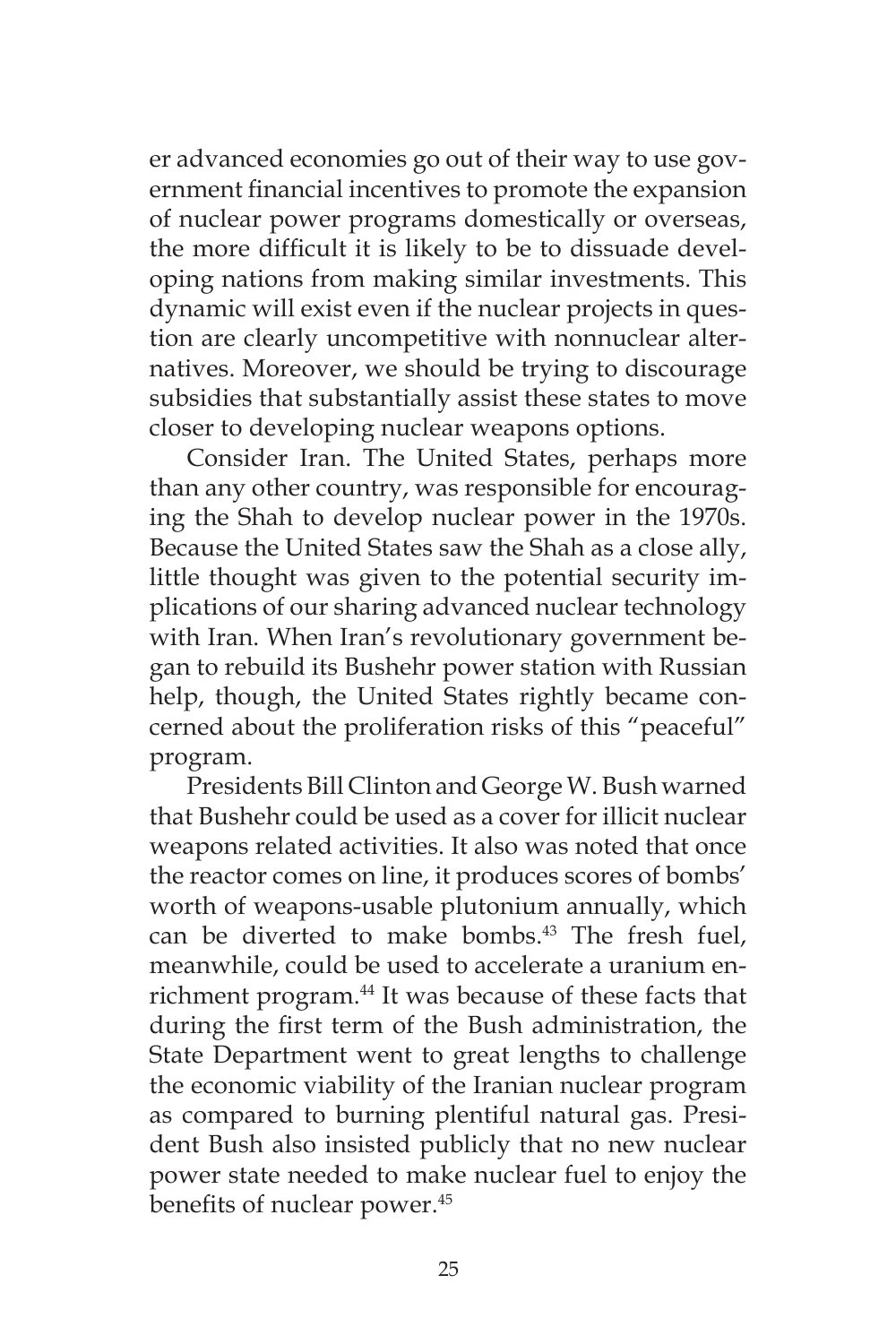In its second term, however, the Bush administration decided to add significant new nuclear subsidies to promote nuclear power plant construction in the United States under the Energy Policy Act of 2005, and to encourage an expansion of nuclear fuel-making with new technologies where it was already commercially underway. It was roughly during this period that the United States also decided to "grandfather" Bushehr and offered Iran power reactor assistance if it would only suspend its nuclear fuel-making program.

With this, the United States essentially forfeited its economic critique of Iran's power program. In July of 2007, U.S. President Bush and Russian President Vladimir Putin publicly recommended that international and regional development banks make cheap loans for civilian nuclear power programs.46 The White House also began encouraging the development of nuclear power throughout the Middle East as a way to put the lie to Iran's claim that the United States and its partners were trying to deny all Muslims the "peaceful atom."<sup>47</sup> The economic merits of encouraging such nuclear power proliferation, as has already been noted, are dubious. Yet, Russia, France, South Korea, the United States, China, and India are nonetheless openly competing to secure contracts in the Middle East and beyond using a variety of government supported subsidies to drive down nuclear prices.

### **ECONOMICS: A WAY OUT**

### **Linking Economics with Security and the NPT.**

For observers and officials worried about the risks of nuclear power proliferation, merely arguing for governments to be more consistent and neutral economically in their selection of different power genera-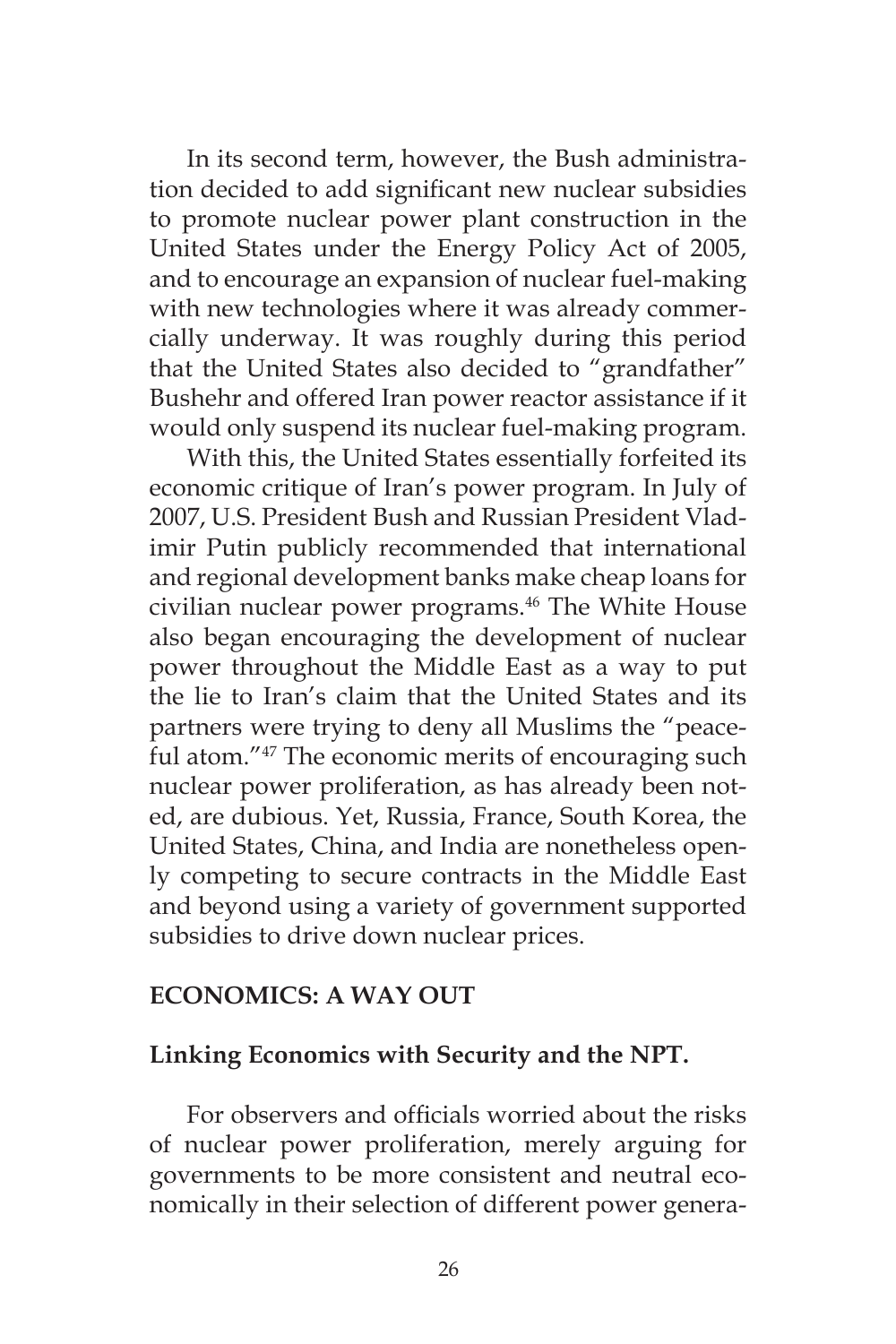tion systems might seem cynically inattentive to the substantial security dangers posed by the expansion of nuclear power. Certainly, the United States and other states have oversold how well international nuclear inspections can prevent military diversions from civilian nuclear programs. Even today, the IAEA cannot yet reliably track spent or fresh fuel for roughly twothirds of the sites it monitors. Worse, diversions of this material, which can be used as feed for nuclear weapon fuel-making plants, could be made without the IAEA necessarily detecting them.<sup>48</sup> As for large fuel-making plants, the IAEA acknowledges that it cannot reliably spot hidden facilities and annually loses track of many bombs' worth of material at declared plants. With new money and authority, the IAEA could perhaps track fresh and spent fuel better; however, the laws of physics are unfriendly to the agency's ever being able to reliably detect diversions from nuclear fuel-making plants.49

If international nuclear inspections cannot protect us against possible nuclear proliferation, though, what can? It would help if there were more candor about the limits of what nuclear inspections can reliably detect or prevent. But just as critical is more frankness about how little economic sense most new nuclear power programs make. It is governments and their publics, after all, which determine whether or not more large civilian energy plants will be built. If government officials and the public believe backing nuclear power is a good investment, public monies will be spent to build more plants in more countries no matter how dangerous or unsafeguardable they might be.

In this regard, it is useful to note that the NPT is dedicated to sharing the "benefits" of peaceful nuclear energy. These benefits presumably must be measur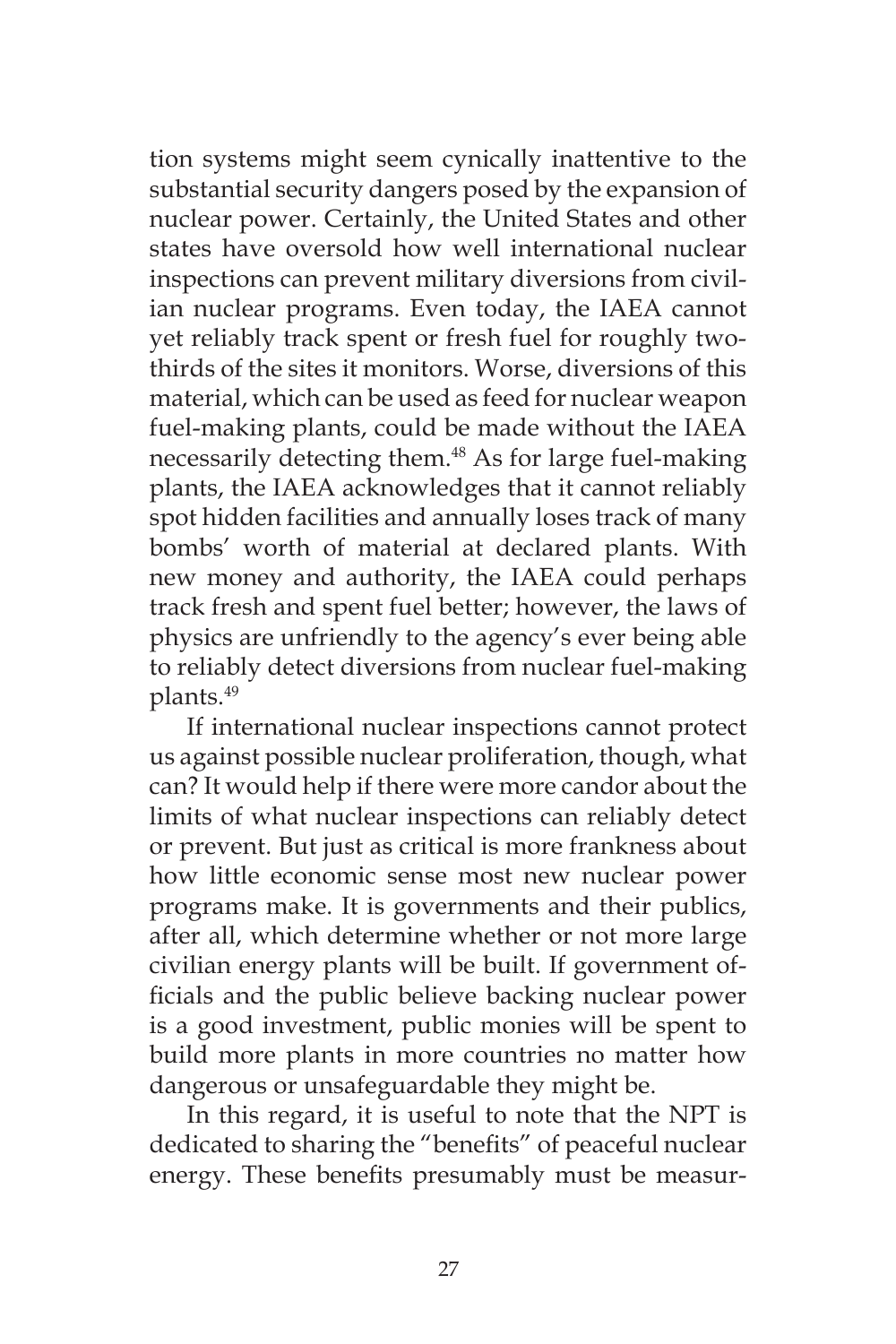ably "beneficial." At the very least, what nuclear activities and materials the NPT protects as being peaceful and beneficial ought not to be clearly dangerous and unprofitable. That, after all, is why under Articles I and V, the NPT bans the transfer of civilian nuclear explosives to nonweapons states and their development by nonweapons states. It is also is why the NPT's original 1968 offer of providing nuclear explosive services has never been acted upon and is a dead letter now: Not only was it determined that it was too costly to use nuclear explosives for civil engineering projects (the cost of clean-up was off the charts), but some states (e.g., Russia and India) falsely claimed they were developing peaceful nuclear explosives when, in fact, they were conducting nuclear weapons tests.<sup>50</sup>

What, then, should be protected under the NPT as being "peaceful" today? Are large nuclear programs economically competitive, i.e., "beneficial" in places like the Middle East when compared to making power with readily available natural gas? What of making enriched uranium fuel for one or a small number of reactors? Would it not be far cheaper simply to buy fresh fuel from other producers? Does reprocessing make economic sense anywhere? Can nuclear fuel making be reliably safeguarded to detect military diversions in a timely fashion? Are not such activities dangerously close to bomb making? Should these activities be allowed to be expanded in nonweapons states and to new locales or, like "peaceful" nuclear explosives, are the benefits of these programs so spurious and the activities in question so close to bomb making or testing as to put them outside the bounds of NPT protection? What of large reactors, which are fueled with large amounts of fresh enriched uranium or that produce large amounts of plutonium-laden spent fuel? Should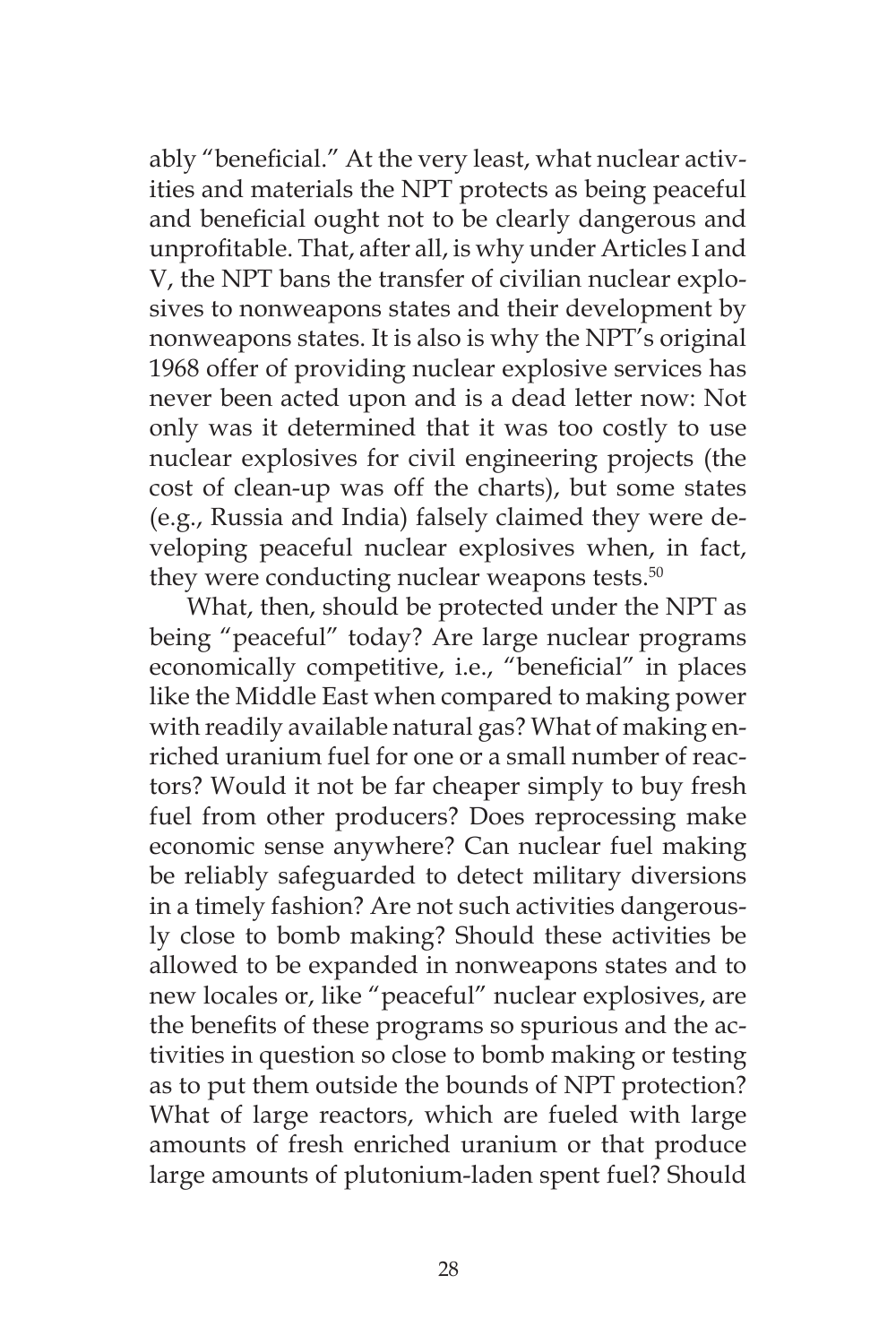these be viewed as being safeguardable in hostile or questionable states, such as Iran or North Korea, that have a record of breaking IAEA inspection rules?

Again, getting all of the world's nations to agree on the answers to these questions will be difficult if nuclear power is truly the least expensive way to produce low or no carbon emission power. In this case, it may be impossible to prevent nuclear technology useful to making bombs from spreading world-wide. But if civilian nuclear energy projects are not economically competitive against their nonnuclear alternatives, the case against states spending extra to promote the commercial expansion of potentially dangerous commercial nuclear projects would be far stronger.

# **Uncertainties.**

The only thing certain about nuclear power's future ability to compete against other commercial energy alternatives is its uncertainty. This is so for several reasons. First, 20 years out, it is uncertain how much power will be distributed off a centralized grid and how much will come from more distributed systems (e.g., local grids, cogeneration plants, storage batteries, and the like). This is important since two-thirds of the cost of electricity at the house or business outlet is unrelated to the cost of generating the electricity. Instead, it pertains to the cost of transporting the electricity over the grid and balancing and conditioning the power inputs and outputs on that grid to assure that it does not fail.

Second, it is unclear how many base load generators will be needed 10 to 20 years out since so much of the current demand for electrical generating capacity in advanced economies is driven by the need to have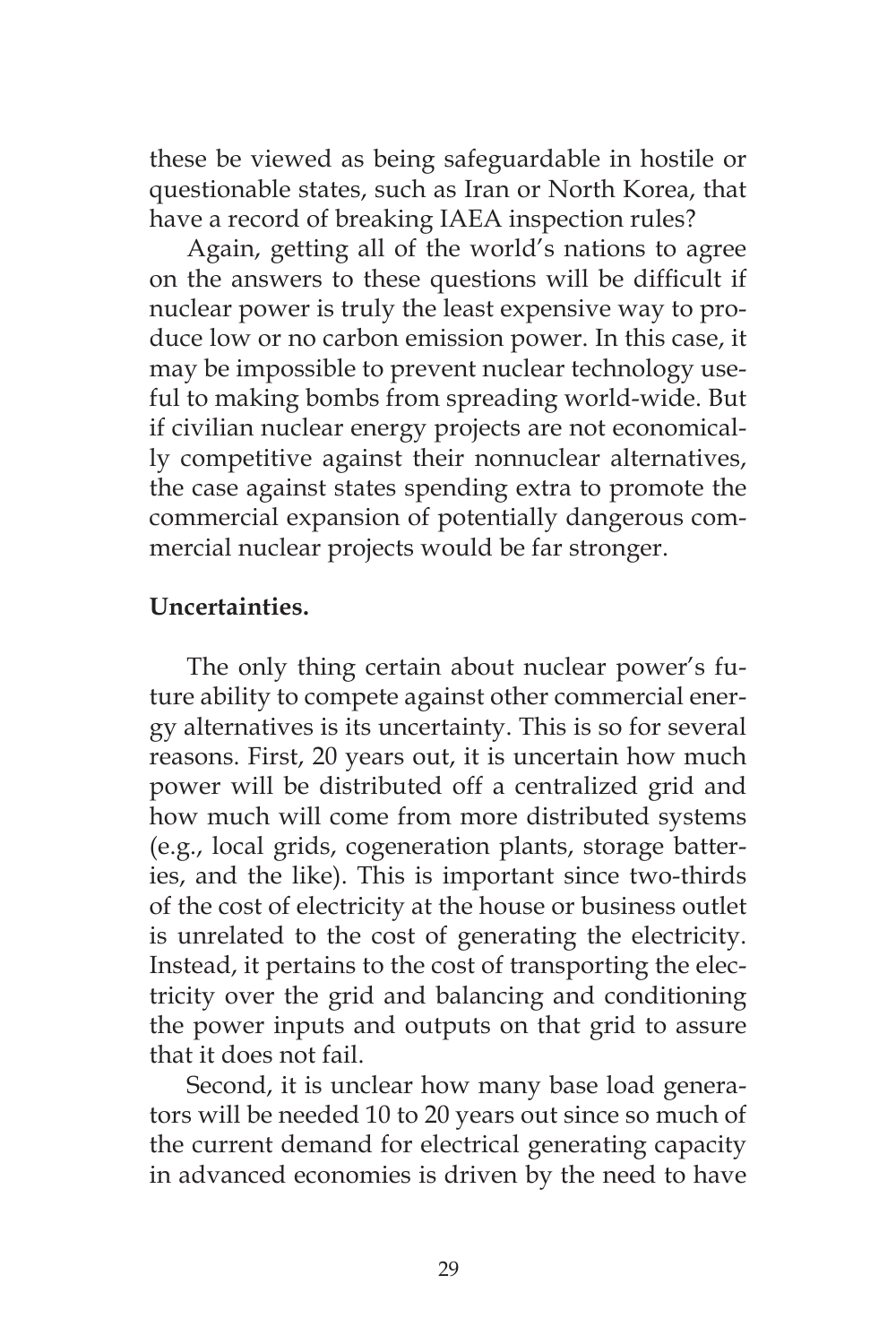instantly available follow-on load capacity that frequently remains idle.<sup>51</sup> If our experts could figure out how to store electricity economically (and a number of schemes are now being tried out), the current premium placed on having significant reserves of additional base load follow-on capacity generators—typically supplied by large coal-fired plants, large hydro, or nuclear reactors—could be reduced significantly.

Third, there is much uncertainty with respect to carbon charges on which nuclear economics heavily depend. Will carbon be taxed and, if so, at what rate? What sectors will be grandfathered; which sectors of the economy will benefit the most from the constraints? The EU has a cap and trade system that the U.S. Congress is considering emulating. Under this system, government authorities allocate carbon allowances to different industrial concerns and sectors. Initial grants of credits follow patterns of most subsidies, with some sectors—often the most politically powerful—benefiting far more than others. "Winners" under the new system shift from economic and technical performance to political.

All of this seems an odd way to promote cost-competitive clean energy. Instead, it would make more sense simply to focus on cost comparisons for future plants that incorporated the full value of government subsidies and reflected a standardized carbon cost (e.g., a price on the carbon content of different fuels). To foster the proper use of such information, though, we will need to rely more, not less, on market mechanisms to help guide our way.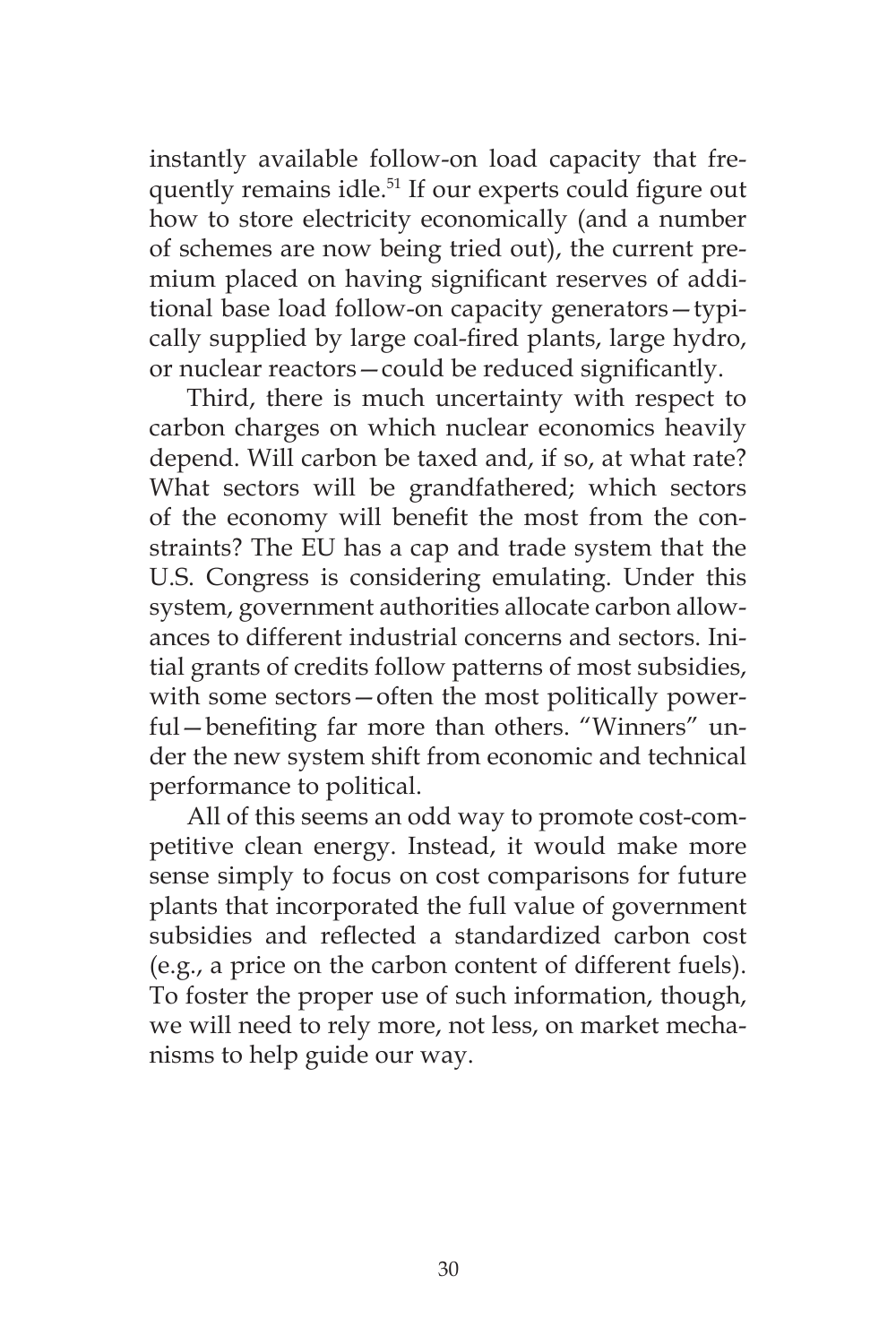# **Policy Implications.**

Our broad conclusion is that governments should spend less time trying to determine what energy technologies should be commercialized and focus instead on how market mechanisms might best be employed to make these determinations possible. This, in turn, suggests six specific steps governments might consider:

1. Encourage more complete, routine comparisons of civilian nuclear energy's costs with its nonnuclear alternatives*.* The starting point for any rational commercial energy investment decision is a proper evaluation of the costs of selecting one option over another. Here, as already detailed, governments have a weak track record. A couple of mandates stand out:

a. *Account for Nuclear Power's Full Costs*. One way officials could improve their performance is to take the very few economic energy assessments now required more seriously, and conduct them faithfully and conscientiously. The CBO, for example, must score the public costs of guaranteeing commercial energy loans, including those to the U.S. nuclear industry. The CBO has been asked to do this by Congress several times in the last decade. Yet, the last time the CBO made the assessment for proposed loan guarantees in 2008, it failed to give a figure for the probable rate of default on nuclear projects. The CBO's director claims that without proprietary information, the CBO has no way to make such estimates. The CBO has not attempted such projections since 2003, when it pegged the likely default rate under proposed loan guarantee legislation at the time at 50 percent.<sup>52</sup> The Department of Energy (DoE), meanwhile, announced that essentially it also viewed the information necessary to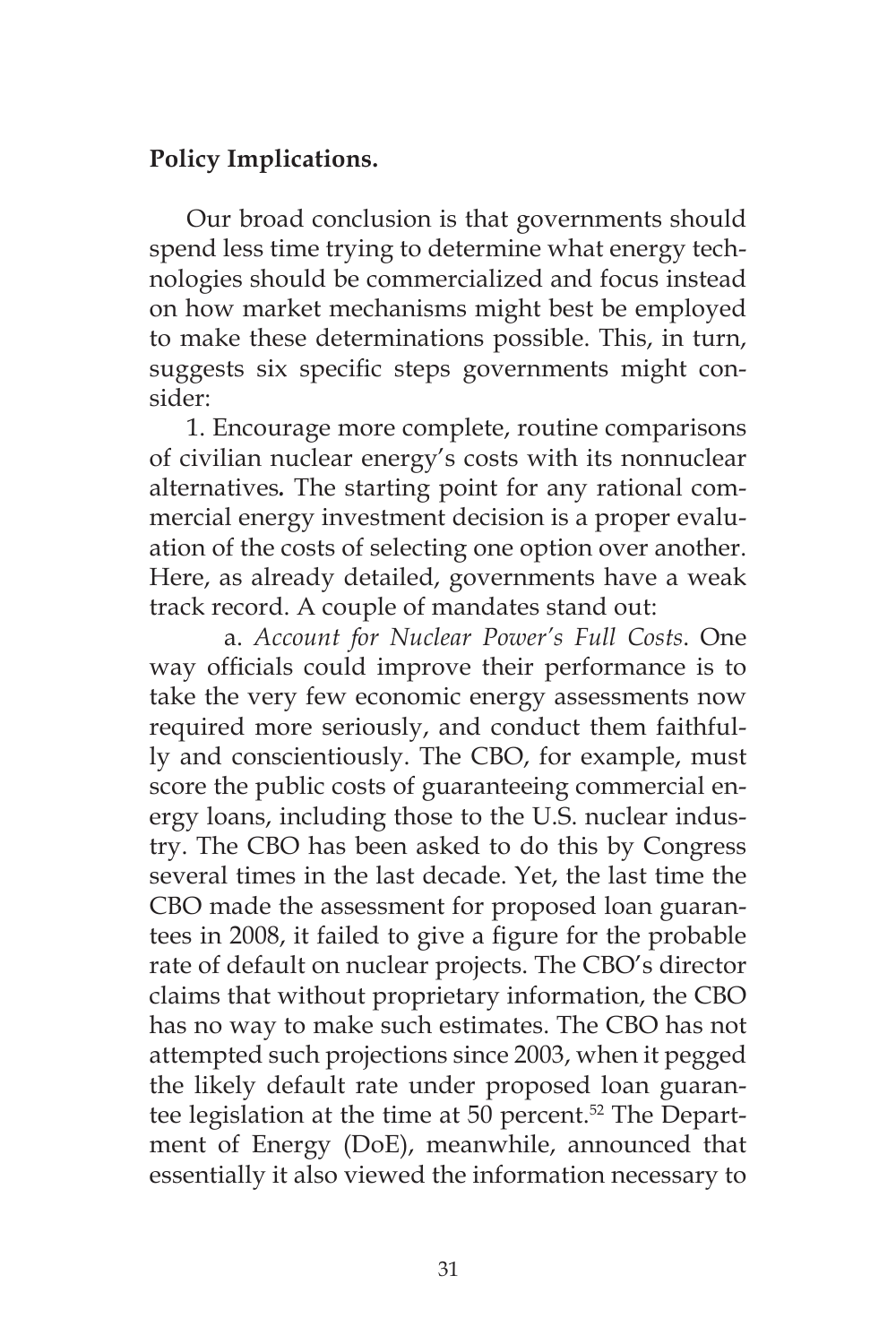project the default rate to be proprietary. It would be useful for the CBO to get the information it needs to update and qualify such projections. At a minimum, the CBO should tackle this question every time it estimates what any commercial energy loan guarantees will cost. Congress, meanwhile, should demand that DoE make all of its own estimates and information relating to these projections public. Moreover, every time the CBO or DoE makes such projections their work should be reviewed in public hearings before Congress.

b. *Compare Nuclear with Nonnuclear*. Yet another way the U.S. Government could improve its commercial energy cost comparisons is by finally implementing Title V of the Nuclear Nonproliferation Act of 1978, which calls on the Executive Branch to conduct energy assessments in cooperation with, and on behalf of, key developing states. The focus of this cooperation was to be on nonnuclear, nonfossil-fueled alternative sources of energy. Yet, for these cost assessments to have any currency, they would have to be compared with the full life-cycle costs of nuclear power and traditional energy sources. This work also should be supported by the newly proposed United Nations (UN) International Renewable Energy Agency (IRENA).<sup>53</sup> Finally, in order for any of these efforts to produce sound cost comparisons, more accurate tallies of what government energy subsidies are worth for each energy type will be required.

c. *Increase the Number of Energy Subsidy Economists*. The number of full-time energy subsidy economists is currently measured in the scores rather than in the hundreds. Government and privately funded fellowships, full-time positions, and the like may be necessary to increase these numbers.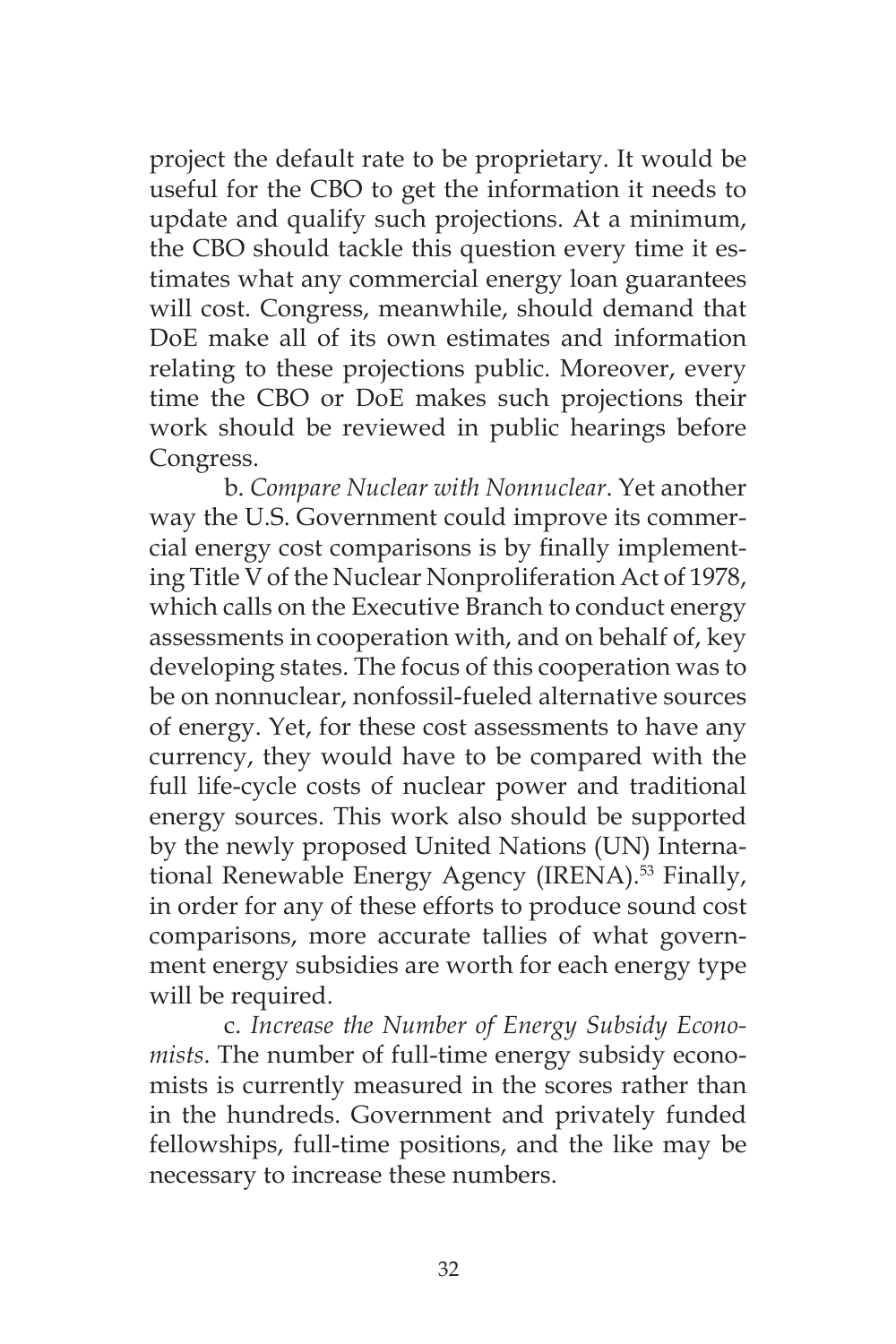2. Strengthen compliance with existing international energy understandings that call for internalizing the full costs of large energy projects, and for entering them in open international bidding competition. The Global Energy Charter for Sustainable Development, which the United States and many other states support, already calls on states to internalize as many of external costs (e.g., those associated with government subsidies and quantifiable environmental costs such as the probable taxes on carbon) in the pricing of large energy projects. Meanwhile, the Energy Charter Treaty, backed by the EU, calls on states to require any large energy project or transaction to compete in open international bidding markets.<sup>54</sup> Since these agreements were drafted, international interest in abating carbon emissions in the quickest, cheapest fashion has increased significantly. The only way to assure "the quickest and cheapest" is to include all the relevant government subsidies in the price of competing energy sources and technologies, assign a range of projected prices to carbon, and use these figures to determine what the lowest cost energy source or technology might be in relation to a specific time line. This suggests that any follow-on to the Kyoto, Japan, understandings should require international enforcement of such energy comparisons by at least referencing the principles laid out in the Energy Charter Treaty and the Global Energy Charter for Sustainable Development. Enforcing international adherence to these principles will be challenging. A good place to start would be to work with the G-20 (Argentina, Australia, Brazil, Canada. China, France, Germany, India, Indonesia, Italy, Japan, Mexico, Russia, Saudi Arabia, South Africa, Republic of Korea, Turkey, UK, the United States, and the EU) to agree to a modest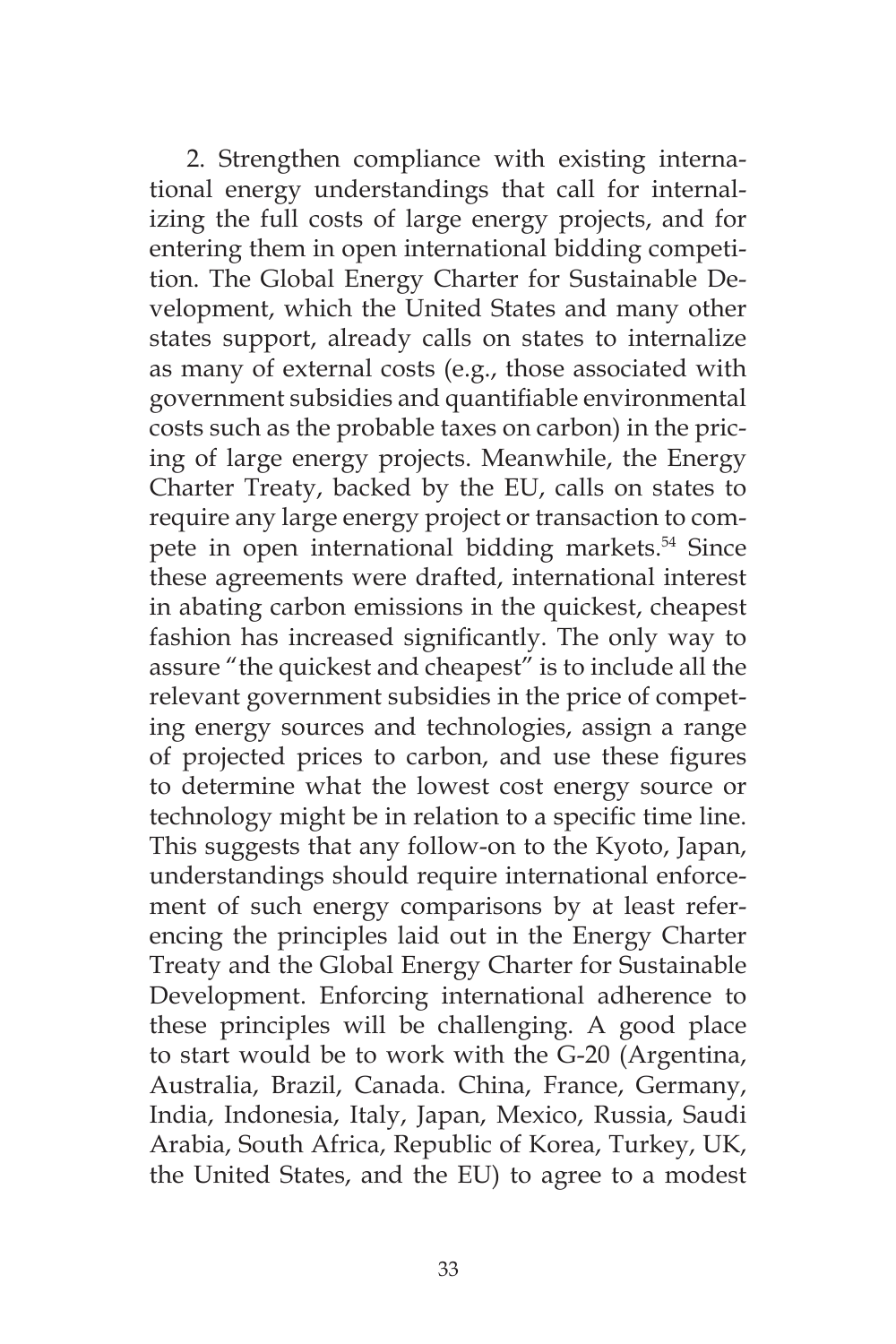action plan to follow up on Copenhagen that would include establishing common energy project cost accounting and international bidding rules that track these agreements. Beyond this, it would be useful to call on the G-20 to give the IAEA notice of any state decisions the G-20 believes might violate these principles by rigging assessments to favor nuclear power over cheaper alternatives. The aim here would be to encourage the IAEA to ascertain the true purpose of such economically questionable nuclear projects.<sup>55</sup>

3. Discourage the use of government financial incentives to promote commercial nuclear power. This recommendation was made by the Congressional Commission on the Prevention of Weapons of Mass Destruction Proliferation and Terrorism.<sup>56</sup> It would clearly include discouraging new/additional federal loan guarantees for nuclear fuel or power plant construction of the type now being proposed by President Obama and the nuclear industry. Although this structure should be applied against other types of energy (e.g., coal, renewables, natural gas, etc.) as well, the security risks associated with the further spread of civilian nuclear energy make it especially salient in the case of nuclear. This same prohibition should also be applied against U.S. support for developmental bank loans (i.e., subsidized loans) for commercial nuclear development and against other states' (e.g., France, Japan, Germany, Russia, China, and South Korea) use of subsidized government financing to secure civilian nuclear exports. In some cases, these foreign export loan credits are being used in the United States in conjunction with U.S. federal loan guarantees and local state tax incentives, thereby practically eliminating the risks of investing in new nuclear power plant construction. This practice should be discouraged. In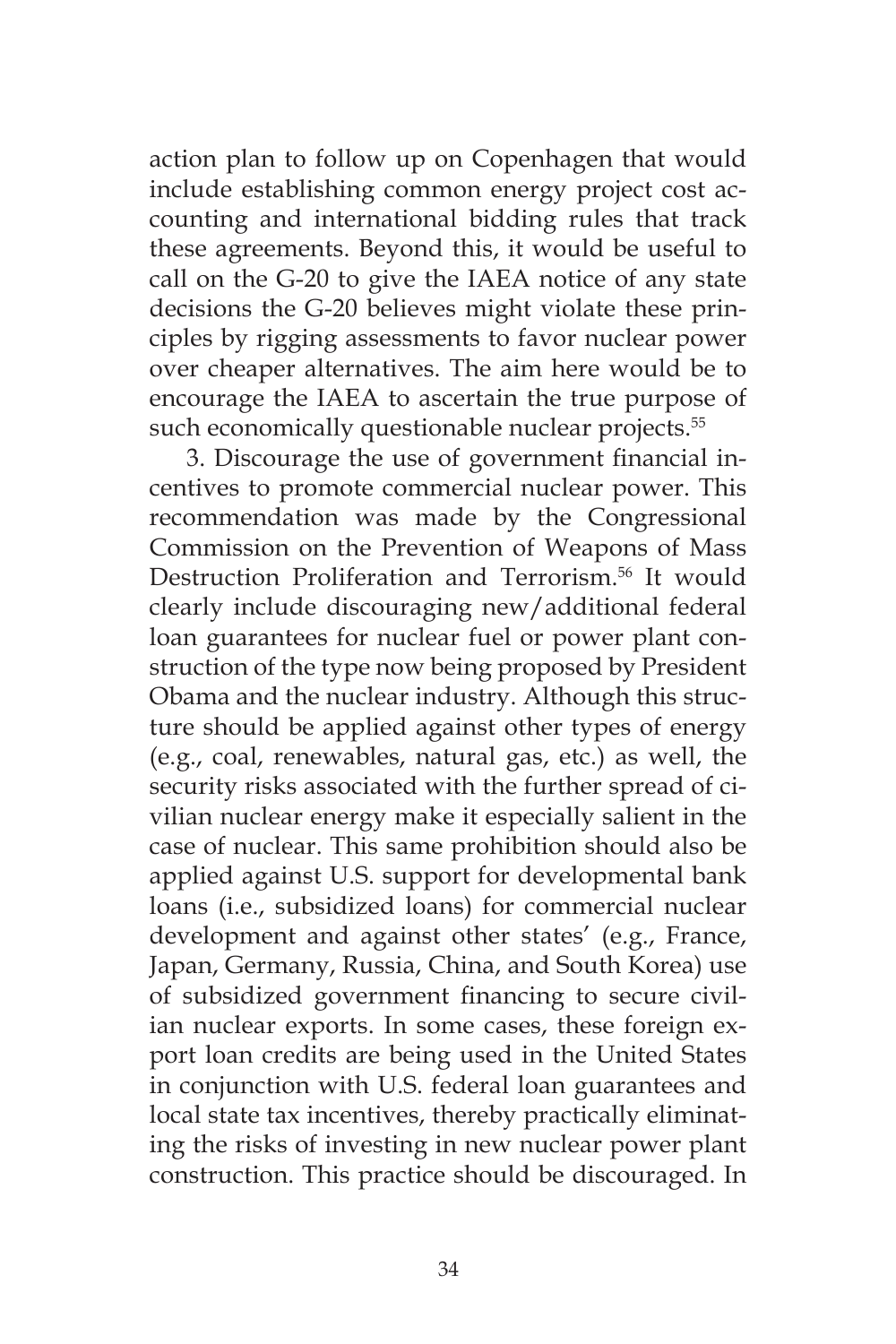the case of every large civilian nuclear project, domestic or foreign, every effort should be made to require as much private capital at risk as possible in order to assure due diligence in these projects' execution. Even under the existing U.S. federal loan guarantee program, 20 percent of each nuclear project must be financed without federal protection. For purposes of implementing this law, this nominal figure of 20 percent should be covered entirely by private investment, not by resorting to rate hikes for ratepayers.<sup>57</sup>

4. Employ more market mechanisms to guide national and international nuclear fuel cycle and waste management decisions. One of the clear advantages of civilian nuclear power plants over conventional fossilfueled plants is that nuclear power is much cheaper to fuel. Governments, however, can negate this advantage by taking steps to increase nuclear fuel cycle costs that are unrelated to the need to assure safety or international security. In this regard, states that use public money to close the fuel cycle through commercializing any form of spent fuel recycling will actually make nuclear power less competitive with its nonnuclear alternatives. We should emphasize:

a. *Managing Nuclear Waste*. Today, the lowestcost interim solution to storing spent fuel (active for 50 to several hundred years) is dry cask storage above ground at reactor sites. Recycling spent fuel, on the other hand, is not only more expensive, but runs much greater proliferation, terrorism, and nuclear theft risks. For these reasons, President Bush in 2004, the IAEA in 2005, and the bipartisan U.S. Congressional Commission on the Prevention of Weapons of Mass Destruction Proliferation and Terrorism in 2008, all called for imposing a moratorium on commercial reprocessing.58 This reflects economic commonsense.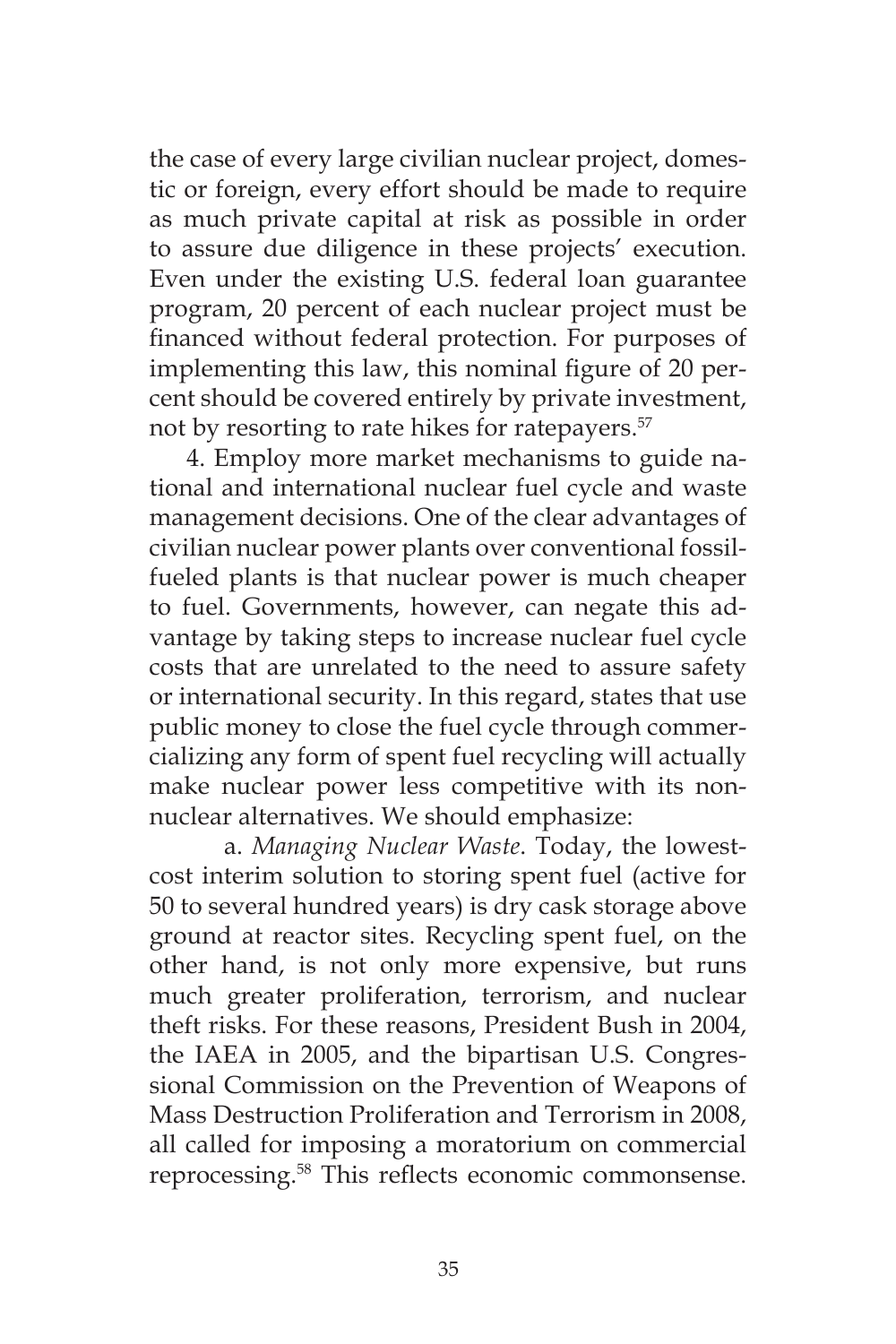Unfortunately, in many advanced states that operate nuclear power reactors, the governments own and operate the power plants. As a result, full employment, development of nuclear weapons options, and other political or military concerns often override straightforward cost benefit analysis.<sup>59</sup> In the United States, this tendency can be avoided by having the nuclear utilities themselves assume a significant portion of the costs of nuclear waste management and reactor site decommissioning. This would require changing U.S. law, which currently stipulates that all of the costs of final spent fuel storage are to be paid for by off-budget federal user fees paid for by the ratepayers.

b. *Making Nuclear Fuel*. As for the front end of the nuclear fuel cycle, the preexisting procurement firm nuclear fuel contracts, rather than government appropriations or loan guarantees, should dictate when and how new nuclear fuel-making facilities should be constructed or expanded. With such contracts in hand, it should be possible to secure private financing for such projects. There currently is substantial interest in creating international fuel banks to assure a reliable supply of fresh nuclear fuel and of reprocessing services to states that forswear making their own nuclear fuel. If any such banks are created, though, they should charge whatever the prevailing market price might be for the nuclear products and services they provide. The rationale for this is simple: Subsidizing the price risks creating a false demand for risky near weapons-usable fuels, such as mixed oxide (MOX) and other plutonium-based fuels. Currently, states can satisfy their demand for fresh fuel without having to resort to any international bank, and no state has a need to reprocess for any reason. Subsidizing these fuel services has been proposed as a way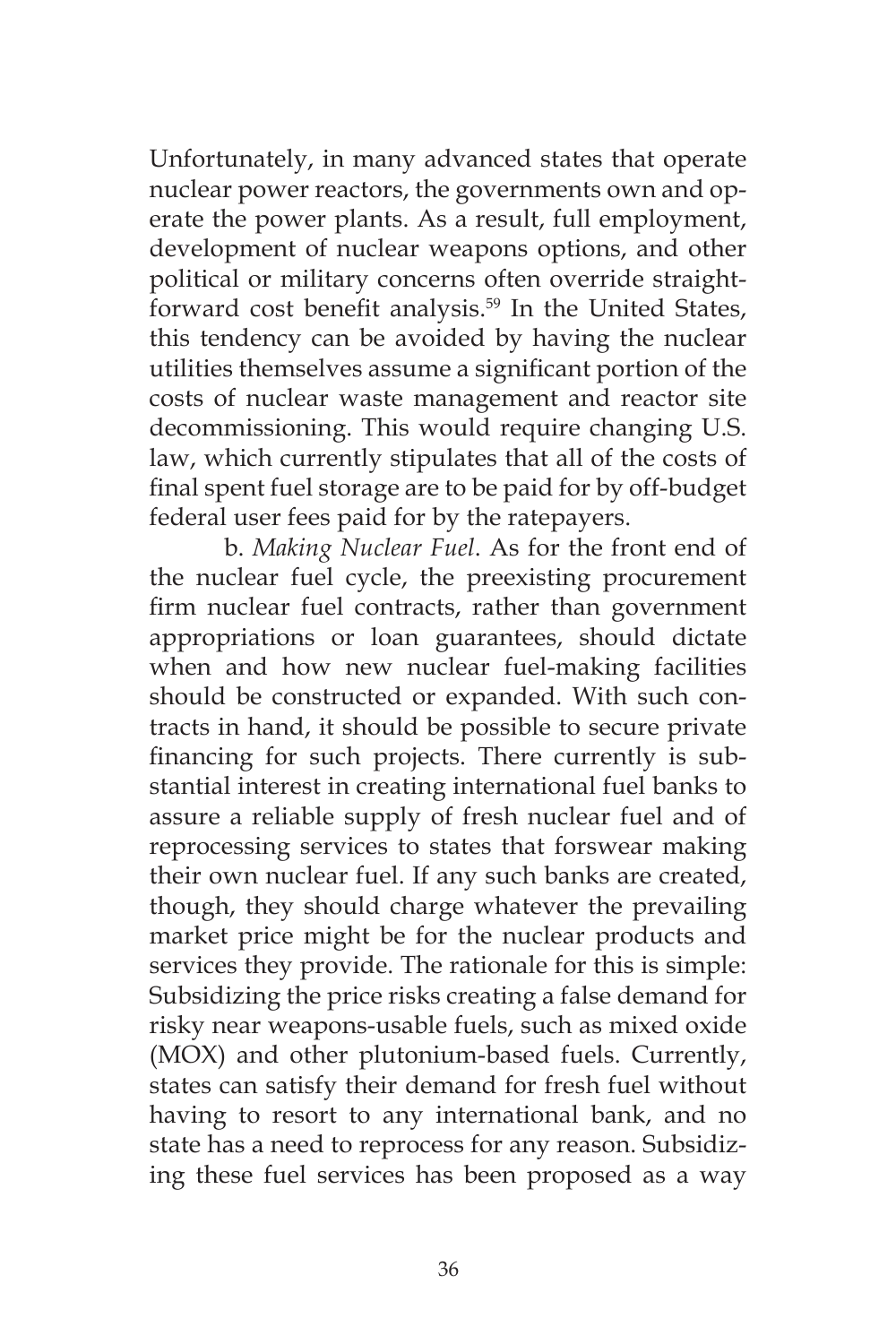to induce states to eschew making their own nuclear fuels. This proposal, however, seems unsound. First, it is unclear as to whom the customers will be. India and Canada already make their own natural uranium fuels, which require no enrichment. Several others— France, Russia, Japan, Brazil, and China—enrich their own fuel, and the remaining nuclear fuel-consuming states seem content to buy their fuels from U.S. providers, Russia, URENCO, or Eurodif. Second, it is unlikely that nuclear fuel subsidies would be sufficient to block determined proliferators. After all, only a small percent of any nuclear power plant's life cycle costs are associated with its fueling requirements. $60$ Again, given the dangers of propping up dangerous reprocessing activities and the dubious requirement to provide enriched fuel, the world can well afford to depend more on market mechanisms to determine when and how these services are provided.

c. *Use of Weapons Grade Uranium Fuels*. Finally, the use of nuclear weapons-usable highly enriched uranium is a nuclear fuel cycle option no longer necessary for the production of power or of medical, agricultural, or industrial isotopes. There are fewer and fewer research reactors that use highly enriched uranium (HEU), but the few that do are more than willing to pay to continue to use this fuel rather than to pay the costs of converting to low enriched uranium alternatives. Given the direct usability of HEU to make nuclear weapons, however, the elimination and blending down of these fuels are imperative to avoid nuclear proliferation and terrorism risks. In the United States, the handful of remaining HEU-fueled plants receive government funding. This should end by establishing a date certain for these few remaining reactors to be converted to use LEU-based fuels.<sup>61</sup>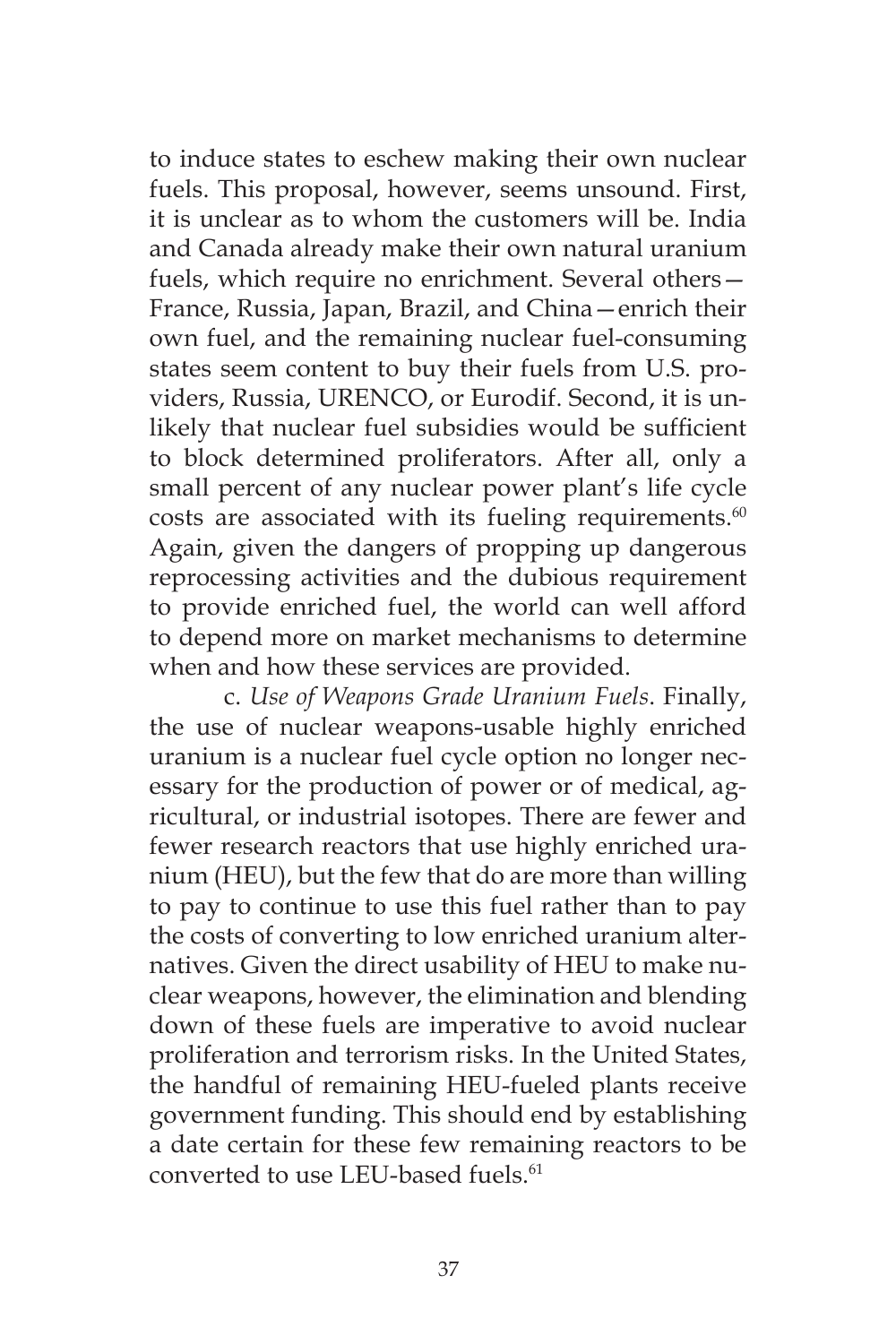5. Increase and further privatize nuclear insurance liability coverage to encourage best construction and operations practices. Officials within the nuclear industry frequently note that a nuclear industry accident anywhere would impact nuclear operators negatively everywhere. Yet, the potential financial and political fall-out following a major nuclear accident would be even more significant if there were a lack of adequate nuclear accident liability insurance. For this reason alone, efforts should be made to increase the minimum amounts of liability insurance coverage currently required of any civilian nuclear plant operators and to make those requirements less subject to over-ride or forgiveness by officials of the state. Here, amounts required by the international Convention on Supplementary Compensation for Nuclear Damage (CSC)<sup>62</sup> should be considered to be the minimum. For the EU, which is currently struggling to set a standard for its members, the coverage requirements set by CSC should be considered to be the floor from which any specific EU standard is created. It would be far preferable for the EU to adopt insurance levels that the United States currently requires under its domestic Price-Anderson legislation. The United States, meanwhile, needs to raise international nuclear insurance standards by first announcing its intention to withdraw from underwriting insurance against terrorist incidents as it currently does and instead require private insurance firms to assume this requirement as they did before 9/11. Second, Washington needs to make good on its original objective under the 1957 Price-Anderson legislation to eventually stop underwriting coverage for damages a nuclear operator might inflict on off-site third parties. Washington would do best to start this now and incrementally by announcing that beginning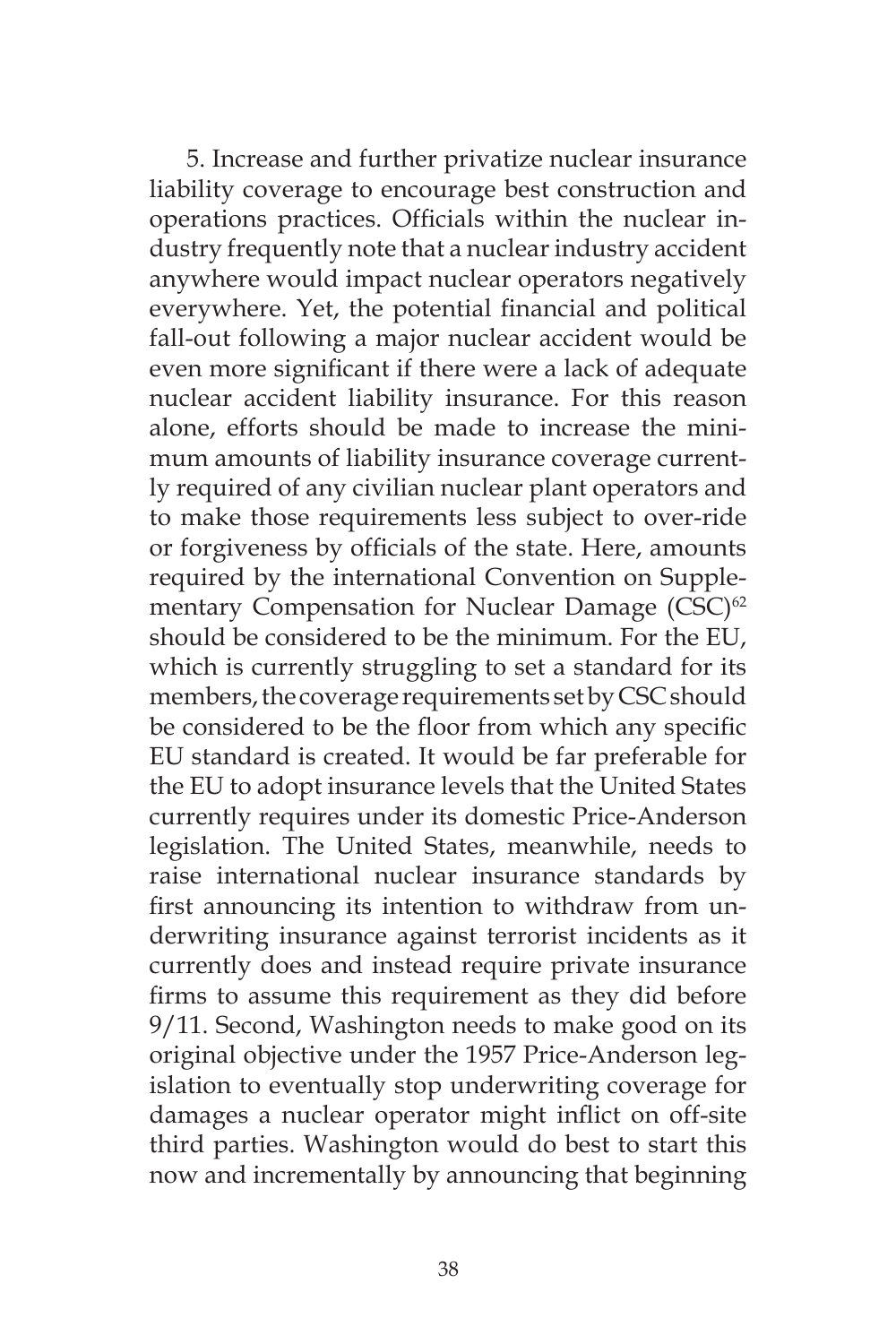in 2025, federal Price-Anderson coverage caps will no longer apply to any civilian nuclear facility operating in the United States. This announcement should be made now so that the nuclear utility and vendor industry can develop their own alternative private system of insurance to cover off-site damages. At a minimum, the requisite amounts of capital to fund such a system should be amassed well in advance of the need to bring the new insurance system into force. Under any new system, each nuclear utility, service provider, and vending firm should be free to buy as much or as little third-party liability insurance for themselves as each sees fit from private insurance firms so long as the amount was at least as much as Price-Anderson currently requires to cover any one accident (roughly \$10 billion for each accident). The rates for this coverage would be set for each firm by private insurers based on each firm's safety performance, the age of the plant, and the experience of the firm's staff, etc. Of course, each nuclear firm should be free to work with other nuclear utilities and companies to create private insurance pools. Even in this case, though, rates for each firm should be set in a manner that would reward the best nuclear operators and vendors. By doing this, the government would finally be able get industry to internalize the full costs of off-site nuclear accident liability insurance. Given that some U.S. nuclear firms already believe that their products are safe enough for them to soon forgo Price Anderson subsidies and liability limits, and that the nuclear industry is insisting that its safety record has improved and will only get better, this transition over the next 15 years should go relatively smoothly.

 6. Increase experimentation in the commercial distribution of energy and the generation of alternative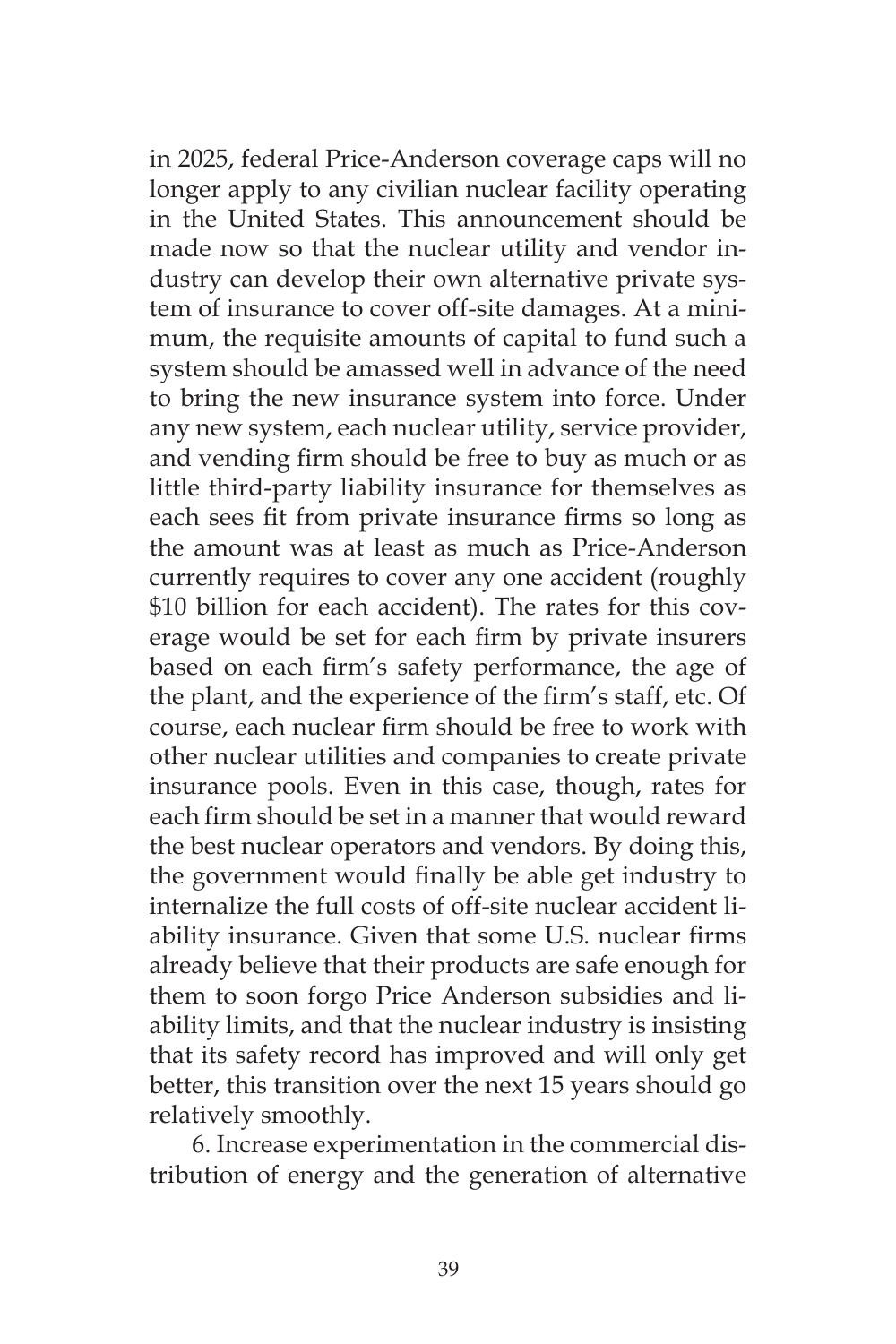sources of energy through federal government-led regulatory reform*.* To foster energy experimentation and competition, the federal government should promote regulatory reforms that would, among other things, (1) set standard rules for selling electricity through the grid; (2) remove conflicts of interest for existing grid or pipeline operations to block new entrants; (3) ensure that regulated utilities have similar incentives to invest in efficiencies as they do in expanding generation plants and energy supplies; (4) encourage key market constraints, be they carbon limits or liability coverage, through the market pricing systems rather than through government subsidies; and (5) increase pricing visibility for power to final customers.

#### **ENDNOTES - CHAPTER 1**

1. See, e.g., Albert Wohlstetter *et al*., *Swords from Plowshares: The Military Potential of Civilian Nuclear Energy,* Chicago, IL: University of Chicago Press, 1979, pp. vii-32; Matthew Fuhrman, "Spreading Temptation: Proliferation and Peaceful Nuclear Cooperation Agreements," *International Security*, Summer 2009, pp. 7-41, available from *belfercenter.ksg.harvard.edu/files/IS3401\_pp007- 041\_Fuhrmann.pdf*; and Victor Gilinsky, *et al*., "A Fresh Examination of the Proliferation Dangers of Light Water Reactors," in Henry Sokolski, ed., *Taming the Next Set of Strategic Weapons Threats*, Carlisle, PA: Strategic Studies Institute, U.S. Army War College, 2005, available from *www.npec-web.org/node/886*.

2. Lewis L. Strauss, Chairman of the U.S. Atomic Energy Commission, Speech to the National Association of Science Writers, New York, September 16, 1954.

3. On this history, see Joseph F. Pilat, ed., *Atoms for Peace: An Analysis after Thirty Years,* Boulder, CO: Westview Press, 1985; Richard Hewlett and Jack Holl, *Atoms for Peace and War, 1953-*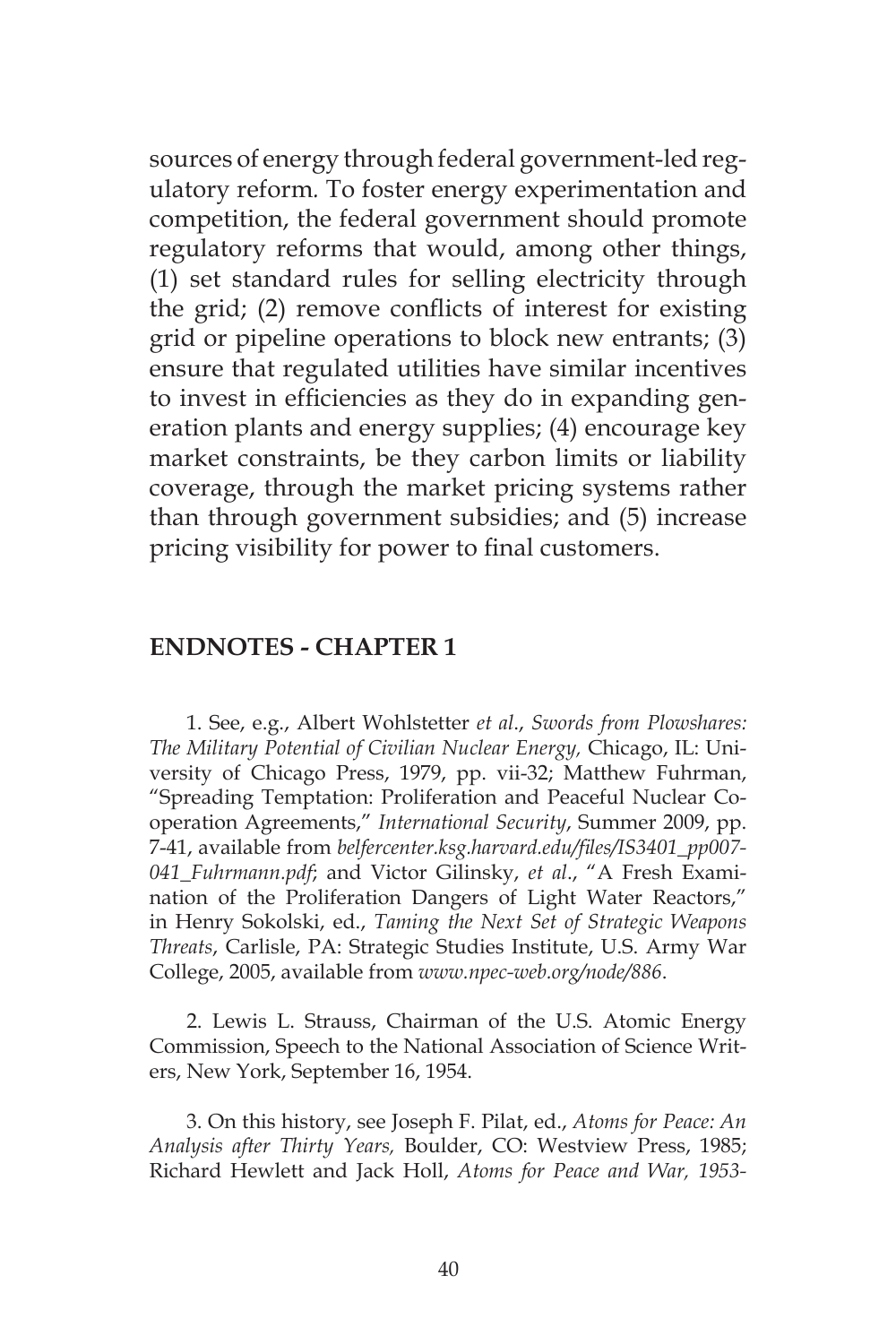*1961: Eisenhower and the Atomic Energy Commission*, Berkley, CA: University of California Press, 1989.

4. President Richard Nixon, "Special Message to the Congress Proposing Emergency Energy Legislation," November 8, 1973, available from *www.presidency.ucsb.edu/ws/index.php?pid=4035*.

5. See Yves Marignac, *Nuclear Power, the Great Illusion: Promises, Setbacks and Threats*, October 2008, p. 42, available from *www. global-chance.org/spip.php?article89*; and the Testimony of Thomas B. Cochran before the Senate Committee on Energy and Natural Resources, Subcommittee on Energy Research and Development, June 8, 1977, available from *docs.nrdc.org/nuclear/files/ nuc\_77060801a\_23.pdf*.

6. See Simon Lomax, "Nuclear Industry 'Restart' Means More Loan Guarantees," *Bloomberg.com*, October 27, 2009, available from *www.bloomberg.com/apps/news?pid=20601072&sid=aR1MVE RYEgAs*.

7. See U.S. Office of Management and Budget, "The Federal Budget Fiscal Year 2011: Creating the Clean Energy Economy of Tomorrow," The President's Budget: Fact Sheet, available from *www.whitehouse.gov/omb/factsheet\_key\_clean\_energy/*.

8. "Financial Crisis Nips Nuclear Revival in the Bud, WNA Told," *Nucleonics Week*, September 17, 2009, available from *www.carnegieendowment.org/static/npp/pdf/NW\_Sep2009\_reprint. pdf*; "Analysis-Delays, hitches hamper Areva's reactor export plan," *Reuters*, December 10, 2009, available from *in.news.yahoo. com/137/20091210/371/tbs-analysis-delays-hitches-hamper-areva.html*.

9. See Tyler Hamilton, "\$26B Cost Killed Nuclear Bid: Ontario Ditched Plan over High Price Tag that Would Wipe Out 20-Year Budget," *The Star,* July 14, 2009, available from *www.thestar.com/ article/665644*.

10. See Rebecca Smith, "Costs Cloud Texas Nuclear Plan," *The Wall Street Journal*, December 5, 2009, available from *online.wsj. com/article/SB125997132402577475.html*; Dow Jones, "CPS Energy, NRG Energy Complete Nuclear Power Project Settlement," March 1, 2010, available from *www.nasdaq.com/aspx/stock-market-news*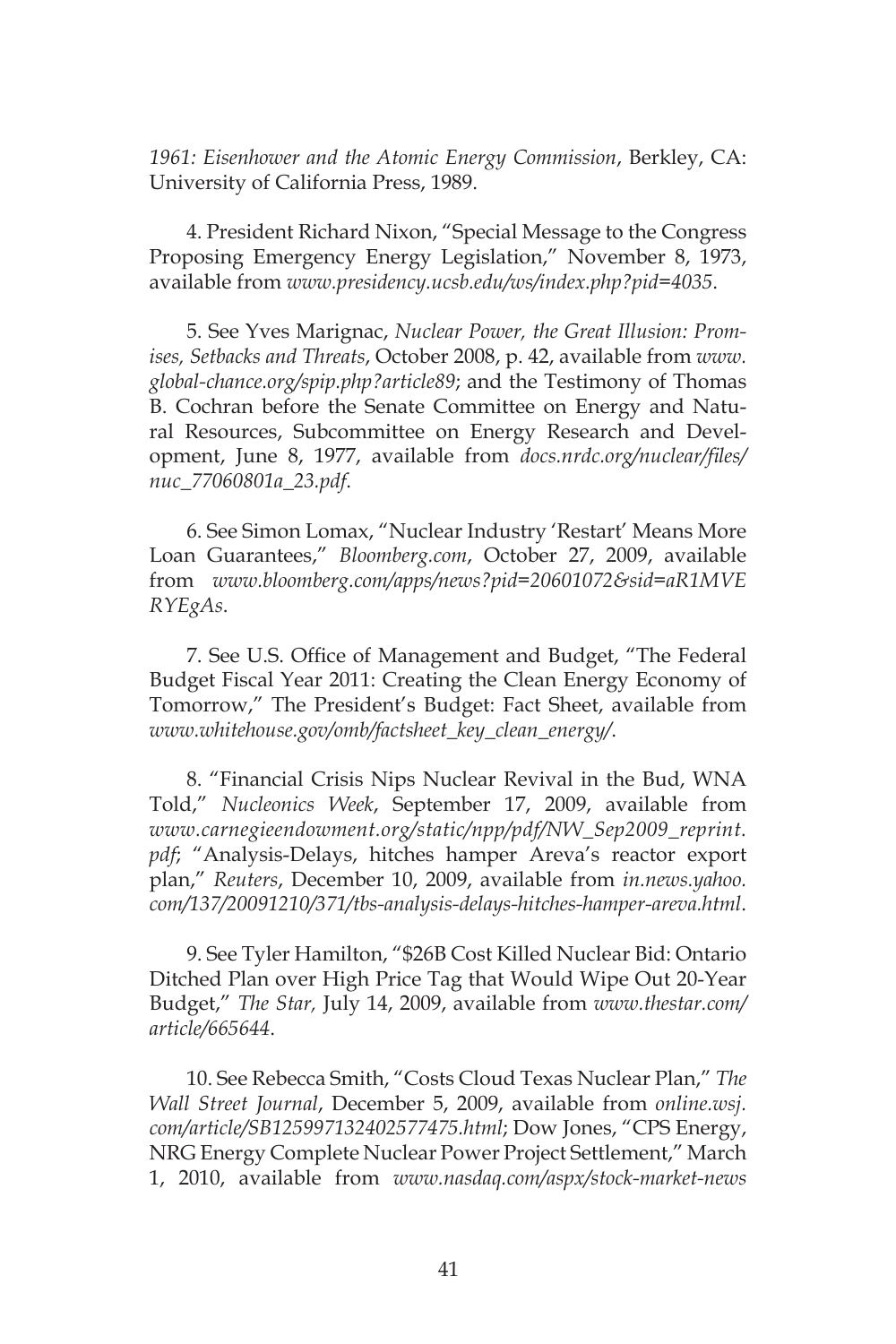*story.aspx?storyid=201003011204dowjonesdjonline000515&title= cps-energynrg-energy-complete-nuclear-power-project-settlement*; and Anton Caputo, "Nuclear Could Still Edge Out Gas," My SA News, December 15, 2009 available from *www.mysanantonio.com/ news/local\_news/79283092.html*.

11. This graph, which reflects some of the most recent nuclear cost projections, is based on a chart originally generated by Mark Cooper and spotlighted by Sharon Squassoni. See Mark Cooper, *The Economics of Nuclear Reactors: Renaissance or Relapse?* Vermont University, Institute for Energy and the Environment, June 2009, available from *www.vermontlaw.edu/Documents/Cooper%20 Report%20on%20Nuclear%20Economics%20FINAL%5B1%5D.pdf*; and Sharon Squassoni, *The U.S. Nuclear Industry: Current Status and Prospects under the Obama Administration*, Nuclear Energy Futures Paper No. 7, Waterloo, Ontario, Canada: The Centre for International Governance Innovation, November 2009, available from *www.carnegieendowment.org/files/Nuclear\_Energy\_7\_0.pdf*.

12. See the discussion of Constellation's calculations regarding its planned reactor build at Calvert Cliffs, Maryland, in Doug Koplow, "Nuclear Power as Taxpayer Patronage: A Case Study of Subsidies to Calvert Cliffs," Chapter 8 of this volume.

13. U.S. Congressional Budget Office, "Cost Estimate of S.14 Energy Policy Act of 2003," May 7, 2003, available from *www.cbo. gov/ftpdocs/42xx/doc4206/s14.pdf*. The CBO optimistically assumed that about half of the value of the projects that defaulted would be recovered in bankruptcy, for a net loss of around 25 percent of guaranteed principal. The DoE has tried to discredit even these figures, claiming that the real figures will be much lower but recently said it would not publicly disclose its own calculations of how much of an upfront loan fee to charge to cover for potential defaults on nuclear projects. Industry officials, meanwhile, have made it clear that if the DoE charges them much more than 1 or 2 percent of the amount borrowed to cover these risks, they will not take the loans. See Kate Sheppard," Energy Sec Unaware that Nuclear Loans Have 50 Percent Risk of Default," February 16, 2010, available from *motherjones.com/blue-marble/2010/02/chu-notaware-nuclear-default-rates*, and *Etopia News*, "DoE Spokesperson Says that Credit Subsidy number is 'Proprietary and Will Remain Confidential'," available from *etopianews.blogspot.com/2010/03/doespokesperson-says-that-credit.html*.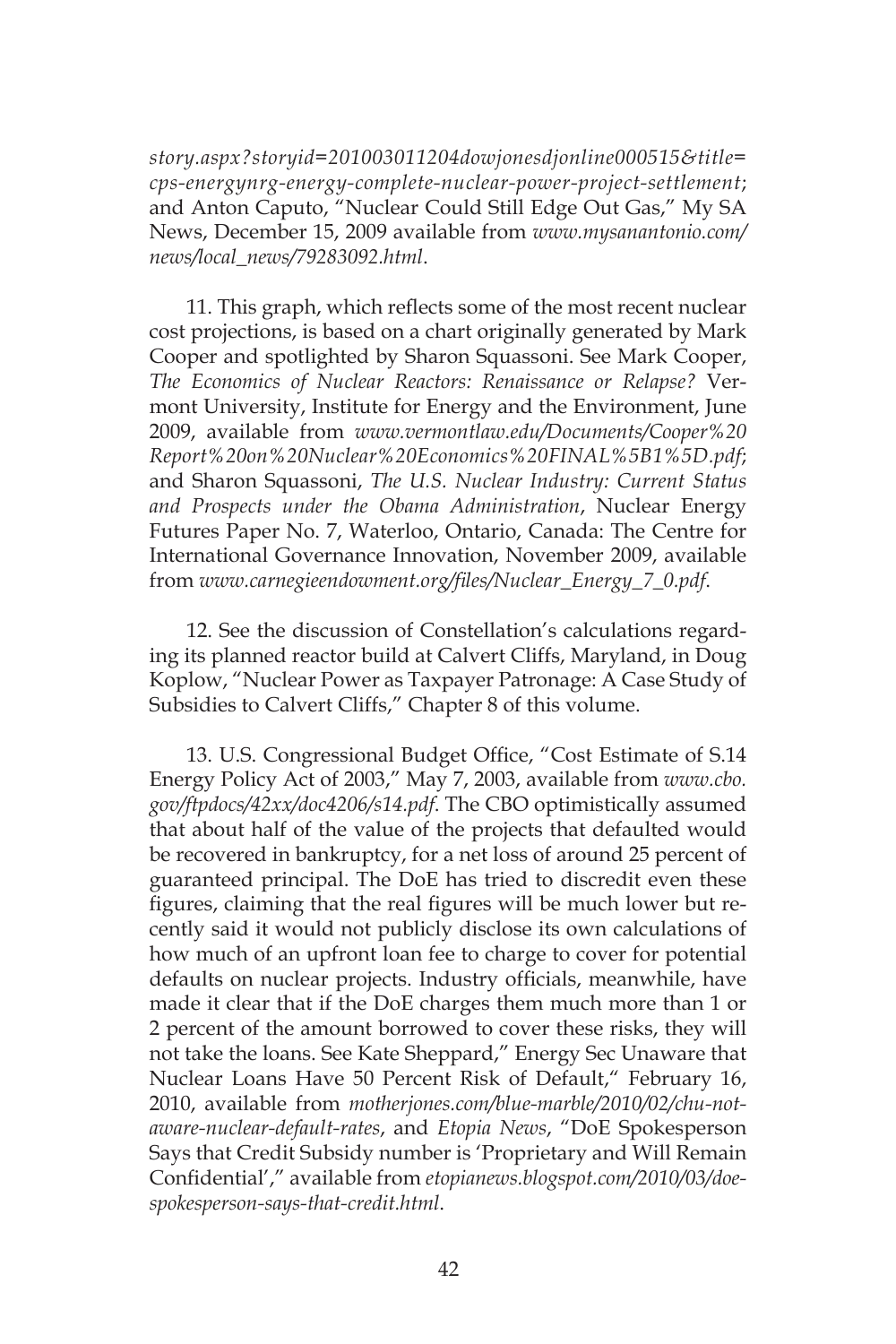14. See Moody's Global, "New Nuclear Generation: Ratings Pressure Increasing," June 2009 available from *www.nukefreetexas. org/downloads/Moodys\_June\_2009.pdf*.

15. See *Nucleonics Week*, "Financial Crisis Nips Nuclear."

16. Data for these charts were drawn from Chicago Climate Exchange, "Closing Prices," December 2009, available from *www. chicagoclimatex.com/market/data/summary.jsf*; European Climate Exchange, "Prices, Volume & Open Interest: EXC EUA Futures Contract," December 2009, available from *www.ecx.eu/EUA-Futures*; *www.bloomberg.com/apps/news?pid=20601109&sid=aNykpTP9hnIo*; and the United States Energy Information Administration, "U.S. Natural Gas Electric Power Price," October 30, 2009, available from *tonto.eia.doe.gov/dnav/ng/hist/n3045us3m.htm* .

17. See, e.g., Rebecca Smith and Ben Casselman, "Lower Natural-Gas Price Leaves Coal Out in Cold," *The Wall Street Journal*, June 15, 2009, available from *online.wsj.com/article/ SB124502125590313729.html*; and Edward L. Morse, "Low and Behold: Making the Most of Cheap Oil," *Foreign Affairs*, September/ October 2009, available from *www.foreignaffairs.com/articles/65242/ edward-l-morse/low-and-behold*.

18. The most recent U.S. DoE effort to skirt nuclear power's poor economic performance is to promote federal development and construction of a variety of "small modular" reactors. See *www.nuclear.energy.gov/pdfFiles/factSheets/2010\_SMR\_Factsheet. pdf*. The key attraction of small reactors, between 100 and 300 MWe, is that they cost less to build than the much larger commercial light water reactors that currently range between 1,000 and 1,600 MWe. A full description of this type of reactor is available from the World Nuclear Association website at *www.world-nuclear.org/info/inf33.html*. The other attraction is that they are more adaptable to small electrical grids than much larger reactors. For most developing states, though, even these "small" reactors are too large for their grid, and the unit costs (dollars/kilowatt hour produced) for this smaller reactor are far higher than for the larger reactors they are supposed to best.

19. See, e.g., Steve Kroft, "France: Vive Les Nukes: How France is Becoming the Mode 3l for Nuclear Energy Genera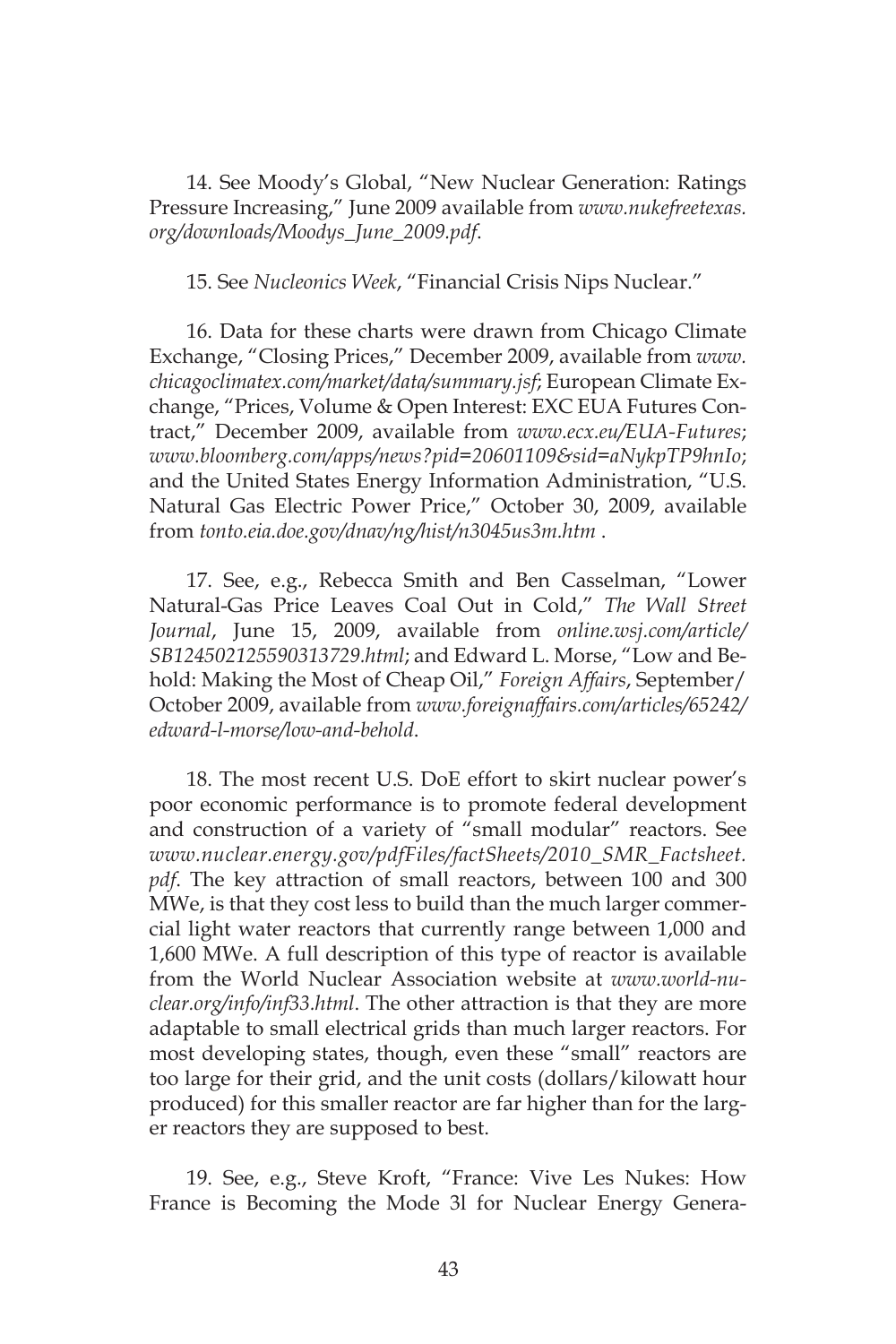tion, *60 Minutes*, April 6, 2007 available from *www.cbsnews.com/ stories/2007/04/06/60minutes/main2655782.shtml*.

20. For the most recent and thorough attempts, see Arnulf Grubler, *An Assessment of the Costs of the French Nuclear Program, and 1970-2000*, available from *www.iiasa.ac.at/Admin/PUB/Documents/IR-09-036.pdf*; and Charles Komanoff, "Cost Escalation in France's Nuclear Reactors: A Statistical Examination," January 2010, available from *www.slideshare.net/myatom/nuclear-reactorcost-escalationin-france-komanoff*.

21. The French civilian nuclear industry and power utility system, unlike the American one, is almost entirely nationalized. As a result, France still produces incredibly opaque financial statements regarding its civilian nuclear program. What is not in dispute, however, is that because of its over-investments in base-load nuclear generators, France must export much of its production and import expensive peak load capacity, which it still lacks. For an explanation of base-load and peak load electricity, see Jay Solomon and Margret Coker, "Oil-Rich Arab State Pushes Nuclear Bid with U.S. Help," *The Wall Street Journal*, April 2, 2009, available from *online.wsj.com/article/SB123862439816779973. html*; and Dan Murphy, "Middle East Racing to Nuclear Power," November 1,2007, *The Christian Science Monitor*, *www.csmonitor. com/2007/1101/p01s03-wome.html*. See Mycle Schneider, "Nuclear Power in France: Beyond the Myth," Chapter 6 of this volume.

22. Chart generated by Doug Koplow, based on data provided by McKinsey and Company. See Doug Koplow, "Nuclear Power as Taxpayer Patronage: A Case Study of Subsidies to Calvert Cliffs Unit 3," Washington, DC: NPEC, July 2009, available from *www.npec-web.org/files/Koplow%20-%20CalvertCliffs3\_0.pdf*; and McKinsey & Company, *Reducing U.S. Greenhouse Gas Emissions: How Much at What Cost?* December 2007, available from *www.mckinsey.com/clientservice/sustainability/greenhousegas.asp*.

23. See John W. Rowe, "Fixing the Carbon Problem Without Breaking the Economy," presentation before Resources for the Future Policy Leadership Forum Lunch, May 12, 2010, Washington, DC, available from *www.rff.org/Documents/Events/PLF/100512\_ Rowe\_Exelon/100512\_Rowe\_Exelon\_Slides.pdf*.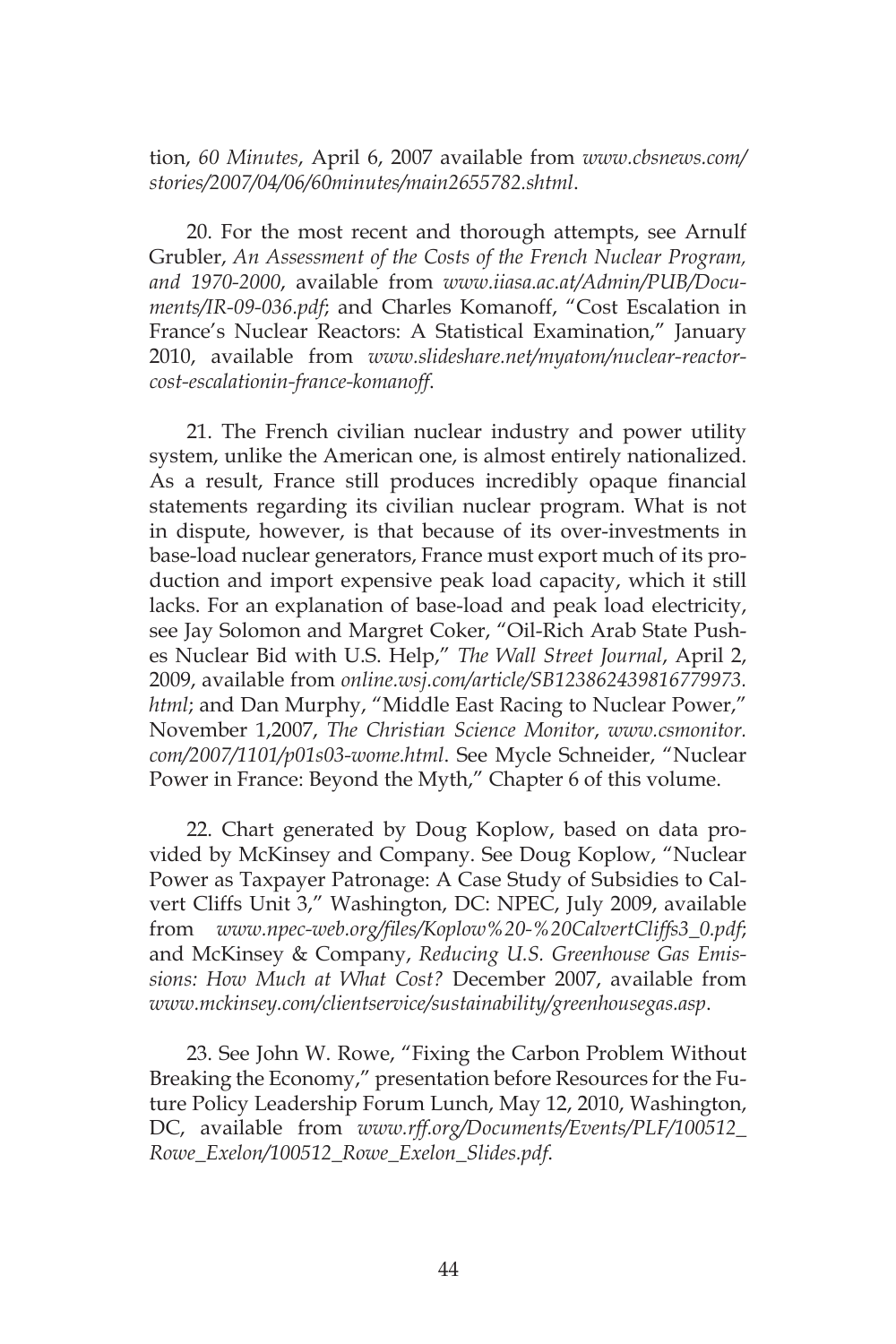24. For a detailed description of natural gas fired electrical generating technologies, their cost, and performance, see International Energy Agency (OECD), Energy Technology System Analysis Program, "Gas-Fired Power," available from *www.etsap. org/E-techDS/EB/EB\_E02\_Gas\_fired%20power\_gs-gct.pdf*.

25. On the growing availability of natural gas in the Western Hemisphere**,** Europe, and Asia, see "An Unconventional Glut," *The Economist*, pp. 72-74, available from *www.economist.com/ business-finance/displaystory.cfm?story\_id=15661889*; Ben Casselman, " U.S. Gas Fields Go from Bust to Boom, April 30, 2009; and "U.S. Natural-Gas Supplies Surge," *The Wall Street Journal,* April 30, 2009, and June 18, 2009, available from *online.wsj.com/article/ SB124104549891270585.html*, and *online.wsj.com/article/SB1245272 93718124619.html*; and Gary Schmitt, "Europe's Road to Energy Security: Unconventional Gas Could Free the EU from Dependence on Russian Gas Supplies," *The European Wall Street Journal*, March 11, 2010, available from *online.wsj.com/article/SB100014240 52748704187204575101344074618882.html*.

26. For an analysis relevant to the Middle East, see Peter Tynan and John Stephenson, "Nuclear Power in Saudi Arabia, Egypt and Turkey: How Cost Effective?"; and Wyn Bowen and James Acton, "Atoms for Peace in the Middle East: The Technical and Regulatory Requirement," Chapters 9 and 10 of this volume.

27. See Amory B. Lovins, Imran Sheikh, and Alex Markevich, " Nuclear Power: Climate Fix or Folly?" Chapter 3 of this volume.

28. See the analysis of the American Wind Association, available from *www.awea.org/faq/cost.html*.

29. For an analysis showing that renewables are already more economical than nuclear or coal base load generations, though, see Amory Lovins, "Mighty Mice," *Nuclear Engineering International*, December 21, 2004, available from *www.neimagazine.com/ story.asp?storyCode=2033302*.

30. See, e.g., Mason Willrich, "Electricity Transmission for America: Enabling a Smart Grid, End-to-End," *Energy Innovation Working Paper Series*, Cambridge, MA: Massachusetts Institute of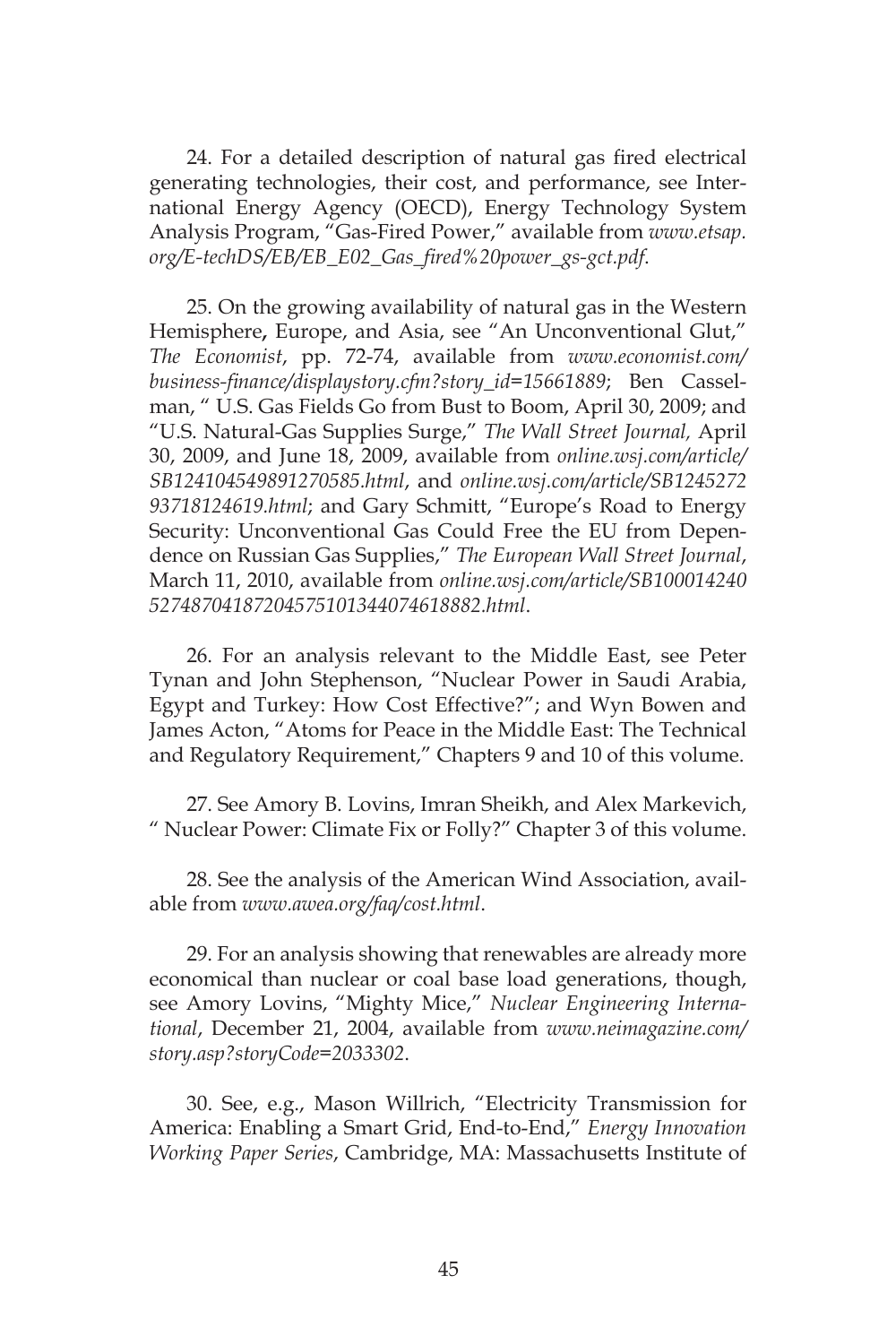Technology, July 2009, available from *web.mit.edu/ipc/research/energy/pdf/EIP\_09-003.pdf*; Sharon Gauin, "Bloom Fuel Cell: Individual Power in a Box," *Business Week*, February 24, 2010, available from *www.businessweek.com/idg/2010-02-24/bloom-fuel-cell-individual-power-plant-in-a-box.html*.

31. See Peter Bradford, "Taxpayer Financing for Nuclear Power: Precedents and Consequences," Chapter 5 of this volume.

32. For a detailed case study of such effects in the case of biofuel commercialization programs, see David Victor, *The Politics of Fossil Fuel Subsidies,* Geneva, Switzerland: The Global Subsidies Initiative, October 2009, available from *www.globalsubsidies.org/ files/assets/politics\_ffs.pdf*.

33. On this point, see the testimony of David Lochbaum before a hearing of the Subcommittee on Energy and Resources of the House Committee on Government Reform, "Next Generation of Nuclear Power," June 29, 2005, available from *ftp.resource.org/ gpo.gov/hearings/109h/23408.txt*.

34. Estimates of how much Price-Anderson nuclear accident liability limits on third party damages are worth range widely between .5 and 2.5 cents per kilowatt hour. For details, see Anthony Heyes, ,"Determining the Price of Price Anderson," *Regulation,* Winter 2002–2003, pp. 26-30, available from *www.cato.org/ pubs/regulation/regv25n4/v25n4-8.pdf*; and Doug Koplow, "Nuclear Power as Taxpayer Patronage," available from *www.npec-web.org/ node/1125*.

35. Cf., however, Peter A. Bradford, former U.S. Nuclear Regulatory Commissioner, Testimony before the U.S. Senate Committee on Environment and Public Works Subcommittee on Nuclear Regulation, "Renewal of Price Anderson Act," January 23, 2002, available from *epw.senate.gov/107th/Bradford\_01-23-02.htm*.

36. See Public Law 107-297-Nov. 26, 2002, available from *www.treas.gov/officies/enforcement/ofac/legal/statutes/pl107\_297.pdf*; and The Terrorism Risk Insurance Extension Act of 2005, available from *www.cbo.gov/ftpdocs/69xx/docs6978/s467.pdf*.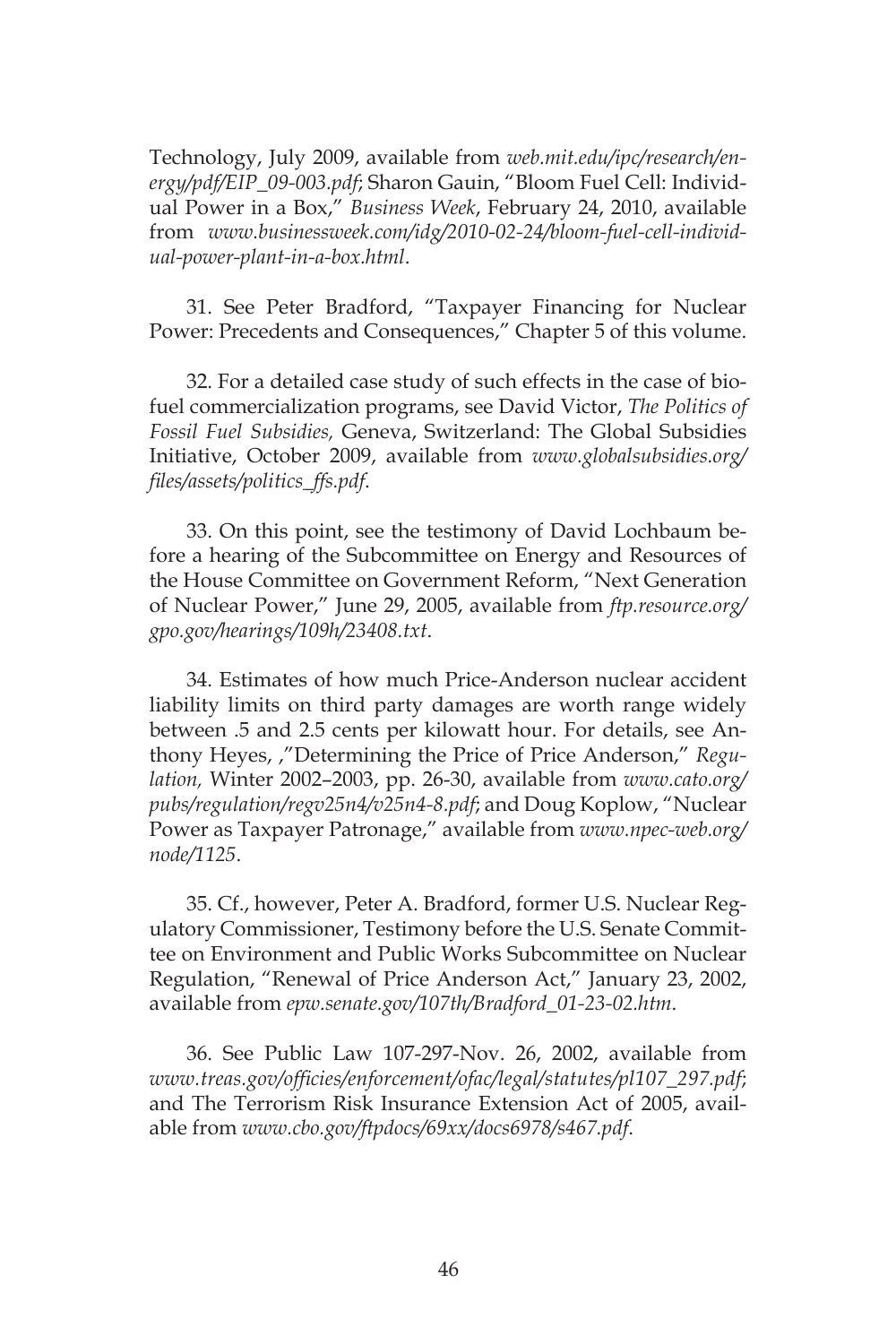37. For post 9/11 overviews of the growing number of civilian nuclear-related terrorism concerns, see Carl Behrens and Mark Holt, "Nuclear Power Plants: Vulnerability to Terrorist Attack," Report for Congress, RS21131, Washington, DC: U.S. Congressional Research Service, August 9, 2005, available from *www.fas. org/sgp/crs/terrror/RS21131.pdf*; National Research Council of the National Academies, San Luis Obispo Mothers for Peace v. Nuclear Regulator Commission, No. 03-74628, 2006 WL 151889, 9th Cir. June 2, 2006; "Safety and Security of Commercial Spent Fuel Storage," Public Report, April 6, 2005; and Henry Sokolski, "Too Speculative? Getting Serious about Nuclear Terrorism," *The New Atlantis,* Fall 2006, pp. 119-124, available from *www.thenewatlantis. com/publications/too-speculative*.

38. See U.S. Congressional Budget Office, "Federal Terrorism Reinsurance: An Update," January 2005, section three of six, "Long-term Effects," available from *www.cbo.gov/showdoc. cfm?index=6049&sequence=2#pt3*; and The U.S. Department of the Treasury, Report to Congress, *Assessment: The Terrorism Risk Insurance Act of 2002,* Washington, DC: The U.S. Department of the Treasury, Office of Economic Policy, June 30, 2005, pp. 10-12, 111- 113, and 125-140. Yet another shortcoming of the current cap on nuclear accident insurance liability for third parties in the United States is the lack of commonsense differentiation between the safest and least safe and the most remotely located reactors and those located near high value urban real estate. This too discourages industry from engaging in best practices. See notes 26 and 34.

39. U.S. Nuclear Regulatory Commission, "NRC Informs Westinghouse of Safety Issues with AP1000 Shield Building," Press Release 09-173, October 15, 2009, available from *www.nrc. gov/reading-rm/doc-collections/news/2009/09-173.html*.

40. See Letter from Omer F. Brown III to Deputy Secretary of State Richard Armitage, Re: Nuclear Liability, December 18, 2003, available from *foreignaffairs.house.gov/110/sok061208.pdf*.

41. See, e.g., the testimony of David Baldwin, senior Vice President of General Atomics before a hearing of the Subcommittee on Energy and Resources of the House Committee on Government Reform, "Next Generation of Nuclear Power," June 29, 2005, available from *ftp.resource.org/gpo.gov/hearings/109h/23408.txt*.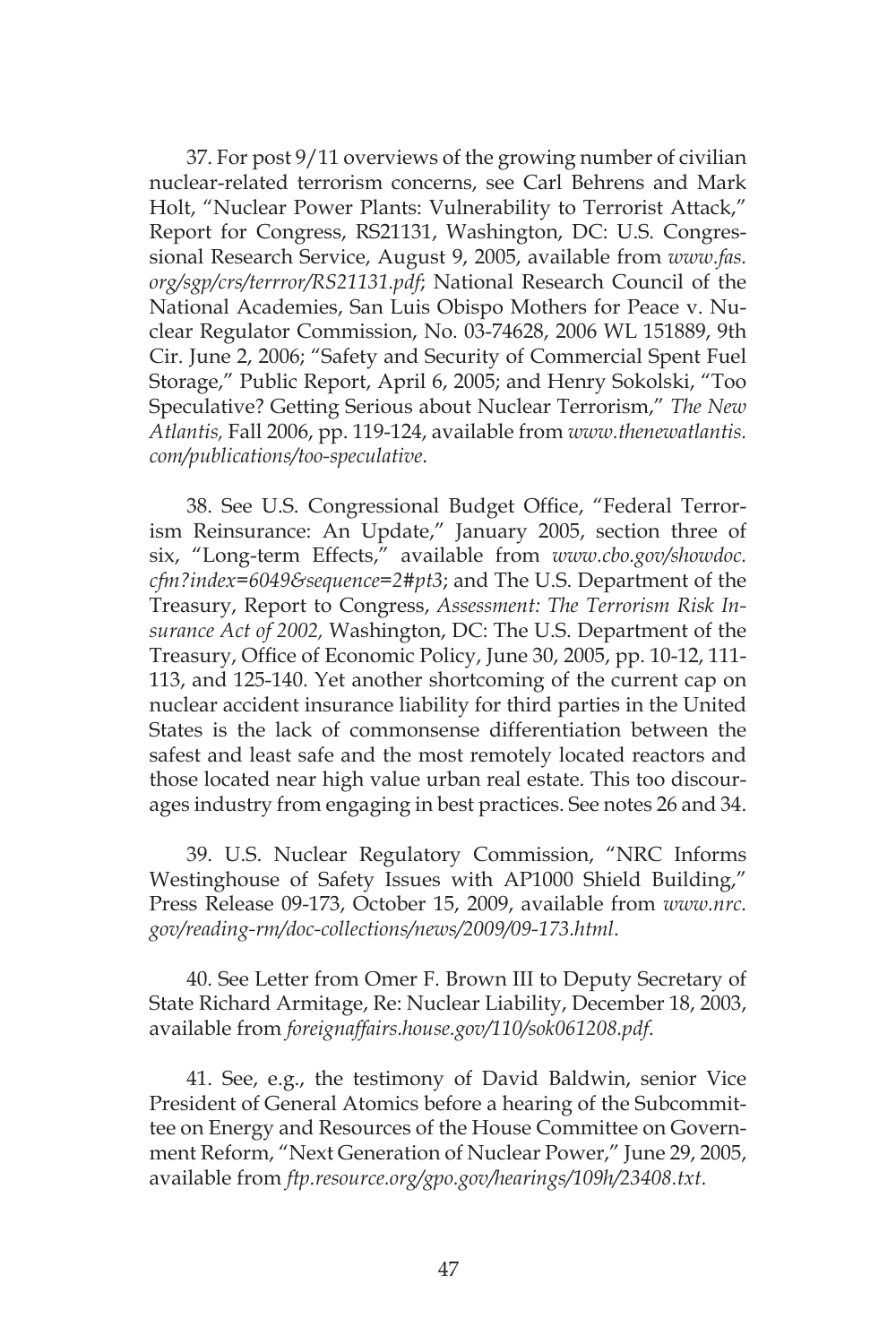42. See Antony Froggatt, "Third Party Insurance: The Nuclear Sector's 'Silent' Subsidy, in Europe," Chapter 13 of this volume and Simon Carroll, "European Challenges to Promoting International Pooling and Compensation for Nuclear Reactor Accidents, Washington, DC: NPEC, January 2, 2009, available from *www. npec-web.org/node/1051*.

43. On these points, see House Permanent Select Committee on Intelligence, Subcommittee on Intelligence, *Recognizing Iran as a Strategic Threat: An Intelligence Challenge for the United States*, staff report, August 23,2006, p. 11, available from *intelligence.house.gov/ Media/PDFS/IranReport082206v2.pdf*.

44. Thus, when it became clear that North Korea had reneged on its promise not to attempt to enrich uranium for weapons, the Bush administration stopped construction of the two light water reactors it had promised Pyongyang because, in the words of Secretary of State Rice, North Korea could not be "trusted" with them.

45. See Remarks by the President on Weapons of Mass Destruction Proliferation, Fort Leslie J. McNair, National Defense University, February 11, 2004, available from *www.acronym.org. uk/dd/dd75/75news06.htm*.

46. White House Press Release, "Text of Declaration on Nuclear Energy and Nonproliferation Joint Actions, July 03, 2007," available from *moscow.usembassy.gov/st\_07032007.html*.

47. See Solomon and Coker, "Oil-Rich Arab State Pushes Nuclear Bid with U.S. Help"; and Murphy, "Middle East Racing to Nuclear Power."

48. See "In Pursuit of the Undoable, Troubling Flaws in the World's Nuclear Safeguards," *The Economist*, August 23, 2007, available from *www.economist.com/world/international/displaystory. cfm?story\_id=9687869*.

49. On these points, see Henry D. Sokolski, ed., *Falling Behind: International Scrutiny of the Peaceful Atom,* Carlisle, PA: Strategic Studies Institute, U.S. Army War College, 2008, available from *www.npec-web.org/node/1160/*.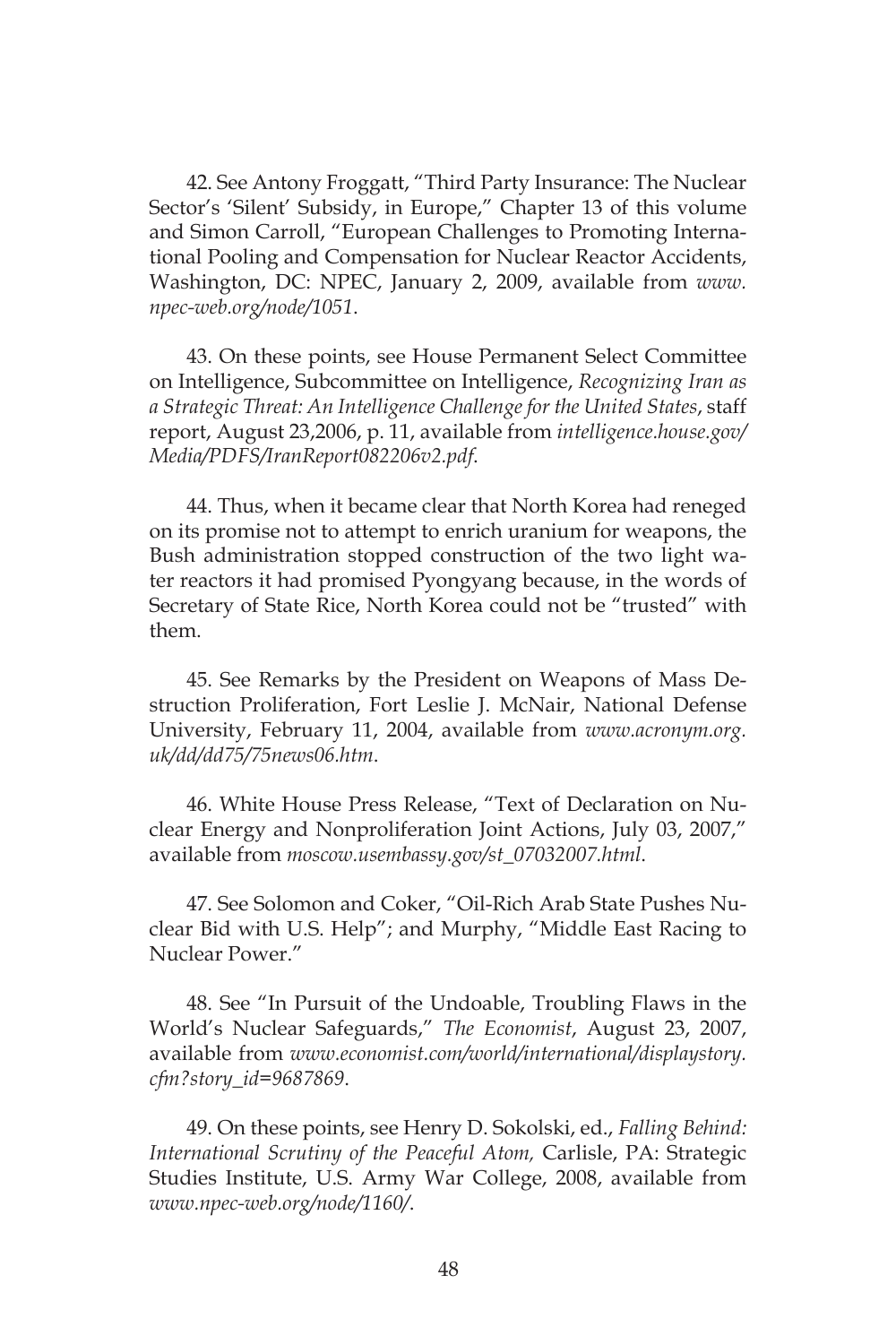50. On these points, see Eldon Greenberg, "The NPT and Plutonium," Washington, DC: NCI, 1993, available from *www.npecweb.org/node/854*; and Robert Zarate, "The NPT, IAEA Safeguards, and Peaceful Nuclear Energy," in *Falling Behind*, pp. 252 ff., available from *www.npec-web.org/node/1160/*.

51. Because large amounts of electricity cannot currently be stored, electrical companies must estimate how much electricity their customers will use and secure the electrical generating capacity to supply this demand. The difference between these estimates and real demand produces temporary imbalances in the electrical grid that the electrical transmission system operator must correct for by either reducing the amount of electricity being put on the grid or by bringing more electricity on to the grid. The latter is done by accessing electrical generators that are on the ready or "spinning" to supply follow-on load capacity electricity. For a more detailed slide tutorial on these points, see "Spinning Reserves, Balancing the Net," *Leonardo Energy Minute Lectures,* available from *www.slideshare.net/sustenergy/spinning-reserve*.

52. On these points, see The Congressional Budget Office, "Congressional Budget Office Cost Estimate: S. 14 Energy Policy Act of 2003," May 7, 2003, available from *www.cbo.gov/ftpdocs/42xx/ doc4206/s14.pdf*; Congressional Budget Office, Director's Blog, "Department of Energy's Loan Guarantees for Nuclear Power Plants," March 4, 2010, available from *cboblog.cbo.gov/?p=478*.

53. The International Renewable Energy Agency (IREA) was created in 2009. More on its mandate is available from *www.irena. org/*.

54. More on each of these agreements is available from *www. encharter.org/* and *www.cmdc.net/echarter.html*.

55. See Henry Sokolski, Market-Based NuclearNonproliferation, Chapter 14 of this volume.

56. See The Commission on the Prevention of Weapons of Mass Destruction Proliferation and Terrorism, *The World At Risk: The Report of the Commission on the Prevention of WMD Proliferation and Terrorism*, New York: Vintage Books, December 2008, pp. 55